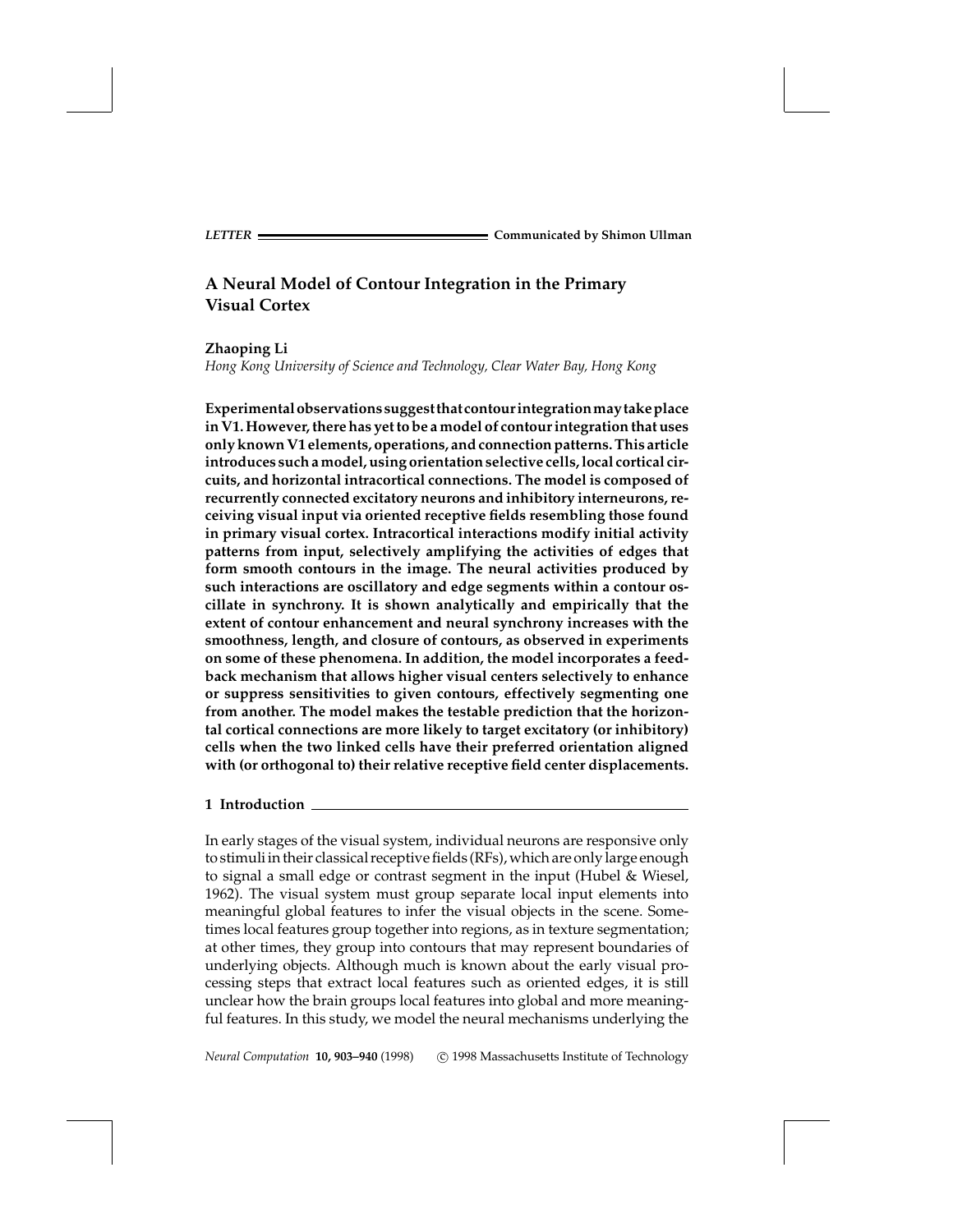# 904 Zhaoping Li

first stages of grouping of edge elements into contours—namely, contour integration.

One of the first problems for contour grouping is the abundance of candidate "edges" produced by the simple edge detection mechanism that is believed to operate in V1 (Marr, 1982). Many of these edges are simply image contrast noise and are unlikely to belong to any significant or relevant object contour. It is desirable to influence the response of edge detectors by contextual information from the surround to enhance the sensitivity to more relevant edges. This could be the first step toward perceptual contour grouping. Indeed, V1 cells are observed to change their responses or sensitivities depending on the surround stimulus (Knierim & van Essen, 1992; Kapadia, Ito, Gilbert, & Westheimer, 1995); cells are more responsive if they are stimulated by edges that are aligned with other edge elements outside their RFs (Kapadia et al., 1995). These observations correspond well with psychophysical observations that human sensitivity to edge segments is also higher when they are aligned with other edges (Polat & Sagi, 1994; Kapadia et al., 1995). Horizontal cortical connections linking cells of nonoverlapping RFs have been observed and hypothesized as the underlying neural substrate (Rockland & Lund, 1983; Gilbert, 1992). These findings suggest that simple and local neural interactions even in V1 could contribute to primitive visual perceptual grouping as in contour integration, although V1 cells have been observed to change their sensitivities by visual attention (Motter, 1993).

It is computationally desirable to understand how V1, with its small-size RFs and finite-range neural interactions, can nevertheless enhance sensitivities to globally defined contours. Models of visual algorithms have been proposed for similar purposes. For example, Zucker, Dobbins, and Iverson (1989) used relaxation labeling techniques (Hummel & Zucker, 1983) to perform global curve detection or inference using only local compatibility interactions between curve segment labels. However, modeling the contour enhancement using known V1 neural RFs and interactions is difficult and has yet to be accomplished. It is thus not clear if all the experimentally observed contour enhancement (Kapadia et al., 1995) has to be attributed to feedback from higher visual areas. The difficulty in the modeling largely stems from the dynamic stability problems associated with recurrently connected neural networks; the system has to be sensitive enough to enhance any possible smooth contours the input may provide, but selective and stable enough so that noise is not significantly enhanced. To overcome this difficulty, previous neural models of contour enhancement have assumed some nonneural or biologically questionable operations such as dipole fields and the requirement of feedback from higher centers (Grossberg & Mingolla, 1985), nonlinear rule-based interactions (Zucker et al., 1989; Heitger & von der Heydt, 1993), input gating (Braun, Niebur, Schuster, & Koch, 1994), and global activity normalizations (Yen & Finkel, 1997). In fact, modeling contour enhancement is difficult even without the constraints of the neural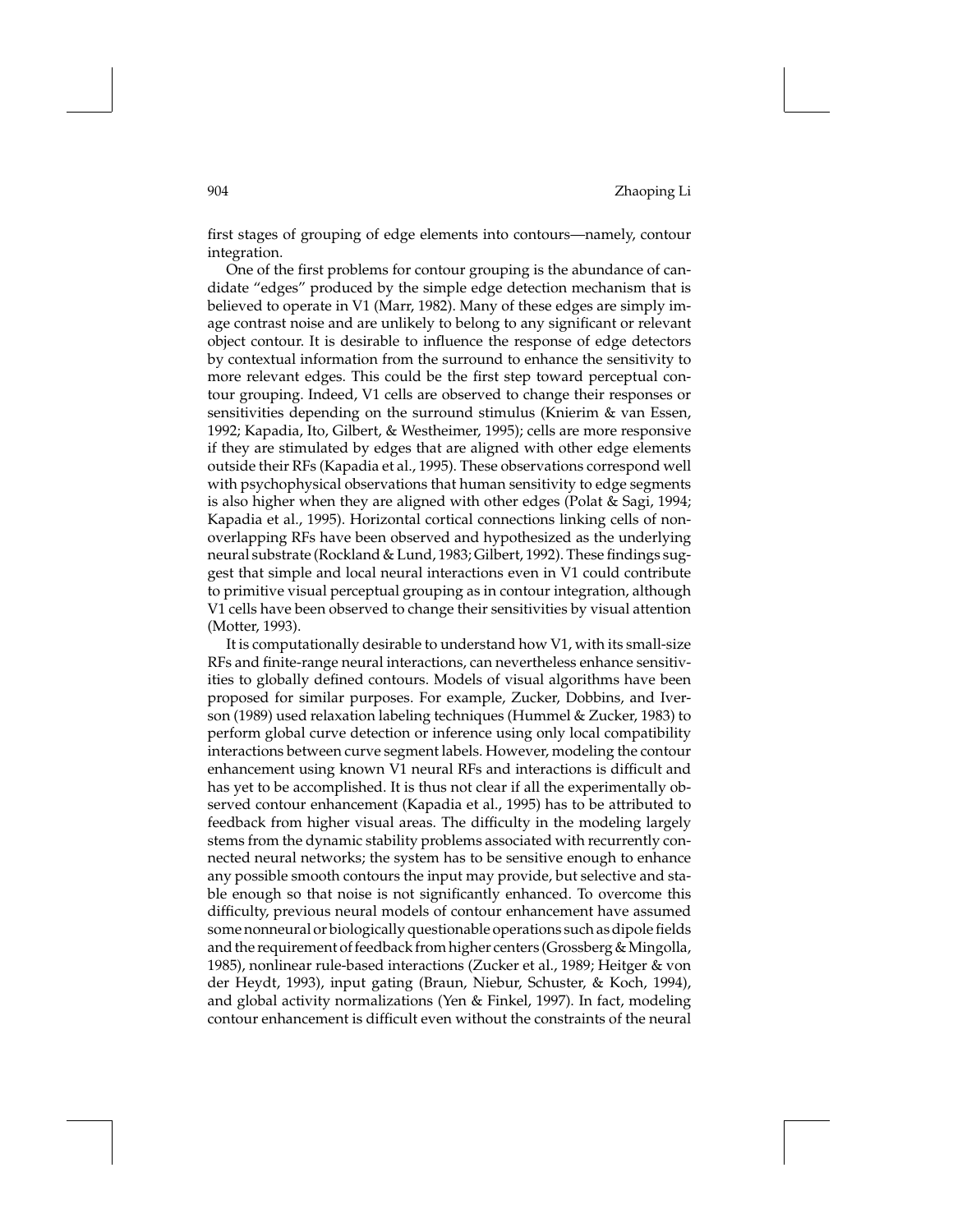hardware. Many computer vision models of edge linking (e.g., Kass, Witkin, & Terzopoulos, 1988) need user intervention, and many more autonomous models (e.g., Shashua & Ullman, 1988; Guy & Medioni, 1993; Williams & Jacobs, 1996) suffer from one or another problem. It is thus desirable to find out whether contour enhancement can actually be modeled using just V1 neural elements and operations, or whether contour enhancement in V1 has to be totally attributed to top-down feedback.

This article introduces a model of contour enhancement using only V1 elements, based on experimental findings, such as orientation selective cells, local recurrent neural circuits, and finite-range horizontal connections. The model is studied analytically and empirically to understand how sensitivity enhancement in long-range contours is successfully carried out in a network of neurons with finite-range interactions. The network dynamics are analyzed to reveal the temporal synchrony between cells within a contour, as observed in experiments (Gray & Singer, 1989; Eckhorn et al., 1988). Our analysis relates the extent of the contour enhancement and neural synchrony with contour characteristics such as length, curvature, and closure. The model makes a testable prediction about the horizontal connection structure: the postsynaptic cell type is more likely to be excitatory (or inhibitory) if two cells linked by the horizontal connection prefer orientations that are aligned (or orthogonal) to the relative displacement between their RF centers. In addition, this model introduces a mechanism that allows higher visual centers selectively to enhance or suppress contour sensitivities, in addition to the contour enhancement performed within V1.

Our work is mainly aimed at modeling the aspects of contour enhancement that are observed in V1. Contour integration is most likely completed by higher visual centers, which are absent in our model. This is in contrast to many other models that aim to build a model with the best possible performance at contour integration rather than to understand how and where it is done in the brain. For instance, this model does not address or define illusory contours, since V1 cells are not as evidently responsive to illusory contours as are V2 cells (von der Heydt, Peterhans, & Baumgartner, 1984; Grosof, Shapley, & Hawken, 1993), and T, L, X junction units, which are not known to exist in V1, are required to detect many types of illusory contours. (However, our model does help to fill in the gaps in incomplete contours; see section 3.) Also, assuming that V1 does not address contours as global objects, the model merely enhances individual contour segments, without defining the saliency of a whole contour. Additionally, a mechanism of feedback control is provided by modeling the feedback signals and specifying their V1 target neurons, but we do not actually model how higher visual centers might respond to V1 outputs in order to construct the desired feedback.

The article first presents the relevant experimental background. Then we describe the model and analyze it to show how contours are enhanced, how synchronization happens between contour segments, and how the contour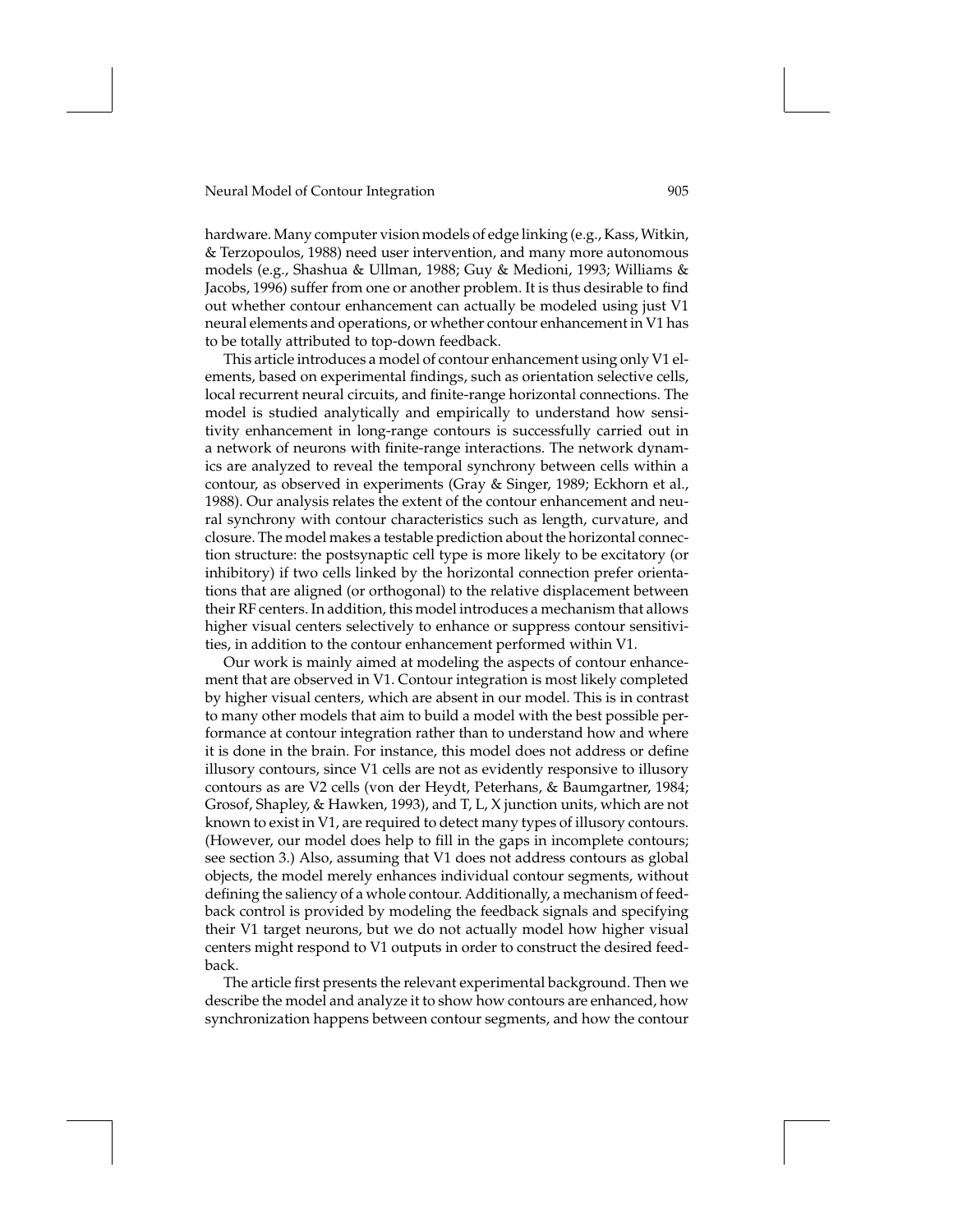enhancement and synchronization depend on contour characteristics. The performance of the model is demonstrated by examples. Then we model the top-down feedback and demonstrate selective enhancement, suppression, and the effective segmentation by top-down control. Finally, we place the model in the context of experimental findings and other models, and discuss its limitations and possible extensions.

# **2 Experimental Background**

Primary cortical neurons respond to input edges only within their classical receptive fields, which are local regions in the visual field mostly too small to contain any visual object (Hubel & Wiesel, 1962). RF centers are distributed visuotopically on the cortical surface and cells with overlapping RFs, but different preferred edge orientations are grouped together into hypercolumns (Hubel & Wiesel, 1962). Visual stimuli outside a cell's classical RF, in a region whose size is larger than the RF, can influence the responses of the cell (see Allman, Miezin, & McGuinness, 1985; Knierim & van Essen, 1992). Generally, antagonistic suppression is observed when gratings or textures are presented in the surround (Allman et al., 1985), although surround facilitation (Maffei & Fiorentini, 1976) and orientation contrast facilitation have also been observed (Sillito, Grieve, Jones, Cudeiro, & Davis, 1995). By placing bars in the surround of the RF of a cell and roughly aligning them with a bar presented in the center in its preferred orientation, Kapadia et al. (1995) demonstrated a significant increase in response to the central bar, even when there are additional random stimuli in the background. This enhancement of response decreases with increasing separation or misalignment between the central and surround bars, and is stronger when multiple bars in the surround are aligned with the central bar to generate a smooth contour (Kapadia et al., 1995). Such contextual influences will be the mechanism used for the contour enhancement in our model. Qualitatively similar findings are observed psychophysically in humans under similar stimulus settings (Polat & Sagi, 1994; Kapadia et al., 1995). Human observers can also easily identify a smooth contour composed of individual or even disconnected edge segments among other random edge segments scattered in the background (Field, Hayes, & Hess, 1993). The sensitivity to such contours is enhanced when the contour closes on itself; this is called the closure effect (Kovacs & Julesz, 1993). Also, responses of V1 cells are modulated by visual attention (Motter, 1993), although earlier studies found these effects only in higher visual areas (Moran & Desimone, 1985).

Primary visual cortex is composed of many excitatory and inhibitory neurons. Visual input is received mainly onto the dendrites of the excitatory cells, although inhibitory neurons also receive a very small amount of direct visual input (White, 1989; Douglas & Martin, 1990). The excitatory cells send outputs to higher visual areas (Douglas & Martin, 1990), which in turn feed back to V1 (Valverde, 1985; van Essen, 1985). There are several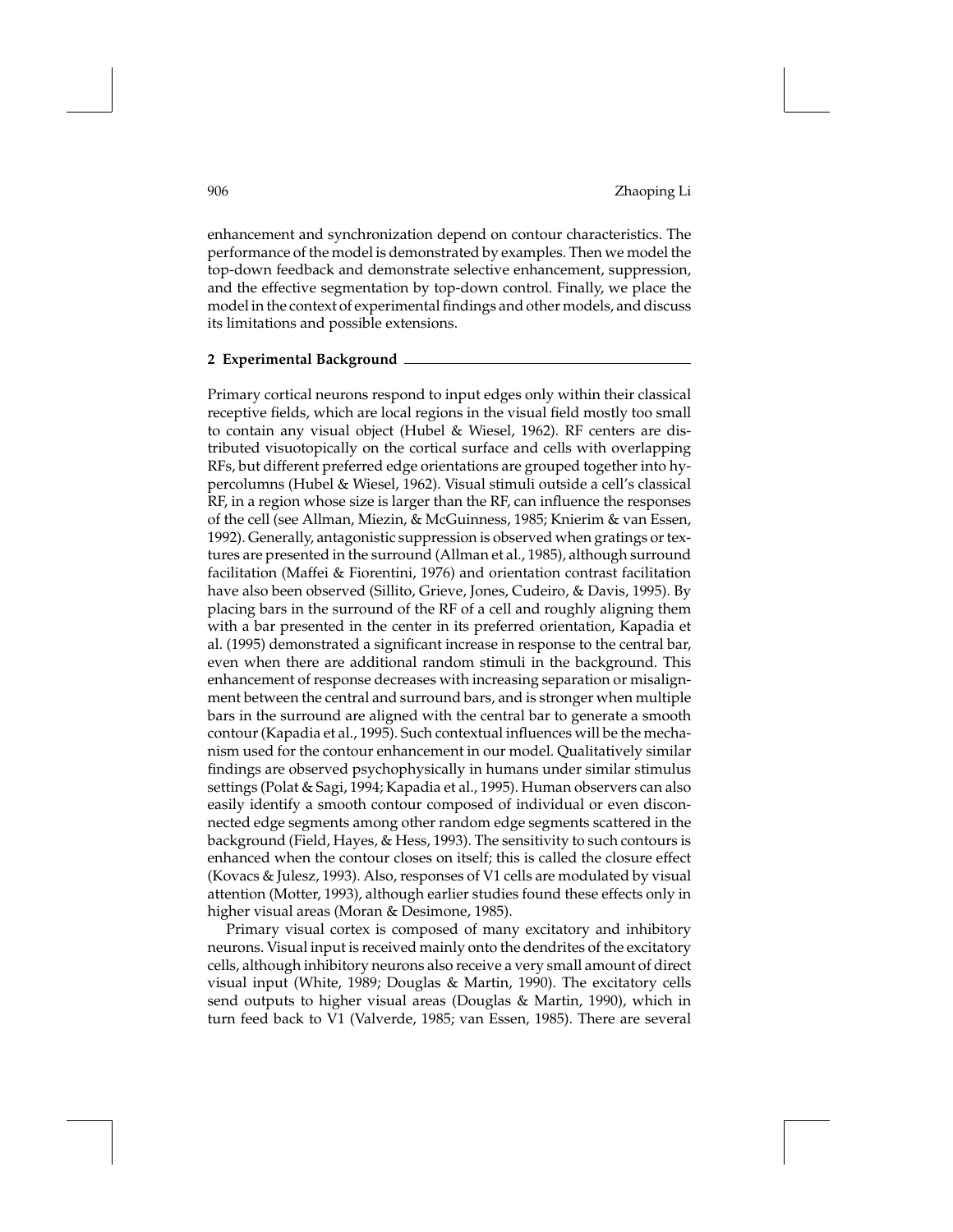layers and different groups of excitatory cells (and inhibitory cells), and they are likely to serve different functions; some cells are more concerned with receiving visual inputs, whereas other cells process the signals and send outputs to higher visual centers (Salin & Bullier, 1995). It is not yet clear what the target cell types are for the higher center feedback (Salin & Bullier, 1995). Cortical neurons interact with each other locally and often reciprocally; the excitatory connections extend somewhat longer distances than the inhibitory ones (Douglas & Martin, 1990; White, 1989). These neural interactions typically link neurons with similar RF properties (White, 1989).

The anatomical basis for the surround effect has been postulated to be the long-range horizontal connections linking cells up to 4 mm or more apart in the primary visual cortex (e.g., Kapadia et al., 1995; Gilbert, 1992; Allman et al., 1985). These connections emanate from the excitatory pyramidal cells in upper layers and contact both the excitatory and inhibitory postsynaptic cells, enabling monosynaptic excitation and disynaptic inhibition from one cortical site to another (Gilbert, 1992; McGuire, Gilbert, Rivlin, & Wiesel, 1991; Hirsch & Gilbert, 1991; Weliky, Kandler, Fitzpatrick, & Katz, 1995). The axonal fields of these connections are asymmetrical, extending for greater distances along one cortical axis than another (Rockland & Lund, 1983; Gilbert & Wiesel, 1983; Fitzpatrick, 1996). Cells preferring similar orientations tend to be linked (Ts'o, Gilbert, & Wiesel, 1986; Gilbert & Wiesel, 1989; Malach, Amir, Harel, & Grinvald, 1993) whether or not the relative displacements of their receptive field centers are aligned with or orthogonal to their preferred orientations (Gilbert & Wiesel, 1983).

The horizontal cortical connections are also implicated in the temporal synchrony of the 40–60 Hz oscillations of neural responses (Gray & Singer, 1989; Eckhorn et al., 1988). Take two neurons with nonoverlapping RFs and aligned optimal orientations. The synchrony of their firing is negligible if two bars sweep over the two RFs independently, is significant when the bars sweep together, and is the strongest when a long, single, sweeping bar extends over both RFs (Singer & Gray, 1995). Usually the degree of neural synchrony decreases with increasing separation between neurons (Singer & Gray, 1995; Eckhorn, 1994). The extent of the oscillatory neural activities is not completely certain (Singer & Gray, 1995). It will be shown in our model that for inputs that contain contours, the strength of the neural oscillation depends on contour characteristics such as length and smoothness. Both the synchrony and the enhancement of responses for aligned edges have been postulated as mechanisms underlying feature linking (Gilbert, 1992; Singer & Gray, 1995; Eckhorn, 1994).

### **3 The Contour Integration Model**

This section starts by outlining the model and its neural elements. Then the response of a single edge element is analyzed, and the enhancement of responses that results from interactions between the elements is ana-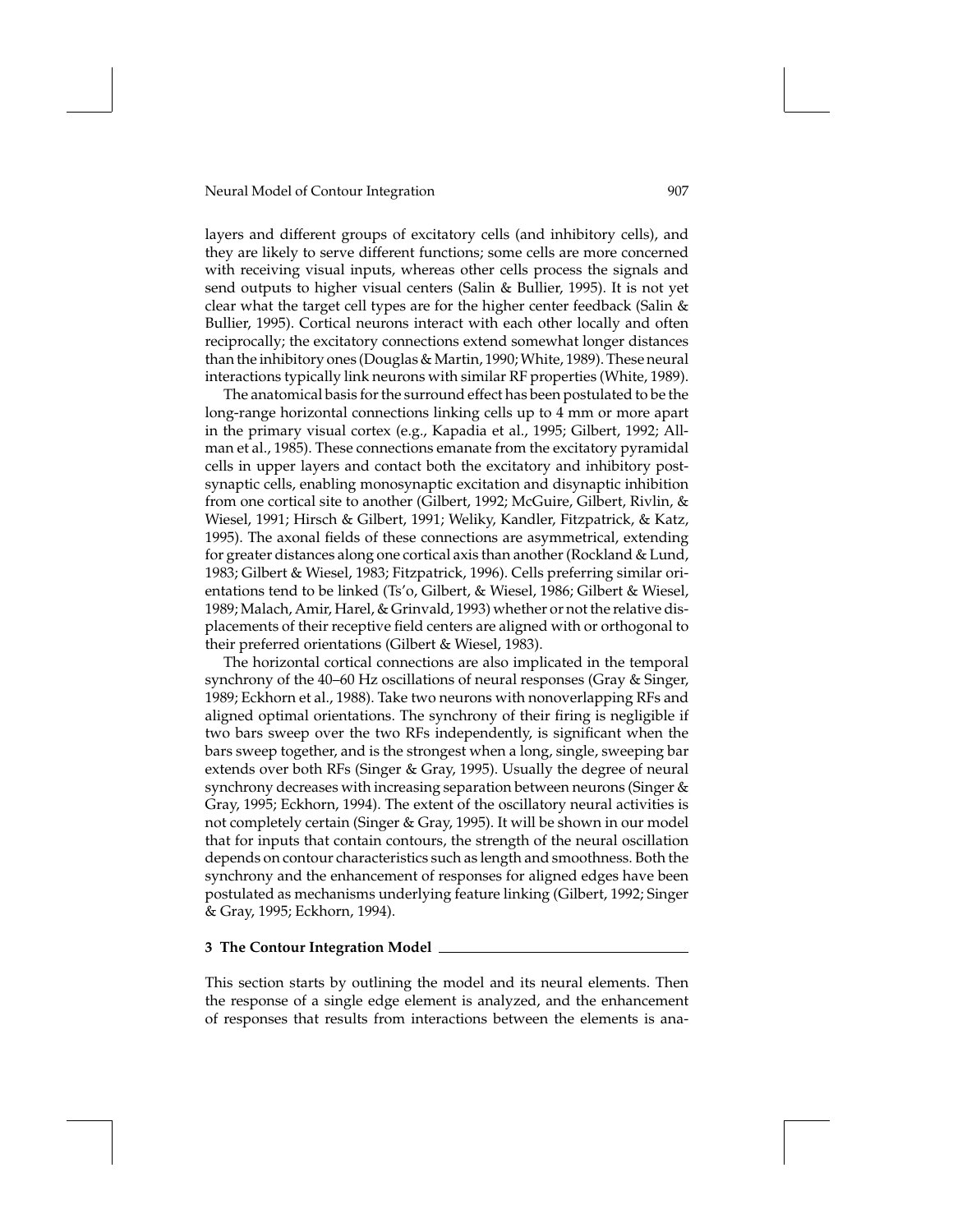

Figure 1: Model visual space, hypercolumns, and edge segments. The input space is a discrete hexagonal or Manhattan grid.

lyzed and demonstrated. Next, the dynamics of the model are studied to reveal a tendency toward oscillations and the emergence of temporal coherence between contour elements. Finally, we introduce and demonstrate the mechanism that allows top-down feedback control.

**3.1 Model Outline.** Visual inputs are modeled as arriving at discrete spatial locations (see Figure 1). At each location *i* there is a model V1 hypercolumn composed of *K* neuron pairs. Each pair (*i*,θ) has RF center *i* and preferred orientation  $\theta = k\pi/K$  for  $k = 1, 2, ..., K$ , and is called (a neural representation of) an edge segment. Each edge segment consists of an excitatory and an inhibitory neuron that are connected with each other. The excitatory cell receives the visual input; its output quantifies the response or salience of the edge segment and projects to higher visual areas. The inhibitory cells are treated as interneurons. When an input image contains an edge at *i* with orientation  $\beta$  and input strength  $\hat{I}_{i\beta}$ , edge segment  $i\theta$  receives input  $I_{i\theta} = \hat{I}_{i\beta}\phi(\theta - \beta)$ , where  $\phi(\theta - \beta) = e^{-|\theta - \beta|/(\pi/8)}$  is the orientation tuning curve for the cell centered at  $\theta$ . Segments outside the hypercolumn *i* receive no input contribution from  $I_{i\beta}$ .

The excitatory and inhibitory cells have membrane potentials  $x_{i\theta}$  and  $y_{i\theta}$ , respectively, and their outputs are  $g_x(x_{i\theta}) \geq 0$  and  $g_y(y_{i\theta}) \geq 0$ , analog numbers modeling firing rates. Both  $g_x(.)$  and  $g_y(.)$  are sigmoid-like nonlinear and nondecreasing functions (see Figure 2). The cells for an edge segment send their outputs  $g_x(x_{i\theta})$  and  $g_y(y_{i\theta})$  to each other. The excitatory cell excites itself with synaptic strength  $J_0$ . Its output  $g_x(x_{i\theta})$  is the edge's response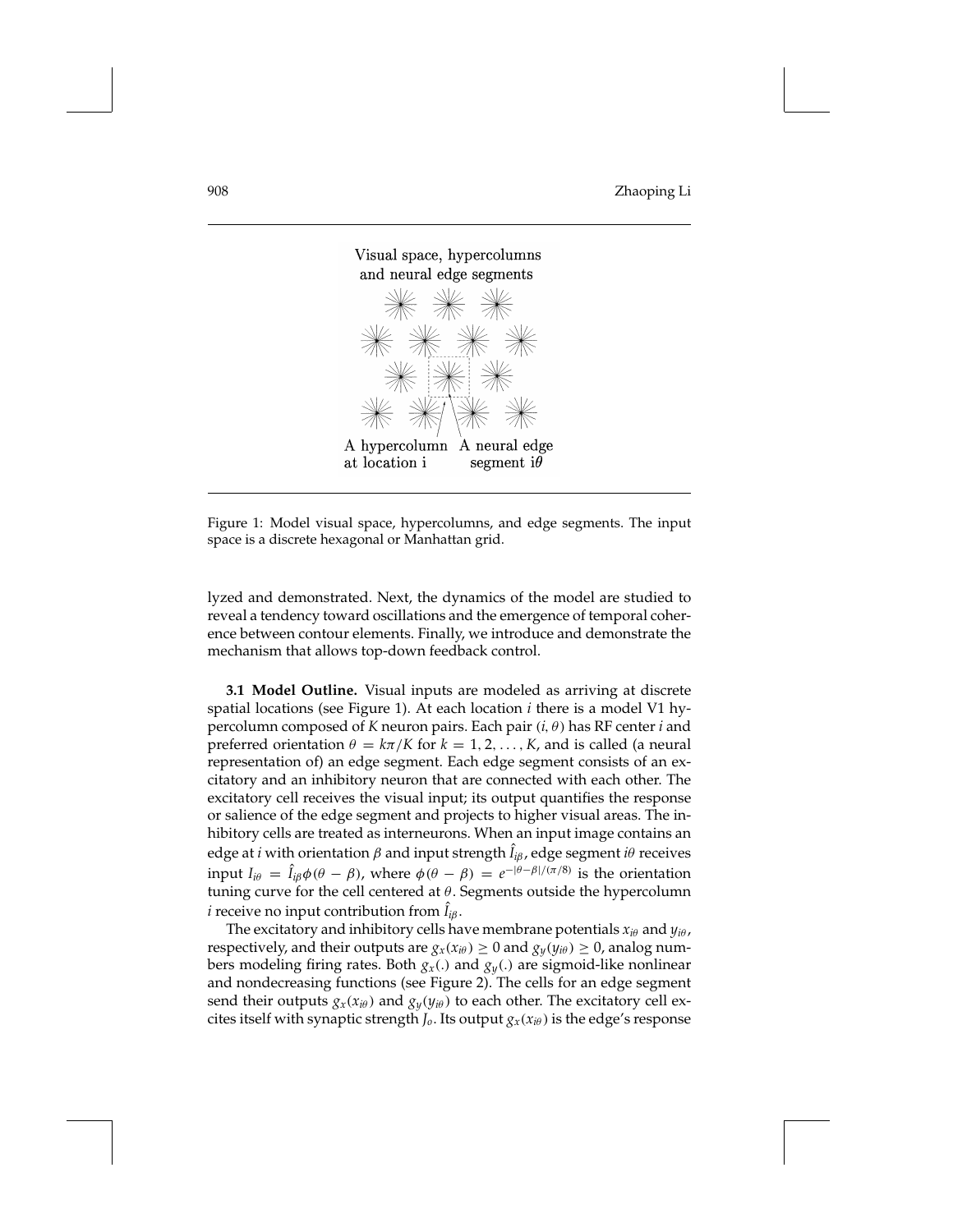to visual inputs. Edge segment  $j\theta$ <sup>'</sup> at another location can excite edge  $i\theta$ monosynaptically by sending the excitatory signal  $J_{i\theta, j\theta\theta} g_x(x_{i\theta\theta})$  to the excitatory cell in edge *i*θ, and/or inhibit the edge disynaptically by directing an excitatory signal  $W_{i\theta, j\theta'} g_x(x_{j\theta'})$  to the inhibitory cell. Here  $J_{i\theta, j\theta'}$  and  $W_{i\theta, j\theta'}$ model the synaptic strengths of horizontal cortical connections. For any visual input pattern  $I_{i\theta}$  for all *i*,  $\theta$ , the neural dynamics evolve according to:

$$
\dot{x}_{i\theta} = -\alpha_{x}x_{i\theta} - \sum_{\Delta\theta} \psi(\Delta\theta)g_{y}(y_{i,\theta+\Delta\theta}) + J_{o}g_{x}(x_{i\theta}) + \sum_{j\neq i,\theta'} J_{i\theta,j\theta'}g_{x}(x_{j\theta'}) + I_{i\theta} + I_{o}
$$
\n(3.1)

$$
\dot{y}_{i\theta} = -\alpha_y y_{i\theta} + g_x(x_{i\theta}) + \sum_{j \neq i, \theta'} W_{i\theta, j\theta'} g_x(x_{j\theta'}) + I_c,
$$
\n(3.2)

where  $1/\alpha_x$  and  $1/\alpha_y$  are the membrane time constants and  $I_c$  is the background input to the inhibitory cells, which will later be used to model topdown control signal. *Io* is the background input to the excitatory cells and includes a term that normalizes the activity—an inhibition that increases with the total activities in the local edge segments. Finally,  $\psi(\Delta\theta)$  is an even function of  $\Delta\theta$  modeling inhibition within a hypercolumn and decreases with  $|\Delta\theta|$ . When  $\psi(\Delta\theta) = 0$  for  $\Delta\theta \neq 0$ , the inhibitory cells couple only to the excitatory cell in the same edge segment; otherwise, an activated edge exerts some inhibition  $\propto \psi(\Delta\theta)$  to other edges in the same hypercolumn. (Note that this interaction within a hypercolumn does not model the emergence of the cell orientation selectivity; Somers, Nelson, & Sur, 1995.) Each neuron additionally receives some random noise input. The appendix lists the parameters used in this model. For ease of analysis, and without loss of generality, we use  $\alpha_x = \alpha_y = 1$ , and make  $g_x()$  and  $g_y()$  piecewise linear functions with threshold and saturation. Also, the excitatory cells have a unit gain  $g'_x(x)$  in the operating range.

Given an input pattern  $I_{i\theta}$ , the network approaches a dynamic state after several membrane time constants, and the response  $g_x(x_{i\theta})$  gives a saliency map. When  $g_x(x_{i\theta})$  at location *i* is a unimodal function of  $\theta$  (identifying  $\theta$ with  $\theta + \pi$ ), the orientation  $\bar{\theta}_i$  that would be perceived in higher centers can be modeled by  $e^{i2\tilde{\theta}_i}\propto \sum_{\theta}g_x(x_{i\theta})e^{i2\theta}/\sum_{\theta}g_x(x_{i\theta}).$  Two edges of different orientations will be perceived to cross each other at location *i* if  $g_x(x_{i\theta})$  is a bimodal function of  $\theta$ .

**3.2 A Single Edge Element.** Before studying the contextual interactions between edges, we first analyze the input response properties of a single edge segment *i*θ, ignoring the other edges. For simplicity, we omit the subscripts *i* and  $\theta$ , and denote  $I = I_{i\theta} + I_o$ :

$$
\dot{x} = -x - g_y(y) + J_o g_x(x) + I.
$$
\n(3.3)

$$
\dot{y} = -y + g_x(x) + I_c.
$$
 (3.4)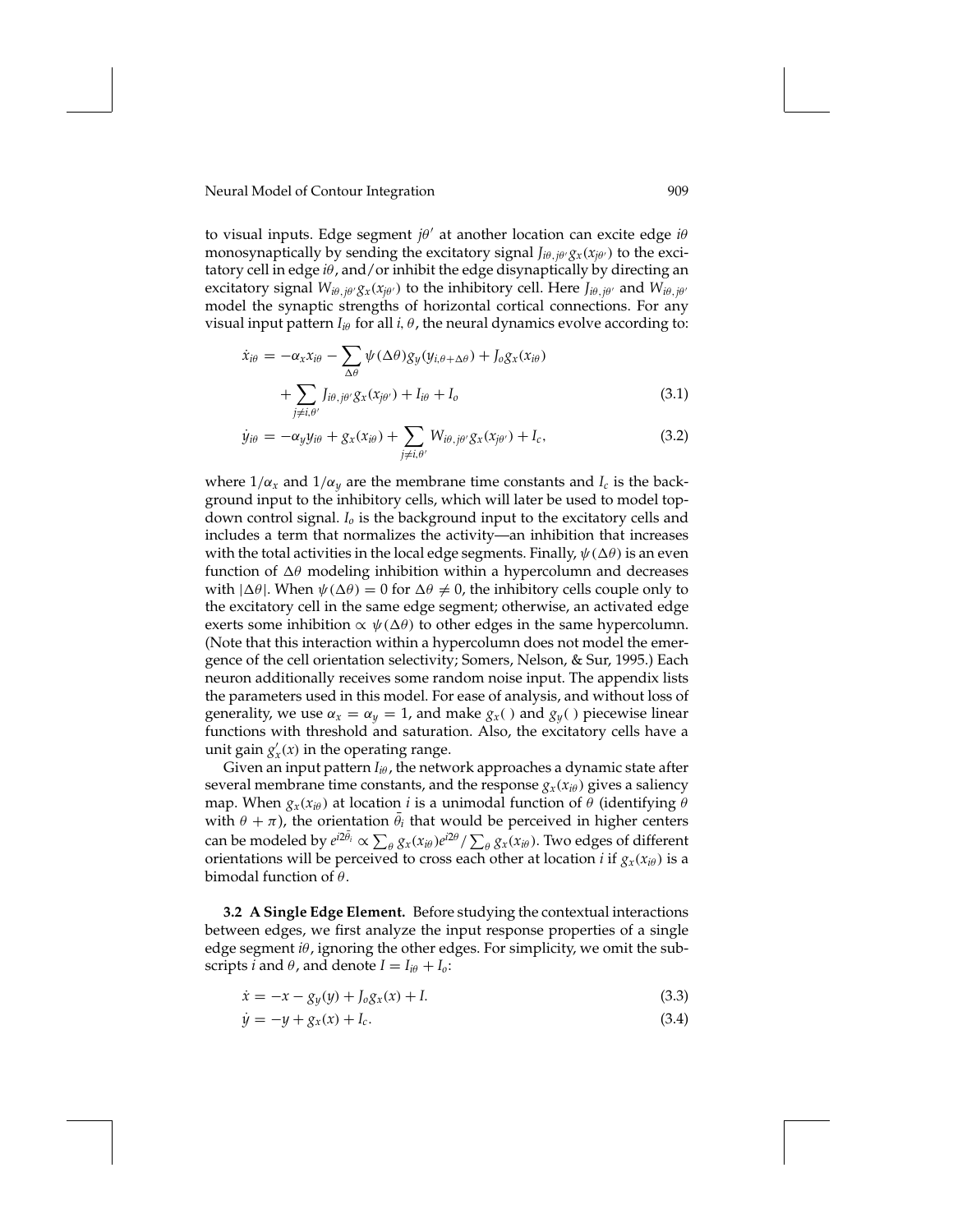

Figure 2: (A) Model neural elements, edge elements, visual inputs, and neural connections. *J<sub>o</sub>*: self-excitatory connection; *J*: lateral excitatory connection between edge elements; *W*: lateral disynaptic inhibitory connection between edge elements, implemented as excitatory connections from the excitatory neuron of one edge element to the inhibitory neurons of the others. (B) Activation function  $g_x(x)$  for the excitatory cells. (C)  $g_y(y)$  for the inhibitory cells.

The average neural activity is determined by the equilibrium point  $E =$  $(\bar{x}, \bar{y})$ , which is the intersection of the two curves on which  $\dot{x} = 0$  and  $\dot{y} = 0$ , respectively (see Figure 3B):

$$
\dot{\bar{x}} = 0 = -\bar{x} - g_y(\bar{y}) + J_o g_x(\bar{x}) + I.
$$
\n(3.5)

$$
\dot{\bar{y}} = 0 = -\bar{y} + g_x(\bar{x}) + I_c.
$$
\n(3.6)

Increasing *I* or  $I_c$  raises or lowers the output  $g_x(\bar{x})$ . The input sensitivities, determined by solving the linearized version of the above equations, are

$$
\delta g_x(\bar{x})/\delta I = \frac{g'_x(\bar{x})}{1 + g'_y(\bar{y})g'_x(\bar{x}) - J_o g'_x(\bar{x})}.
$$
\n(3.7)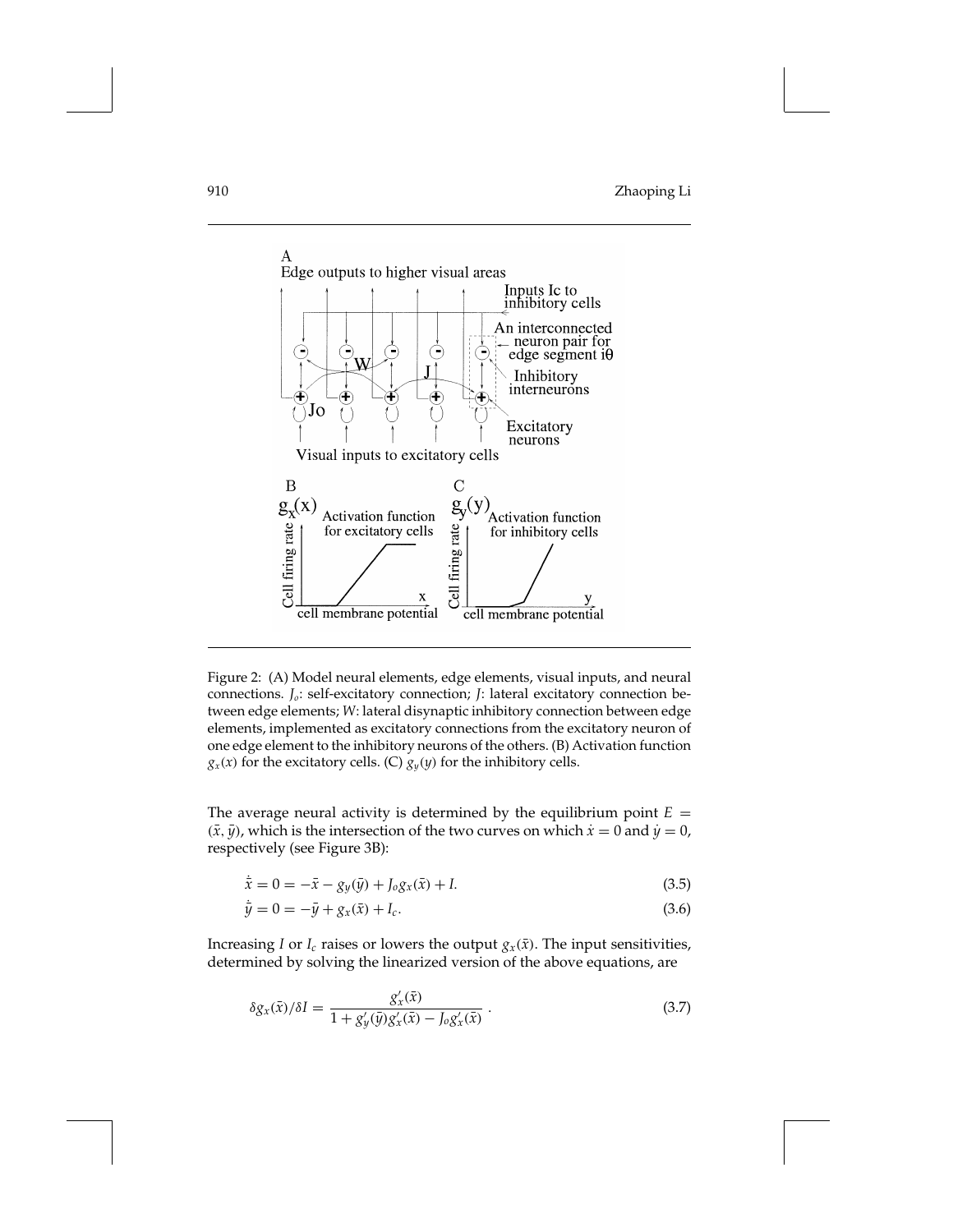

Figure 3: (A) Edge response  $g_x(\bar{x})$  as a function of visual input. Three response curves—one solid and two dashed ones—are plotted for three different cortical inputs  $I_c$  to the inhibitory cell. (B) Equilibrium point and curves for an edge element. The solid curve is the  $\dot{x} = 0$  curve, and the dashed curve is the  $\dot{y} = 0$ curve. Increasing *I* raises the  $\dot{x} = 0$  curve, and increasing  $I_c$  raises, and somewhat deforms, the (monotonously increasing)  $\dot{y} = 0$  curve, thus changing the equilibrium point  $(\bar{x}, \bar{y})$ . The neurons may approach the equilibrium point after some transient, or oscillate around it, as discussed in section 3.6.

$$
\delta g_x(\bar{x})/\delta I_c = \frac{-g_y'(\bar{y})g_x'(\bar{x})}{1 + g_y'(\bar{y})g_x'(\bar{x}) - J_o g_x'(\bar{x})} = -g_y'(\bar{y}) \cdot [\delta g_x(\bar{x})/\delta I].
$$
 (3.8)

In cases that interest us, the output  $g_x(\bar{x})$  increases continuously with visual input *I* (see Figure 3A), that is,  $\delta g_x(\bar{x})/\delta I \geq 0$ , and this requires  $g'_y(\bar{y})g'_x(\bar{x}) > J_0 g'_x(\bar{x}) - 1$ . The visual input gain  $\delta g_x(\bar{x})/\delta I$  is zero below input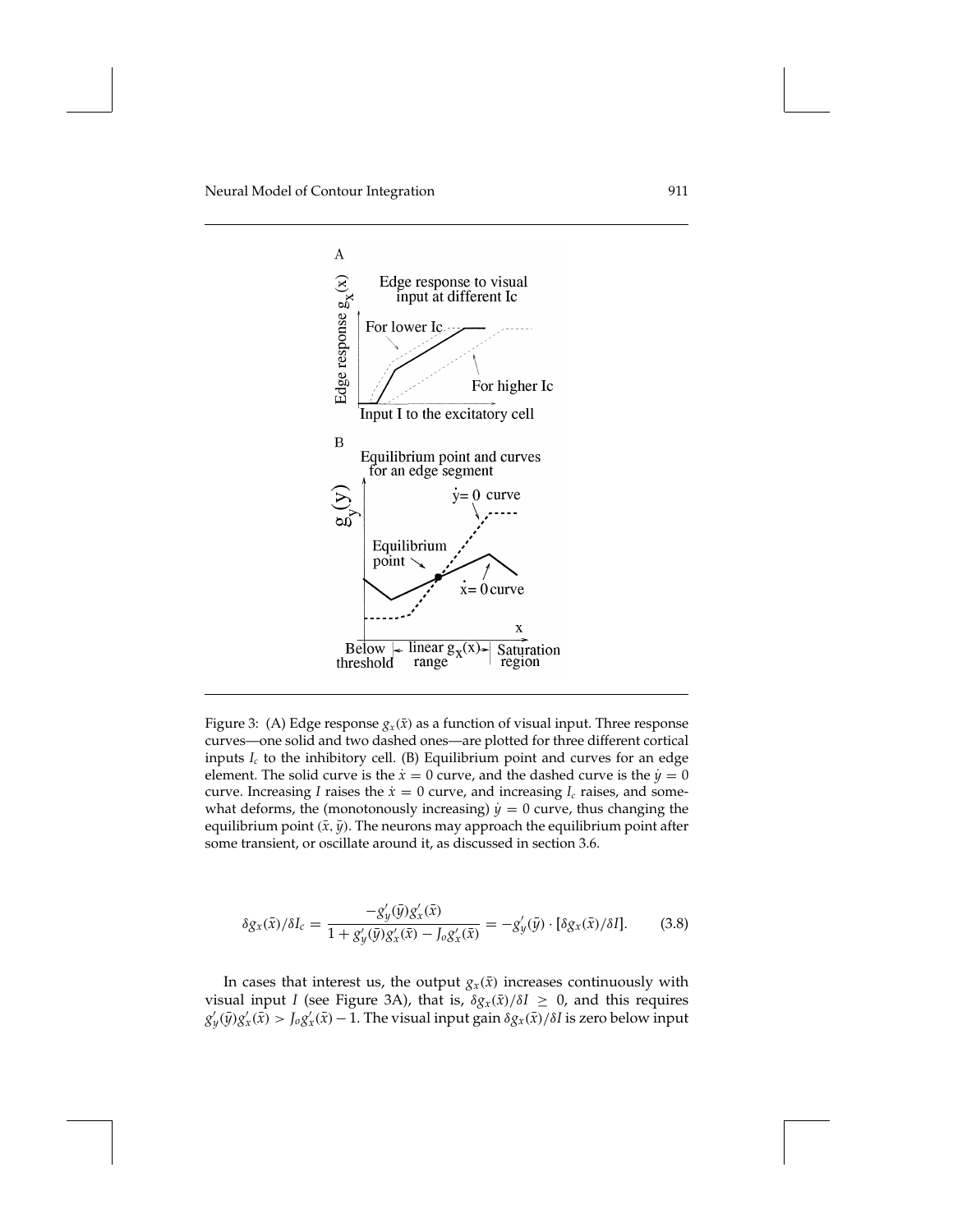threshold where  $g'_x = 0$  becomes nonzero after threshold where  $g'_x = 1$ , and can decrease beyond threshold when the inhibitory gain  $g'_y(\bar{y})$  increases. At high *I*, the activity  $g_x(\bar{x})$  saturates when  $g'_x = 0$  again. Qualitatively, this sensitivity curve corresponds to physiological observations.<sup>1</sup> Note that threshold input value *I* and the edge input response curve in Figure 3A change with *Ic*. This is because, as shown in equation 3.8, increasing *Ic* decreases the output  $g_x(\bar{x})$ .

According to equations 3.7 and 3.8, increasing *I* and *Ic* simultaneously increases the output  $g_x(\bar{x})$  if  $\Delta I/\Delta I_c > g'_y(y)$ , and decreases it otherwise. This leads to the following consequences. First, the visual input could be directed to both the excitatory (increasing *I*) and inhibitory (increasing *Ic*) cells as experimentally observed (White, 1989). Their net effect will be to increase the edge response  $g_x(\bar{x})$  as long as the visual input partition to the two cell types is appropriate. Second, the effect of input from other edges via horizontal connections can be seen as increasing *I* and/or *Ic*. Therefore, in general, the net contextual influence on the edge can be facilitatory or suppressive, depending on relative recruitment of horizontal fibers, as experimentally observed (Hirsch & Gilbert, 1991). Furthermore, since the gain  $g'_y(y)$  increases with input level, such contextual influence is more likely to be inhibitory at higher input levels. This is also experimentally observed (Hirsch & Gilbert, 1991; Sengpiel, Baddeley, Freeman, Harrad, & Blakemore, 1995; Weliky et al., 1995). In our model, for simplicity, the visual input is directed solely to the excitatory cells, but this could easily be generalized. The horizontal connections in the model are specified (in section 3.3) such that the net contextual influence from appropriately aligned edges is facilitatory at all contrast levels, although the contextual influence from less aligned edges (these edges can still prefer similar orientations) can depend on stimulus levels. Hence, in this model, the change in the dominance between facilitatory and suppressive contextual influences occurs only for input patterns that are not contours, and therefore is not going to be discussed further in this article.

**3.3 Interactions Between Edge Segments for Contour Integration.** Edge element (*jθ'*) excites or inhibits the edge element (*iθ*) by sending an excitatoryto-excitatory output  $J_{i\theta, j\theta\theta} g_x(x_{j\theta\theta})$  or an excitatory-to-inhibitory output  $W_{i\theta, j\theta'} g_x(x_{j\theta'})$ . The goal for the connection structure  $J_{i\theta, j\theta'}$  and  $W_{i\theta, j\theta'}$  is that edge elements within a smooth contour should enhance each other's activ-

<sup>&</sup>lt;sup>1</sup> When the segment has too strong a self-excitation—large  $J_o g'_x(\bar{x})$ —and not enough inhibition—small  $g'_y(\bar{y})$ , such that  $g'_y(\bar{y})g'_x(\bar{x}) < J_0g'_x(\bar{x}) - 1$ —the system is unstable, and the output  $g_x(\bar{x})$  jumps discontinuously with input *I*. Such cases are not considered here, as we restrict to outputs as continuous functions of inputs for most input values.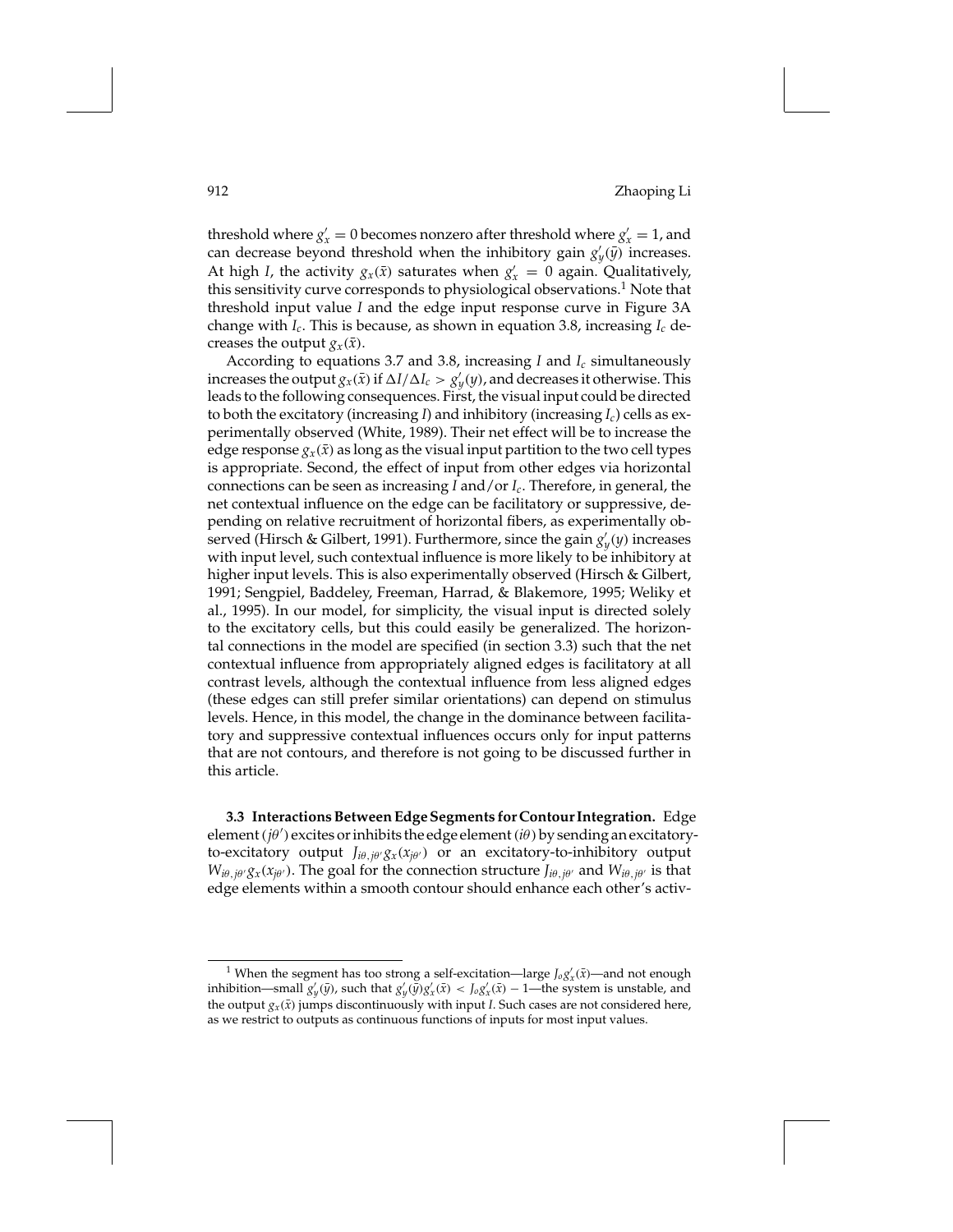ities and that the isolated edge elements caused by noisy inputs should be suppressed, or at least not enhanced. Hence:

- The connection  $J_{i\theta, j\theta}$ <sup>*i*</sup> will be large if one can find a smooth or small curvature contour to connect  $(i\theta)$  and  $(j\theta')$ , and it generally decreases with increasing curvature of the contour.
- Edge elements will inhibit each other via  $W_{i\theta, j\theta}$  when they are alternative choices in the route of a smooth contour.
- Both connection types will decrease with increasing distances between the edge segments and become zero for large distances.
- The connections have translation, rotation, and reflection invariance. This means the following: Let  $i - j$  be the line connecting the centers of two edges (*i* $\theta$ ) and ( $j\theta$ <sup>'</sup>), which form angles  $\theta_1$  and  $\theta_2$  with this connecting line. The connections *J*<sub>i $\theta$ , *j* $\theta$ <sup>*'*</sup> and  $W_{i\theta, j\theta}$ <sup>*'*</sup> depend only on  $|i-j|$ ,</sub>  $\theta_1$ , and  $\theta_2$ , and satisfy  $J_{i\theta, j\theta'} = J_{j\theta', i\theta}$  and  $W_{i\theta, j\theta'} = W_{j\theta', i\theta}$ .

Given these requirements, connections  $J_{i\theta, j\theta'}$  and  $W_{i\theta, j\theta'}$  both link cells that prefer similar orientations, as observed in experiments (Gilbert, 1992; Weliky et al., 1995) (see Figure 4). In addition, when the preferred orientations of two linked cells are aligned with the relative displacement of their RF centers, the postsynaptic cell type is more likely excitatory (the connection  $J_{i\theta, i\theta}$ ); when the preferred orientations are more or less orthogonal to the relative displacement of the RF centers, the postsynaptic cell type is more likely inhibitory (the connection  $W_{i\theta, j\theta}$ ). This provides a computational explanation to the puzzling experimental finding (Gilbert & Wiesel, 1983) that some horizontal connections link cells whose preferred orientations and relative RF center displacement do not align, but instead are roughly orthogonal to each other. These connections can serve to establish competition between alternative routes of a single contour by contacting inhibitory postsynaptic cells. This prediction (see the appendix for its derivation) of the model about the correlation between postsynaptic cell types and the degree of alignment between the two linked RFs has not been systematically investigated in experiments; a test is thus desirable. This excitatory and inhibitory edge interaction pattern is qualitatively similar to the edge compatibility function in Zucker et al. (1989). Altogether, an edge in a smooth contour mostly receives facilitatory inputs  $J_{i\theta, j\theta\theta} g_x(x_{j\theta\theta})$  and few, if any, inhibitory inputs  $W_{i\theta, j\theta\theta} g_x(x_{j\theta\theta})$ , from other edges in the contour. This helps to enhance the response of edges in a contour at any contrast level. Figure 5 demonstrates the contour enhancement and noise suppression using such connections. The higher salience of the contours emerges rather quickly after the onset of the stimulus. For the example in Figure 5A where the visual input is weak, it takes a duration of three membrane time constants just for individual edges to integrate enough visual input for nonzero responses, but only another single time constant duration for the contextual input to drive the saliencies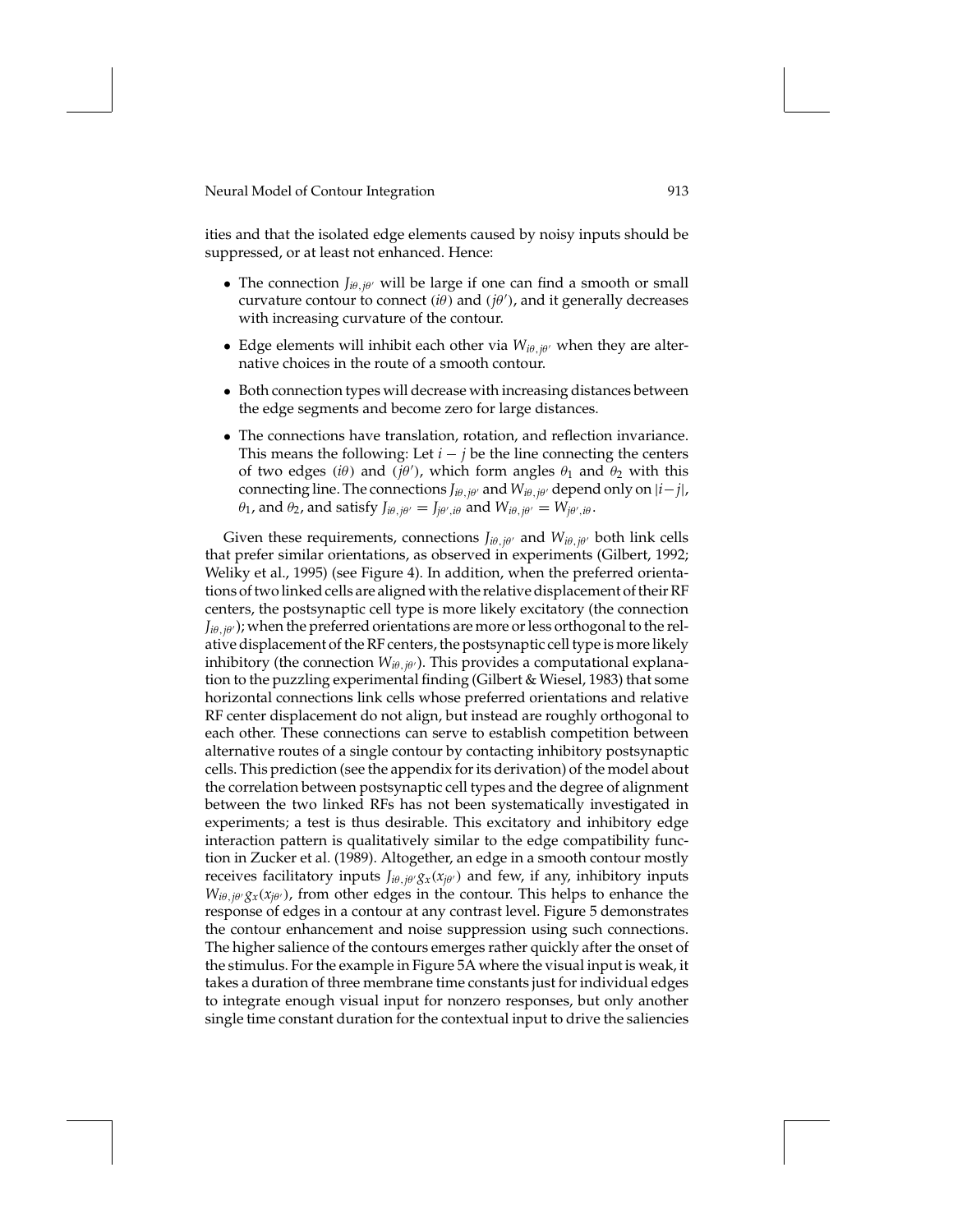of the edges in the contour significantly higher than the background noise. The strengths and weakness of the model are further demonstrated in Figure 5B, where the model is challenged by the difficulties in a natural image.

**3.4 A Straight Line.** We can understand the performance of the model by analyzing some examples. In the first example, the visual input is a horizontal line on the *x*-axis

$$
\hat{I}_{i\theta} = \begin{cases} I_{\text{line}} & \text{if } i \text{ is on the line and } \theta = 0\\ 0 & \text{otherwise.} \end{cases}
$$
 (3.9)

The inputs  $I_c$  to the inhibitory cells of all edges are assumed to be the same. Let us consider the simplest case when edge elements outside the line (i.e., when *i* is not on the *x*-axis or  $\theta \neq 0$ ) are silent due to insufficient excitation. Then we can ignore all edges beyond the line, treat this system as onedimensional, and omit index θ. Let *i* denote the (one-dimensional) location of the line segment; then  $W_{ij} = 0$ , and  $J_{ij} \ge 0$  for all  $i, j \ne i$ , and

$$
\dot{x}_i = -x_i - g_y(y_i) + J_o g_x(x_i) + \sum_{j \neq i} J_{ij} g_x(x_j) + I_{line} + I_o.
$$
 (3.10)

$$
\dot{y}_i = -y_i + g_x(x_i) + I_c.
$$
\n(3.11)

If the line is infinite, then by symmetry each neuron pair will have the same equilibrium point<sup>2</sup>  $E = (\bar{x}, \bar{y})$  determined by:

$$
\dot{\bar{x}} = 0 = -\bar{x} - gy(\bar{y}) + J_o g_x(\bar{x}) + (I_{\text{line}} + \left(\sum_{j \neq i} J_{ij}\right) g_x(\bar{x})) + I_o \tag{3.12}
$$

$$
= -\bar{x} - g_y(\bar{y}) + \left( J_0 + \sum_{j \neq i} J_{ij} \right) g_x(\bar{x}) + I_{\text{line}} + I_0 \tag{3.13}
$$

$$
\dot{\bar{y}} = 0 = -\bar{y} + g_x(\bar{x}) + I_c.
$$
\n(3.14)

This can be seen as either a single edge with extra external input  $\Delta I =$  $(\sum_{j\neq i} J_{ij})g_x(\bar{x})$  or a giant single "edge" with a stronger self-excitatory connection  $(J_o + \sum_{j \neq i} J_{ij})$  (see Figure 6). Either way, activity  $g_x(\bar{x})$  for each edge element in the line is enhanced (see Figures 5 and 7).

The same minimum strength of input is required to excite a segment in a line or an isolated edge (see Figure 6A), if all segments in the line are equally

<sup>2</sup> This equilibrium solution may or may not be stable, as studied in section 3.6. However, this does not matter, since this solution, stable or not, roughly gives the cells' average responses.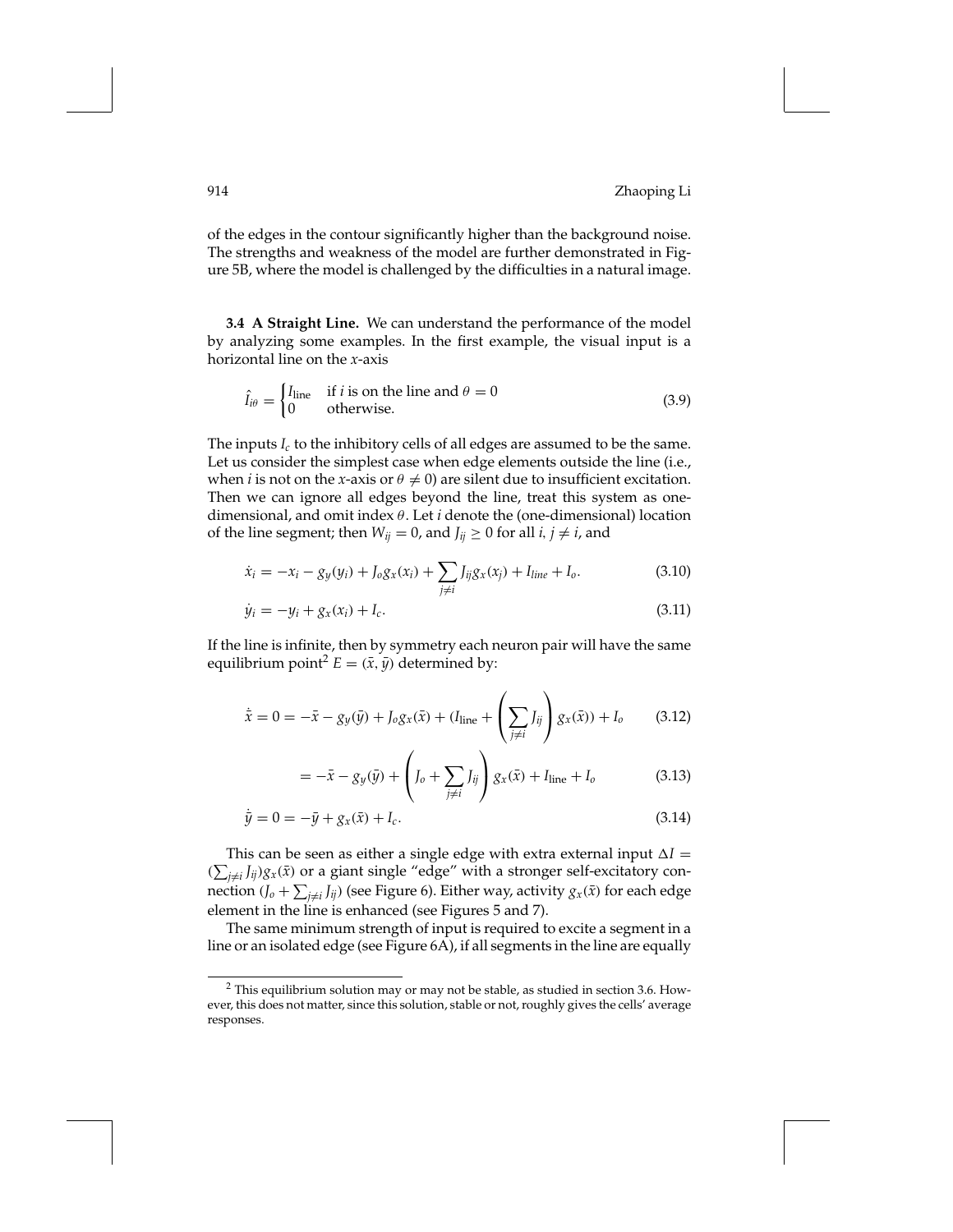

Figure 4: Model connections in a hexagonal grid visual space. Top and bottom graphs depict, respectively, the connections  $J_{i\theta, j\theta}$  and  $W_{i\theta, j\theta}$  from the center (thick) horizontal edge to other edges, denoted by their edge locations and orientations in the visual field. The quantitative values of the connection strengths *J*<sub>i $\theta$ </sub>, $j\theta$ <sup>*'*</sup> and *W*<sub>i $\theta$ </sub>, $j\theta$ <sup>'</sup> are described in the appendix. Each edge has the same connection pattern, suitably translated and rotated.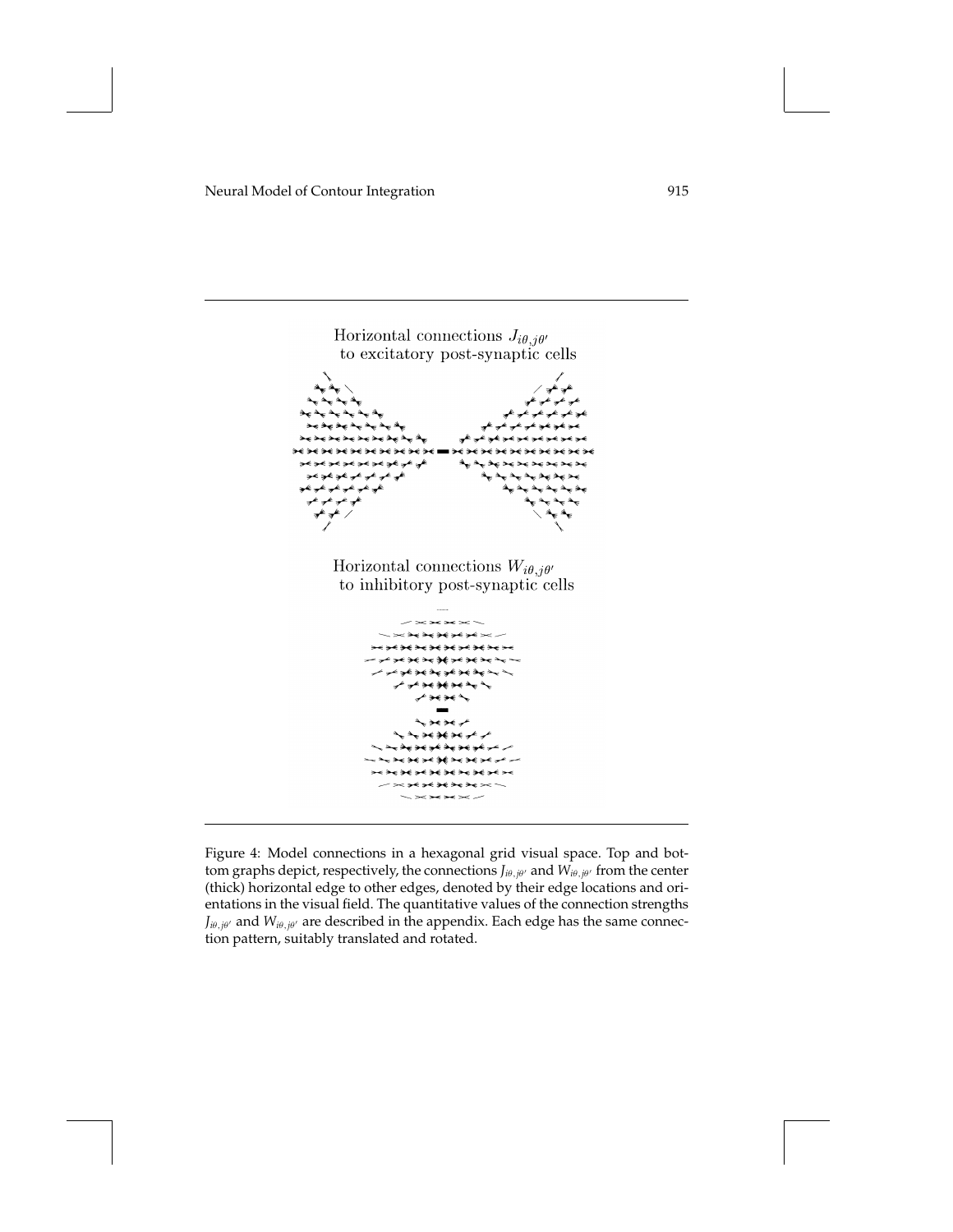

Figure 5: Contour enhancement and noise reduction. (A) Performance for a synthetic image. (B) Performance for an input obtained by edge detection from a natural photo. The input and output edge strengths are denoted proportionately by the thicknesses of the edges. The same format applies to other figures in this article. The model outputs are the temporal averages of  $g_x(x)$  over a period of 24 membrane time constants after input onset. In A, all visible edges have the same strength in the input and are differentially enhanced or suppressed at the output. On average, the line and circle segments are roughly 2.5 times as salient as the "noise" segments. For demonstration, we display the outputs after thresholding out the weaker edges (right). Because of the discrete sampling grid, the apparent gaps in the contours actually sit on no grid point. Hence, no gaps exist for the contours, and no filling in is needed. Similar situations occur in other figures in this article. In B, different edges have different input strength. The weak contour at the chin, the brim of the hat above the eyes, and the top of the hat (and many noisy edges) are in fact subthreshold in input strength; however, they are more or less preserved at the model output. Since this model has only a single scale, finer edges (e.g., details around the eyes) in the photos cannot be sampled or enhanced; a long gap in a contour (e.g., the long weak contour at the brim of the hat above the eyes at low-input contrast) is difficult to fill. Aliasing problems (e.g., the left cheek and hair lines) and artificial contour gaps (e.g., in the brim of the hat above the eyes because no sampling point exists at the contour location) just like those in the circle in A happen because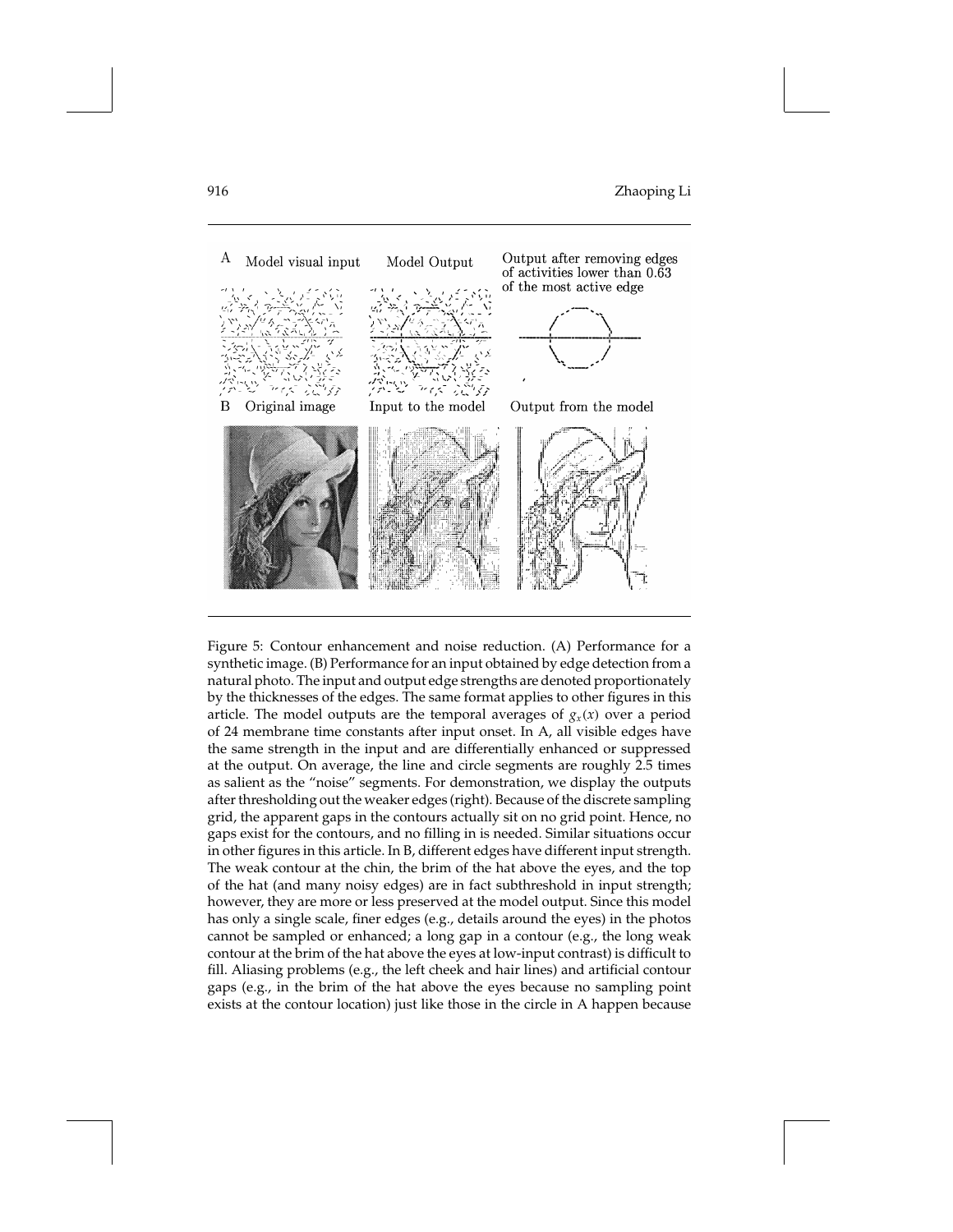excited. This is because the line segments will have zero output before they reach threshold and so cannot excite each other. Therefore, they behave independently as isolated edges before threshold. However, when some line segments receive subthreshold and others have superthreshold visual inputs, the former can give nonzero output under contextual excitation from the latter. This leads to subthreshold activation or filling in for the weaker or missing segments in a line (or contour; see Figure 9C).

**3.5 Curvature, Contour Length, and Contour Closure.** Enhancement in contours other than lines can be understood based on the special case of a contour of a constant nonzero curvature, namely, a circle. It is apparent that the analysis for a straight line is also applicable here, assuming for simplicity that the corresponding circle for the contour has a diameter larger than the longest synaptic connection between cells. Index *i* again denotes the (onedimensional) location of the segments along the (one-dimensional) contour, and |*i*− *j*| the (one-dimensional) distance between the segments *i* and *j*. The activities of the elements along the contour are analogously enhanced.

It can be shown from Figure 6B, after some geometrical calculation, that the response levels for a segment in a contour and an isolated segment differ by a factor  $(s_y - s_1)/(s_y - s_2)$  where  $s_1 = J_o - 1$ ,  $s_2 = J_o + \sum_{i \neq j} J_{ij} - 1$ , and  $s_y$ is the slope of the  $\dot{y} = 0$  curve. The quantity  $\sum_{i \neq j} J_{ij}$  is the sum of horizontal connection strengths between one contour segment to all others; hence, it is larger for smoother contours by design, and thus the response enhancement is also larger for smooth contours.<sup>3</sup> Furthermore, since  $s_y$  is usually smaller for smaller input strength, the contour enhancement is stronger for low-input contrasts, which are the case in some physiological and psychophysical experiments (e.g., Kapadia et al., 1995; Kovacs & Julesz, 1993). Roughly, this model enhances the saliencies in a smooth contour against

Figure 5: *Facing page, continued*.

of a discrete sampling grid and a lack of a signal interpolation algorithm. In addition, two accidentally aligned but different contours (e.g., the contours for the hat, the hair line, and the cheek line near the right side of the image) can threaten to join each other because of the lack of T, L,and X junction signals that should prevent them. This model for contour enhancement also highlights region boundaries and pops out novelties (Li, 1997). Consequently, the edge segments for the hair pieces near the surrounds of the feather (even though the feather region is not very homogeneous), such as, the single feather across the brim, are more likely enhanced than those inside the feather. See the discussion in section 4.

<sup>&</sup>lt;sup>3</sup> It can be shown that this conclusion still holds if some contour segments exert relatively weak, nonzero suppressive components (by connection *W*) on other segments, especially in curves of higher curvatures. In such cases, a modification can be derived in the expression above for the amount of overall contour enhancement.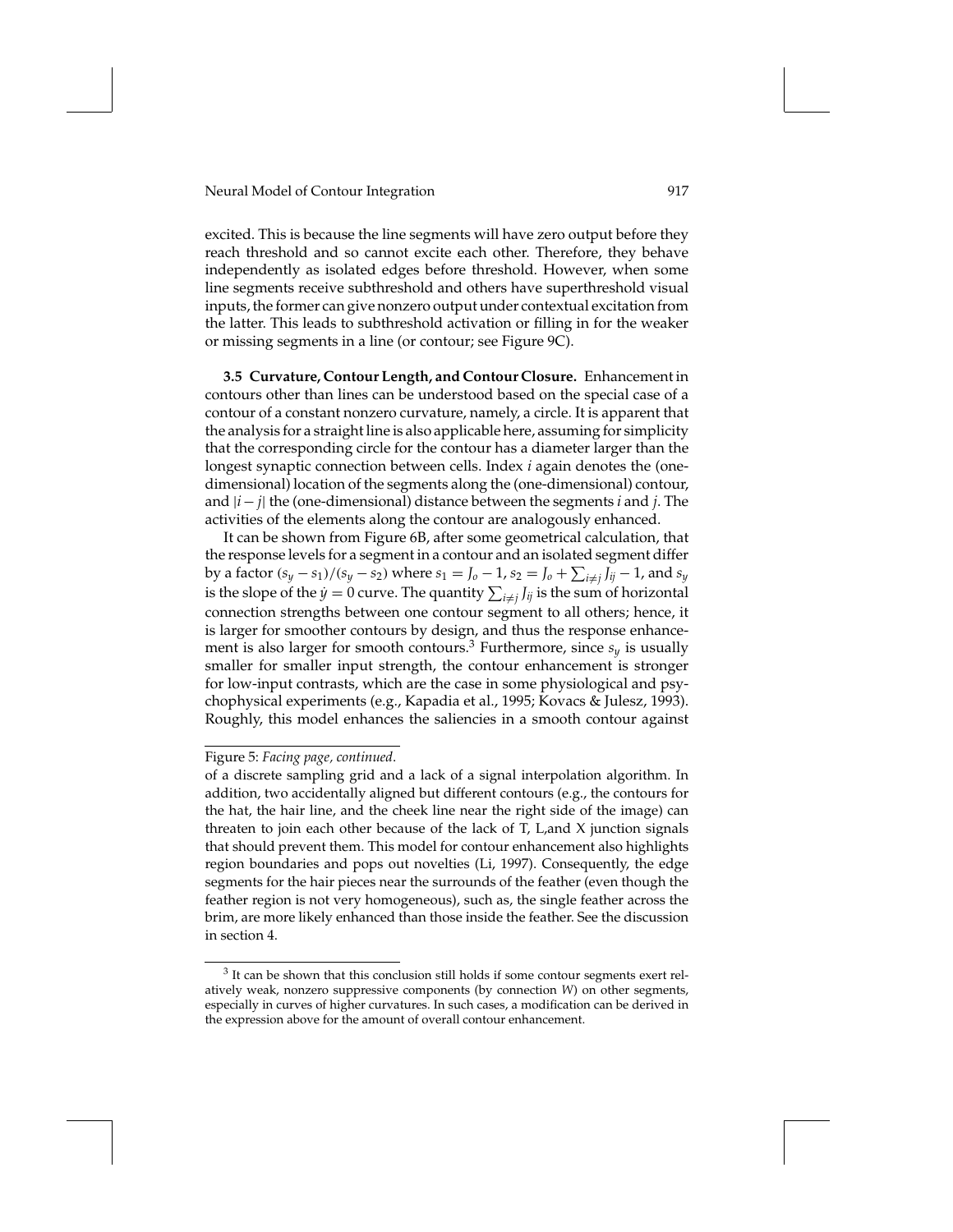

Figure 6: Response changes from an isolated edge to edges in contours. All edges in a contour are assumed to receive the same visual input strength. (A) Changes in response curves. The solid curve is the response from an isolated edge, and the dashed curve is the response from edges in contours. (B) Changes in equilibrium curves and points. The two thick curves are the  $\dot{x} = 0$  (solid) and  $\dot{y} = 0$  (dashed) curves for an isolated edge. Only the  $\dot{x} = 0$  curve is changed, going from an isolated edge (thick, solid curves) to edges in a contour (thin, solid curve). Such changes can be seen as caused by either extra excitation  $\sum_{j\neq i}J_{ij}g_x(x)$ from neighboring edge segments to a single edge (left figure) or an increase in the self-excitation or curve slope *J*<sub>0</sub> − 1 → *J*<sub>0</sub> +  $\sum_{j\neq i}$  *J*<sub>ij</sub> − 1 in a giant "edge." The equilibrium point changes from the lower black dot to the upper one.

background by up to 200–300% near threshold and around 100% at higher input strengths. In a contour of finite length, translation invariance (symmetry between segments) along the contour breaks down near its two ends. There the enhancement is less since the end segments get comparatively less excitation from other segments. In particular, this predicts that a closed or longer contour will have higher saliency than an open or shorter one, as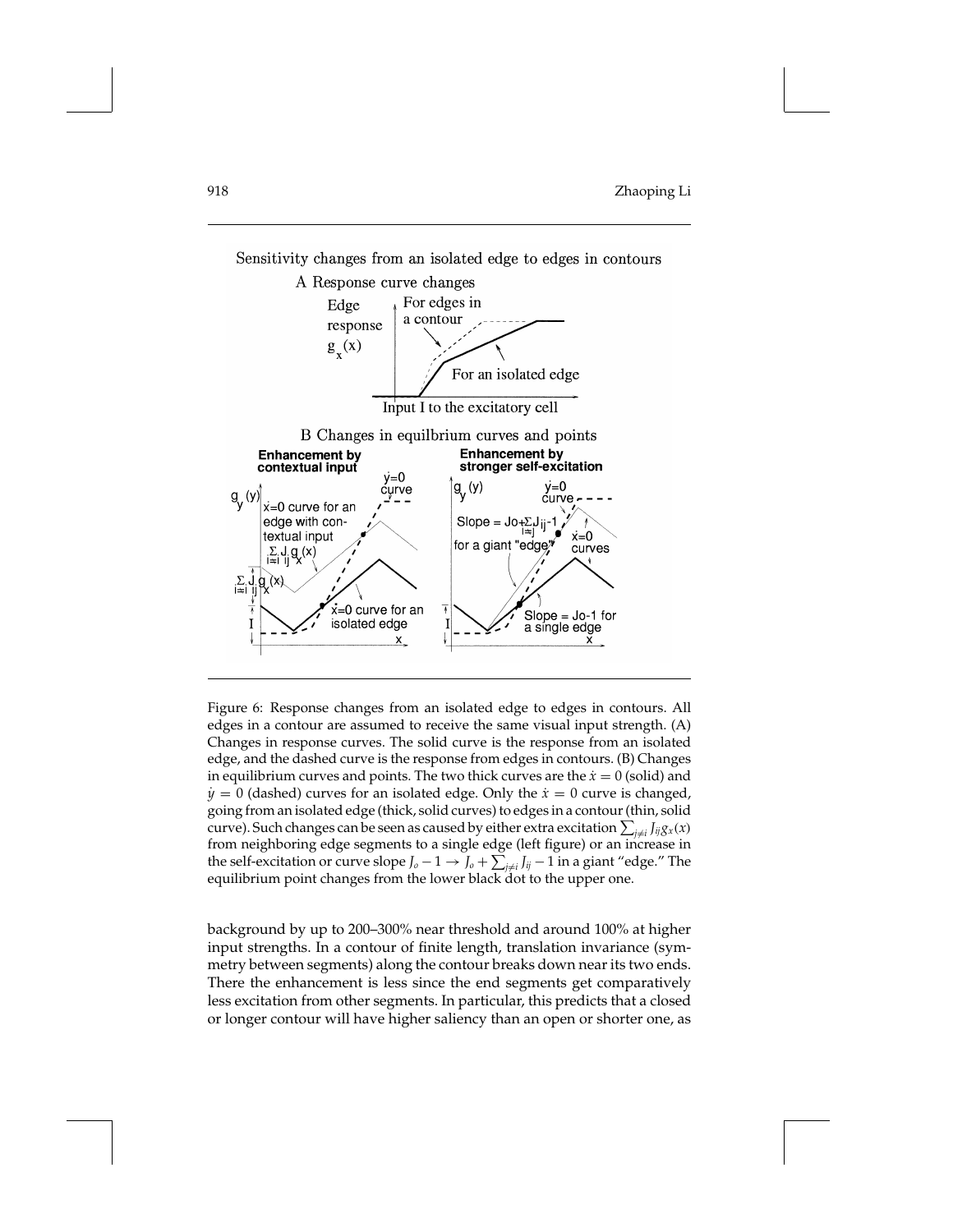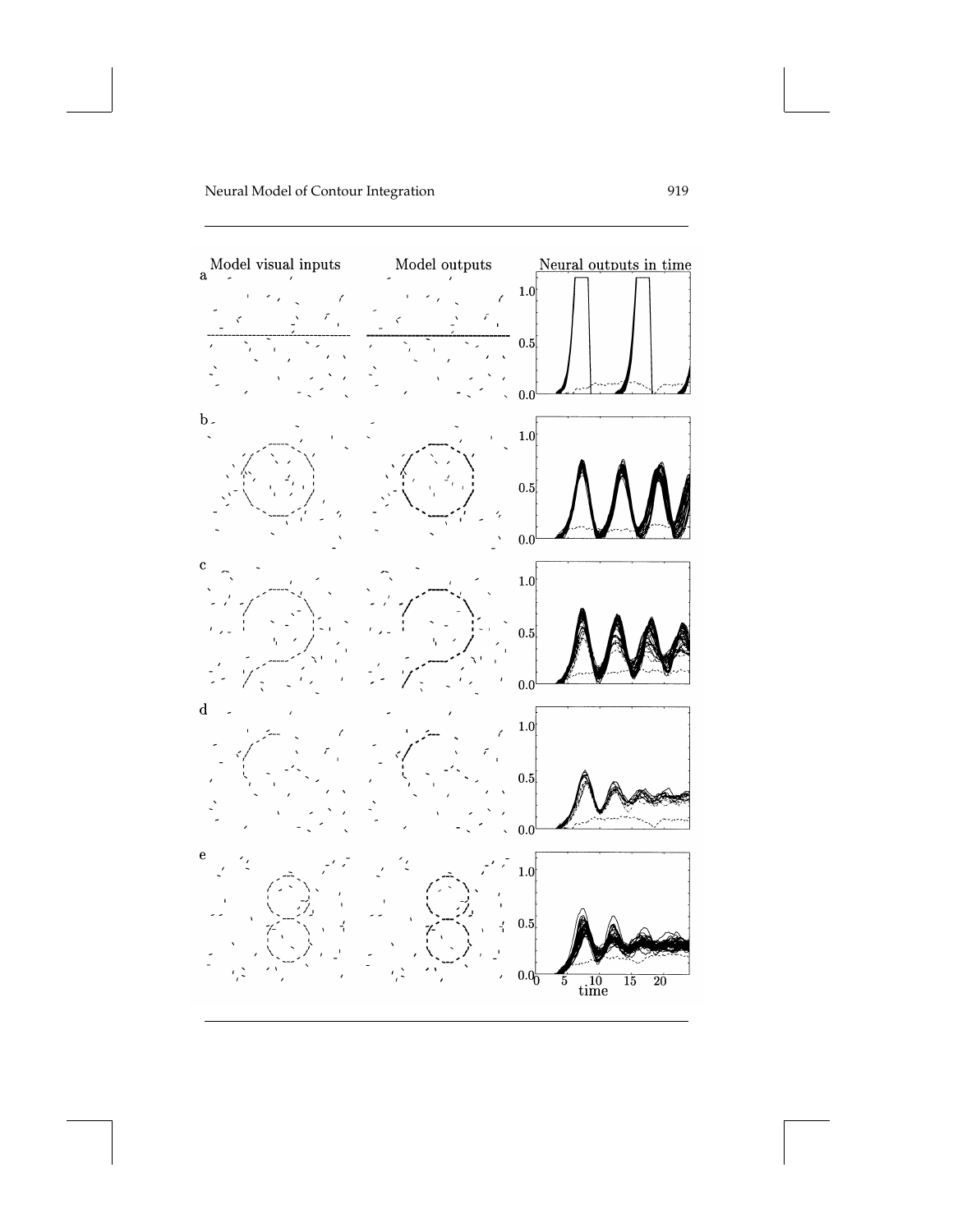seen in Figure 7. These predictions are expected to hold also for contours of nonconstant curvature. Note that the line in Figure 7 is actually a closed line by the periodic boundary condition used in the model's visual space. Since the line has zero curvature, its salience is higher than that of the circle. Note that edge segments in an open and a closed contour (see Figures 7b and 7c) have roughly the same saliency except near the ends of the open contour, where saliency decreases. This closure effect is weak compared to what is implied from psychophysical observation (Kovacs & Julesz, 1993; see section 4). Exactly how the saliency decays toward the ends depends on how  $J_{i\theta, j\theta}$  decays with intersegment distances and the longest connection length. Note that the model used a discrete hexagonal grid in the visual space; the apparent small gaps in the circle and curves are the artifact of the coarseness of the grid.

**3.6 Neural Oscillations and Synchrony Between Contour Segments.** So far, we have analyzed only the equilibrium points  $(\bar{x}, \bar{y})$ , which are also roughly the average responses. Upon visual stimulation, the neurons may either approach the equilibrium after a transient phase or sustain dynamic activities about the equilibrium, such as oscillations. Here we show how variations of neural activities about their averages reflect characteristics of the contour.

Each edge segment, a pair of connected excitatory and inhibitory cells, can be modeled as a neural oscillator (Li & Hopfield, 1989) oscillating around the equilibrium point  $(\bar{x}, \bar{y})$ . With interactions between the segments, the oscillators are coupled and exhibit collective behavior reflecting contour char-

Figure 7: *Facing page*. Model performance for input contours amid noise. Each row is dedicated to one input condition. The left column shows the visual input, the middle column shows the average neural responses, and the right column shows the outputs of the segments as a function of time. The visual inputs are presented at time zero and stay on. The neural signals in the right column are shown superposed. In the graph, the solid curves plot outputs of the segments along the contour, away from its ends; the dash-dotted curves plot the outputs of segments near the contour's ends; and the dashed curves, usually the lowest-lying ones, are the output for a single noise segment. Note the decrease in average neural activities, the amplitudes of the oscillations, and the synchrony between the activities of the segments, as the contours become open, shorter, or more curled, or for segments near the contour ends. The line in the top row is actually a closed line by the periodic boundary conditions, and so by having zero curvature, its salience is higher than that of the circle. Also, the discrete hexagonal grid visual space gives apparent small gaps in the circle and curves because these "gaps" fall on no grid points; no filling in is needed. Time is in units of the cell membrane time constant, and so a time constant of 5–10 msec would lead to oscillation frequencies in the figures around 10–40 Hz.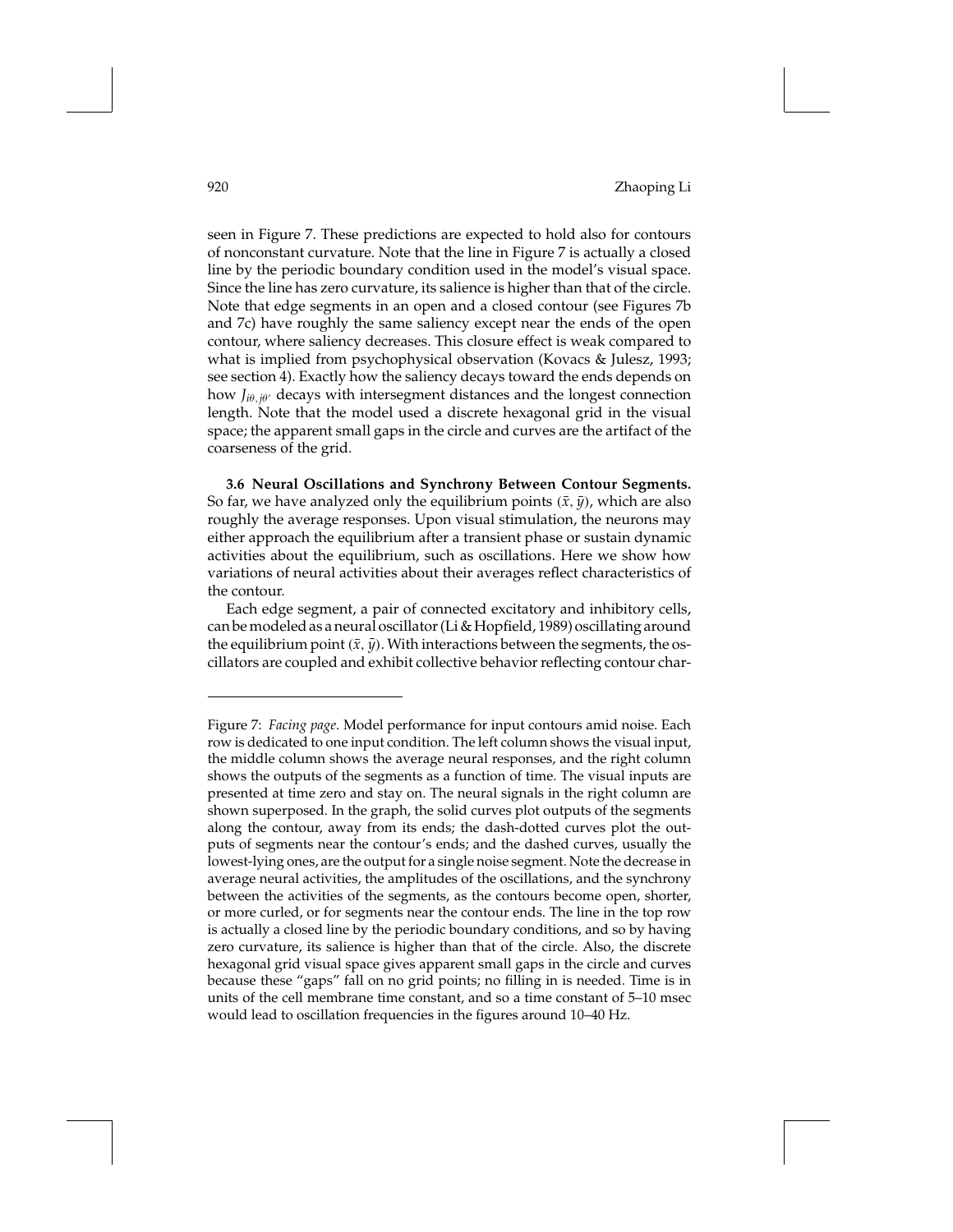acteristics embedded in the coupling. To analyze the dynamics, denote for simplicity  $x_i - \bar{x}_i \rightarrow x_i$ ,  $y_i - \bar{y}_i \rightarrow y_i$ , and write as vectors  $\mathbf{X} = (x_1, x_2, \dots,)^T$ and  $\mathbf{Y} = (y_1, y_2, \ldots)^T$ . For small **X** and **Y**, we approximate by a linear expansion of equations 3.10 and 3.11 about the equilibrium point  $(\bar{x}_i, \bar{y}_i)$ :

$$
\dot{\mathbf{X}} = -\mathbf{X} - \mathbf{G}'_y \mathbf{Y} + \mathbf{J} \mathbf{X} \tag{3.15}
$$

$$
\dot{\mathbf{Y}} = -\mathbf{Y} + \mathbf{G}'_{x}\mathbf{X},\tag{3.16}
$$

where<sup>4</sup> **J** is a matrix with elements  $(J)_{ij} = J_o g'_x(\bar{x}_j)$ , if  $i = j$ , and  $(J)_{ij} = J_{ij} g'_x(\bar{x}_j)$ otherwise;  $G'_x$  and  $G'_y$  are diagonal matrices with elements  $(G'_x)_{ii} = g'_x(\bar{x}_i)$ and  $(\mathbf{G}'_y)_{ii} = g'_y(\bar{y}_i)$ . For a contour with a constant curvature (i.e., a circle), all its segments have the same equilibrium point if they receive the same input strength,  $\bar{x}_i = \bar{x}_j \equiv \bar{x}$  and  $\bar{y}_i = \bar{y}_j \equiv \bar{y}$ . Then  $\mathbf{G}'_x$  and  $\mathbf{G}'_y$  are proportional to the identity matrix, and **J** is symmetric (since we imposed symmetry along contour directions, i.e.,  $J_{ij} = J_{ji}$ ). Then **J** has an orthogonal set of eigenvectors { $X^k$ } and real eigenvalues  $\lambda^k$  for  $k = 1, 2, ...$  which we order such that  $\lambda^1 \geq \lambda^2 \geq \ldots$  Take  $\{X^k\}$  as the new basis to represent **X** and **Y**; we have  $\mathbf{X} = \sum_k x^k \mathbf{X}^k$ ,  $\mathbf{Y} = \sum_k y^k \mathbf{X}^k$ , and

$$
\dot{x}^k = -x^k - g_y'(\bar{y})y^k + \lambda^k x^k \tag{3.17}
$$

$$
\dot{y}^k = -y^k + g'_x(\bar{x})x^k,\tag{3.18}
$$

which has solution

$$
x^{k}(t) = x^{k}(0)e^{-(1-\lambda^{k}/2)t}\cos(\omega^{k}t + \phi^{k}),
$$
\n(3.19)

where the oscillation frequency is  $\omega^k = \sqrt{g'_y(\bar{y})g'_x(\bar{x}) - (\lambda^k)^2/4}$ , and initial conditions determine the amplitude  $x^k(0)$  and the phase  $\phi^k$ . The exponential in equation 3.19 suggests that the system will be dominated by the first oscillation mode<sup>5</sup>  $\mathbf{X}^1$  since  $\lambda^1 \geq \lambda^k$  for all *k*. The relative oscillation amplitudes and phases of the segments in a contour are determined by the components of the complex vector **X**1.

Let us suppose for simplicity that the edge segments concerned are in the linear operating region where  $g'_x(\bar{x}) = 1$ . For a contour of constant curvature with uniform inputs to its segments, matrix **J** is Toplitz (i.e.,  $J_{ij} = J_{(i+a) \mod N, (j+a) \mod N}$  for all *a*, where *N* is the contour length or matrix dimension) under translation and rotation invariance of the model and

<sup>&</sup>lt;sup>4</sup> Here we take for simplicity that contour segments do not link to each other with connection  $W_{i\theta, j\theta}$ . The analysis here needs a little modification, but the general conclusion still holds when *W* connections are included.

 $5$  From the analysis in the next paragraph, it will be apparent that it is unlikely to have degeneracy in the first two modes (the case when  $\lambda^1 = \lambda^2$ ).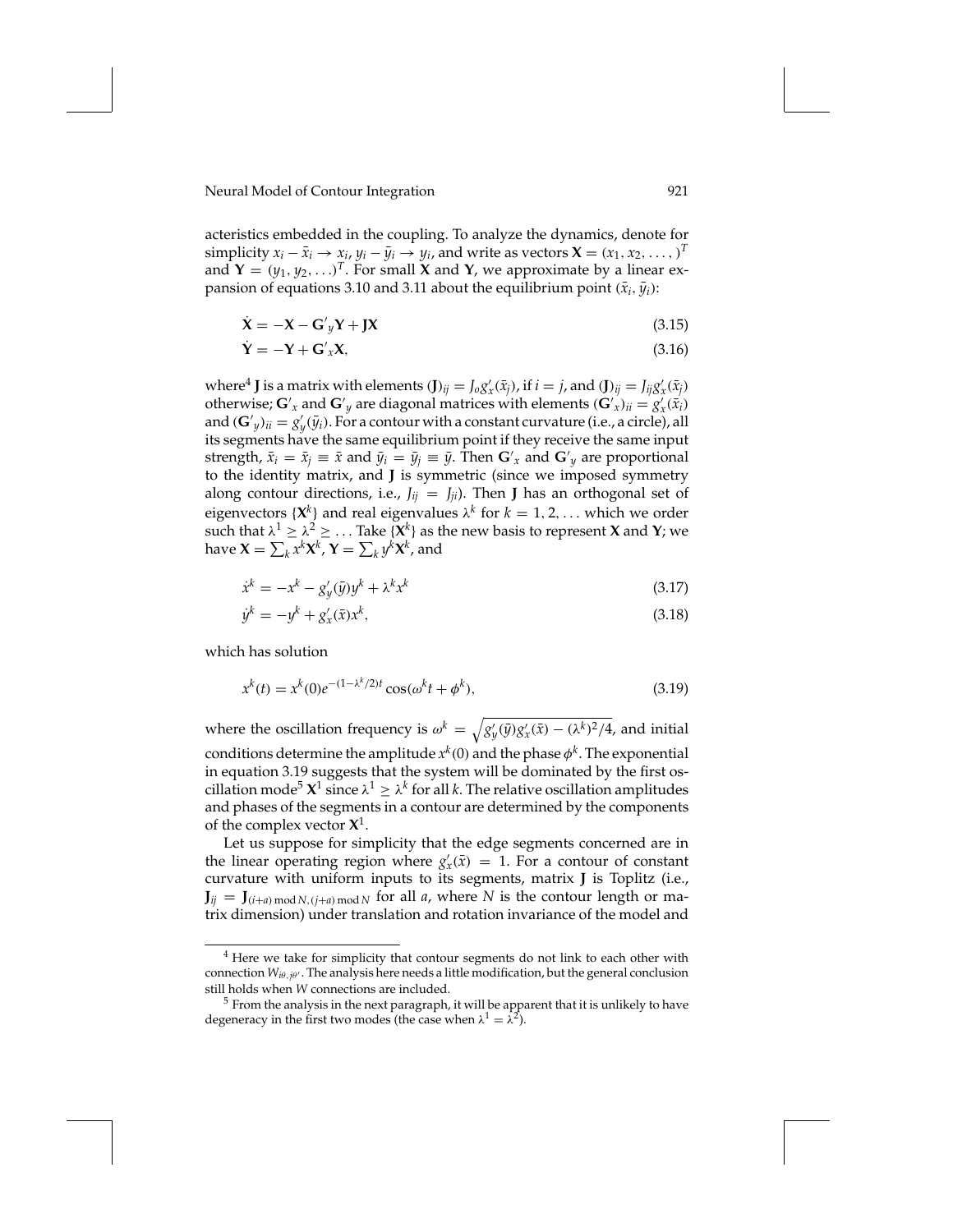has nonnegative elements. It can then be shown that the eigenvectors are the cosine and sine waves along the contour, that is,  $X_j^k \propto e^{i f_k j}$  with spatial frequency  $f_k$  and the eigenvalues are the corresponding Fourier coefficients of the row vector of the **J** matrix. In particular, the eigenvector **X**<sup>1</sup> is the zerofrequency Fourier wave; hence, all components of  $\mathbf{X}^1$  are equal,  $x_i^1 = x_j^1$ , and thus all segments in a contour oscillate with the same amplitude and phase. The eigenvalue for this mode is the zero-frequency Fourier coefficient, and thus  $\lambda^1 = J_0 + \sum_{\text{all }j\neq i\text{ on contour }}J_{ij}$ . We can therefore relate  $\lambda^1$  to the characteristics of the contour, as reflected by the connections  $J_{ij}$  along its length. It follows that the strength of the oscillation is largest in a long line, decays with increasing contour curvature (or decreasing contour length for circles), and is weakest for an isolated edge. The isolated edge is a special case with a single oscillator ( $\mathbf{X}^1$  is a scalar) when  $\lambda^1 = J_0$ . When  $\lambda^1 < 2$ , the oscillation is dampened and disappears after some transient phase. Otherwise, if segment couplings are sufficiently strong, the oscillations<sup>6</sup> will grow until the nonlinearity invalidates the linear analysis and constrains the oscillation to have a finite amplitude (see the activities for the line segments in Figure 7). These predictions are expected to hold approximately for general contours with nonconstant curvatures or nonuniform inputs. However, because the translation invariance is compromised in these cases (i.e.,**J** deviates from being Toplitz and symmetric), some differences in oscillation amplitudes and the relative phases are expected. Similarly, nonzero relative phases may emerge between edge segments near the end of a contour, or between such segments and those near the middle of the contour.

The role of  $\lambda^1$  in the oscillation frequency  $\omega^1 = \sqrt{g'_y(\bar{y})g'_x(\bar{x}) - (\lambda^1)^2/4}$ suggests a correlation between stronger contours and lower oscillation frequencies, as is the case when comparing the circle with the line in Figure 7. However, in strong, sustained oscillations, the small-amplitude linear approximation no longer holds. The nonlinearity greatly influences the frequency and makes this prediction imprecise. With strong visual input and contour enhancement, oscillation can be completely suppressed by the nonlinearity near the saturation region. In realistic neural systems, however, saturation can be prevented by the gain control or adaptation for large inputs or activity levels.

Synchronization within a contour will happen even when the visual inputs are turned on at different times for different contour segments. On the other hand, synchrony is rare between different contours even when their visual inputs are turned on simultaneously. These are both demonstrated

<sup>&</sup>lt;sup>6</sup> For large enough  $\lambda^1$ , the oscillation frequency from the linear analysis  $\omega^1$  =  $\sqrt{g'_y(\bar{y})g'_x(\bar{x}) - (\lambda^1)^2/4}$  is imaginary, so the local dynamics about the equilibrium point is in fact not oscillatory. However, the global nonlinear dynamics can be shown to be oscillatory provided that the system is not in the region of unstable self-amplification, that is,  $g'_y(\bar{y})g'_x(\bar{x}) > \lambda^1 - 1$ .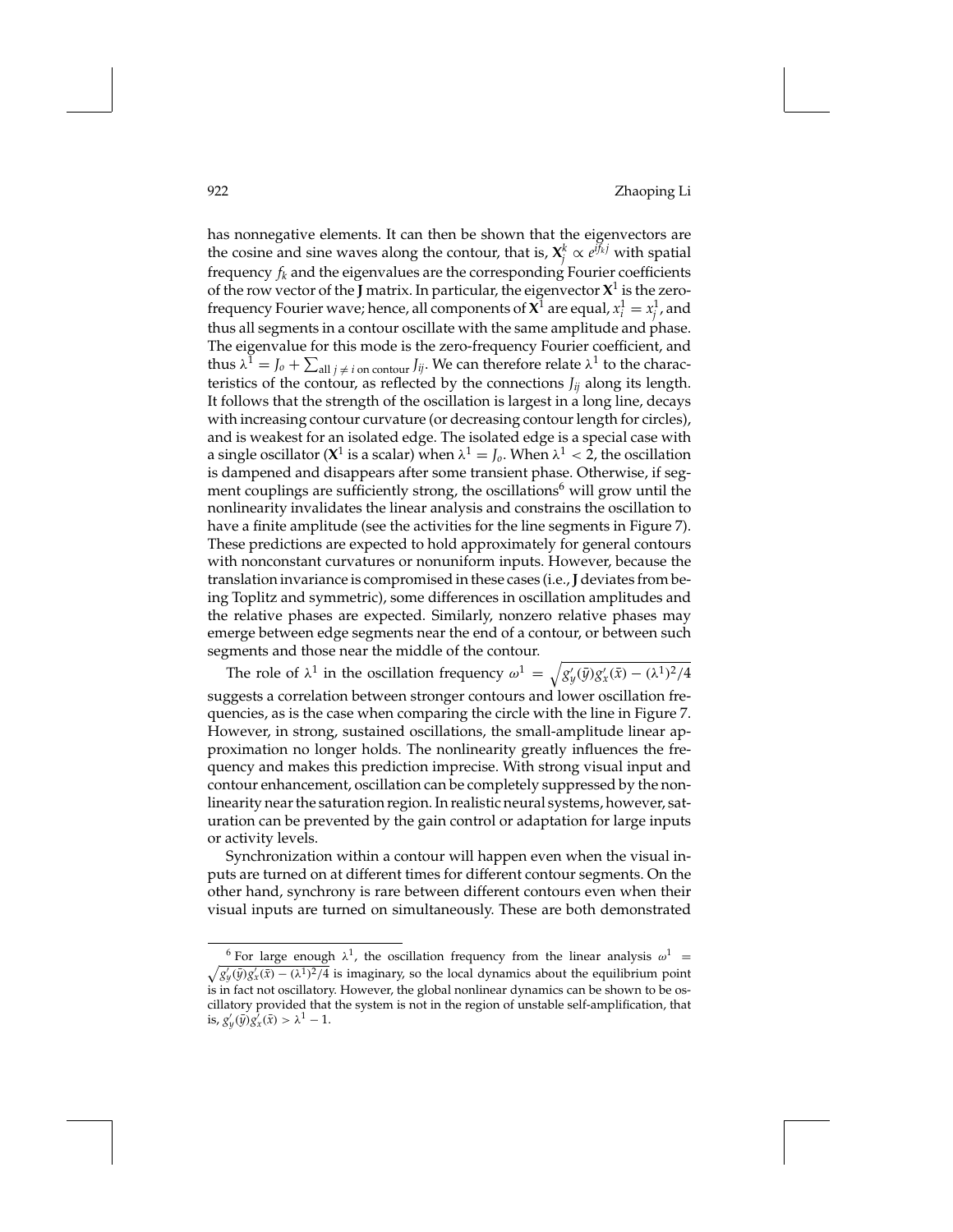in Figure 8; segments within a line quickly reach synchrony after asynchronous stimulus onset, but circle segments and line segments become out of synchrony within two oscillation cycles after synchronous stimulus onset. In fact, when two contours are nearby, they tend to desynchronize largely due to the normalizing neural interactions (see the appendix) and the mutual suppressive couplings  $W_{i\theta, j\theta}$  between them. The dynamic coupling between two contours also causes frequency shifts. Furthermore, the nature and synchrony of the oscillations of the weaker contour tend to be distorted by the stronger contour such that some of the contour segments oscillate in a nonsinusoidal manner (see Figure 8B). We do not discuss the details of such dynamic coupling further because they are not used for contour integration in this model. However, synchronization within a contour and desynchronization between contours can be exploited for the purpose of contour segmentation (see section 4).

**3.7 Control of the Contour Saliency by Top-Down Feedback: Selective Contour Enhancement/Suppression, Filling In, and Contour Segmentation.** This section shows that our model of V1 provides a mechanism by which higher visual areas can selectively influence the response to given contours. We just assume that the higher centers already know which segments belong to a contour and what feedback signals to send back. In the model, the influence from higher centers is additional to, but not necessary for, the contour-enhancing capabilities by the V1 neural circuit.

Higher visual areas are modeled as sending *Ic* as a feedback signal to the inhibitory cells, to influence the edge outputs according to equation 3.8:

$$
\delta g_x(\bar{x})/\delta I_c = -\frac{g_y'(\bar{y})g_x'(\bar{x})}{1 + g_y'(\bar{y})g_x'(\bar{x}) - J_o g_x'(\bar{x})}.
$$
\n(3.20)

Let  $I_c = I_{c,background} + I_{c,control}$ . The background input  $I_{c,background}$  is the same for all edge segments, and can be used to modulate the overall level of visual alertness. Higher areas can selectively enhance or suppress a given contour by providing a negative or positive *I<sub>c,control</sub>* (i.e., decreasing or increasing *I<sub>c</sub>*) for the selected contour segments (*i* $\theta$ ). A strong enough *I<sub>c,control</sub>* > 0 on a given contour can completely suppress the outputs from that contour, leading to the effective removal or segmentation of this contour from other contours in the visual input.

It is not yet clear from experimental data which are the cells in V1 that should be the target of feedback (Salin & Bullier, 1995; also see section 4). This model chooses the inhibitory interneurons as the targets for the reason that it is computationally desirable not to mix visual inputs from the external world with the internal feedback signals. Given that the excitatory cells are the visual input neurons in this model, directing the feedbacks *I<sub>c,control</sub>* to the excitatory cells would lead to a confusion between the internal and the external. Since it targets the interneurons in this model, the feedback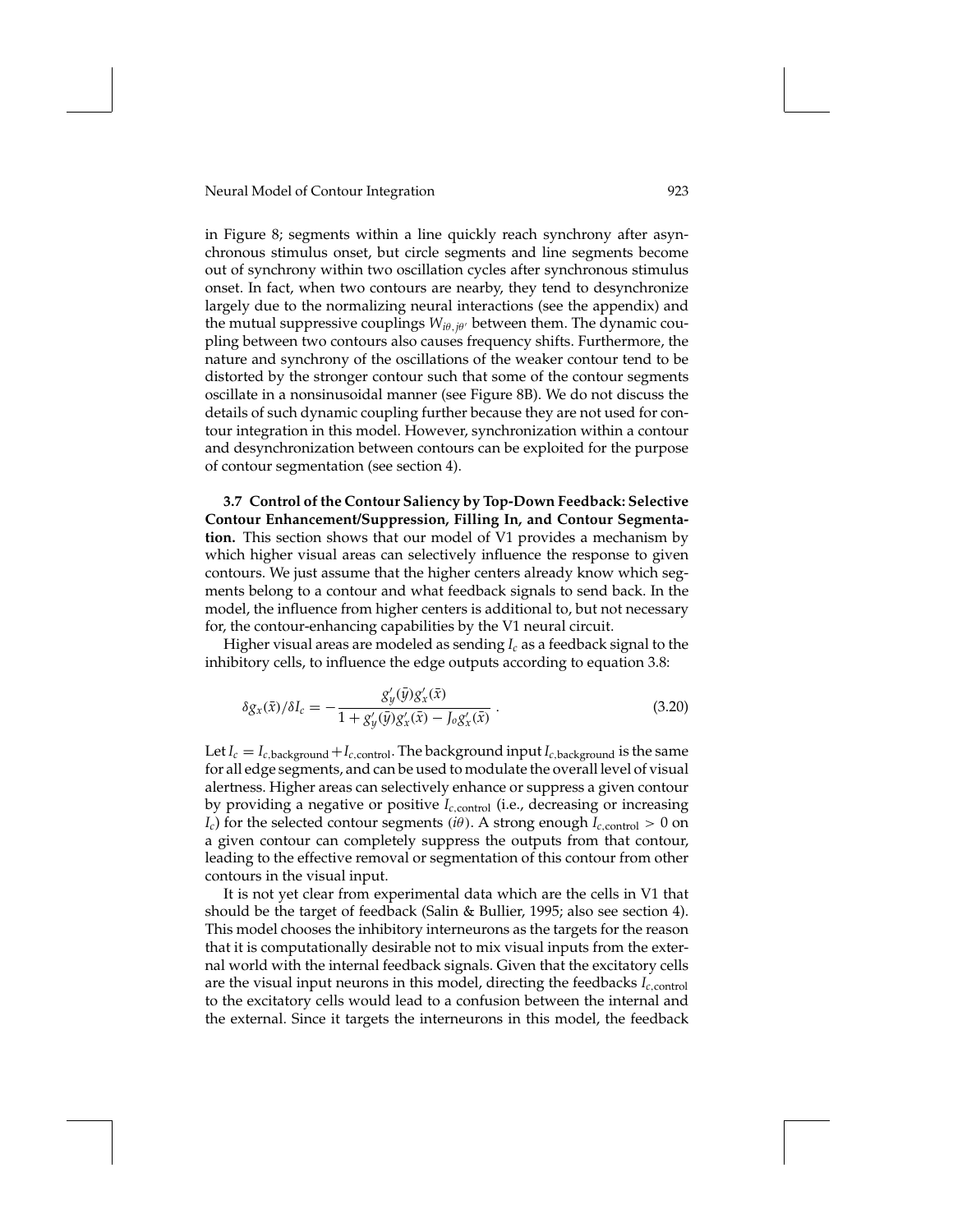

Figure 8: (A) Synchrony within a contour even with asynchronous visual onset. Neural outputs for line segments as in the top row of Figure 7, except that the visual input for the 17 left-most line segments starts at  $t = 0$  (left arrow) whereas input for the 18 right-most line segments starts at  $t = 7$  (right arrow). The solid curve and dashed curve correspond to one of the 17 left-most and one of the 18 right-most segments, respectively; all segments in each group have roughly the same outputs. Note that synchrony is achieved within one oscillation cycle after the onset of the later segments. Compare with the top row of Figure 7. (B) Desynchronization between contours. Neural output based on visual input as in Figure 9A, where a circle and line overlap and their inputs onset simultaneously at *t* = 0. The edge outputs are plotted superposed, with solid curves for the line segments and dashed curves for the circle segments. Note that the line segments oscillate with smaller frequencies and are more synchronized (the solid curves for different segments are almost identical). The circle segments differ somewhat in their oscillation amplitudes and phases, especially after two oscillation periods, much more so than they would if the line were absent (cf. Figure 7). This is because the strong activities in the line segments interfere with the activities in the circle segments close to the line via local neural interactions. The coupling between the two contours also distorts the oscillation frequencies.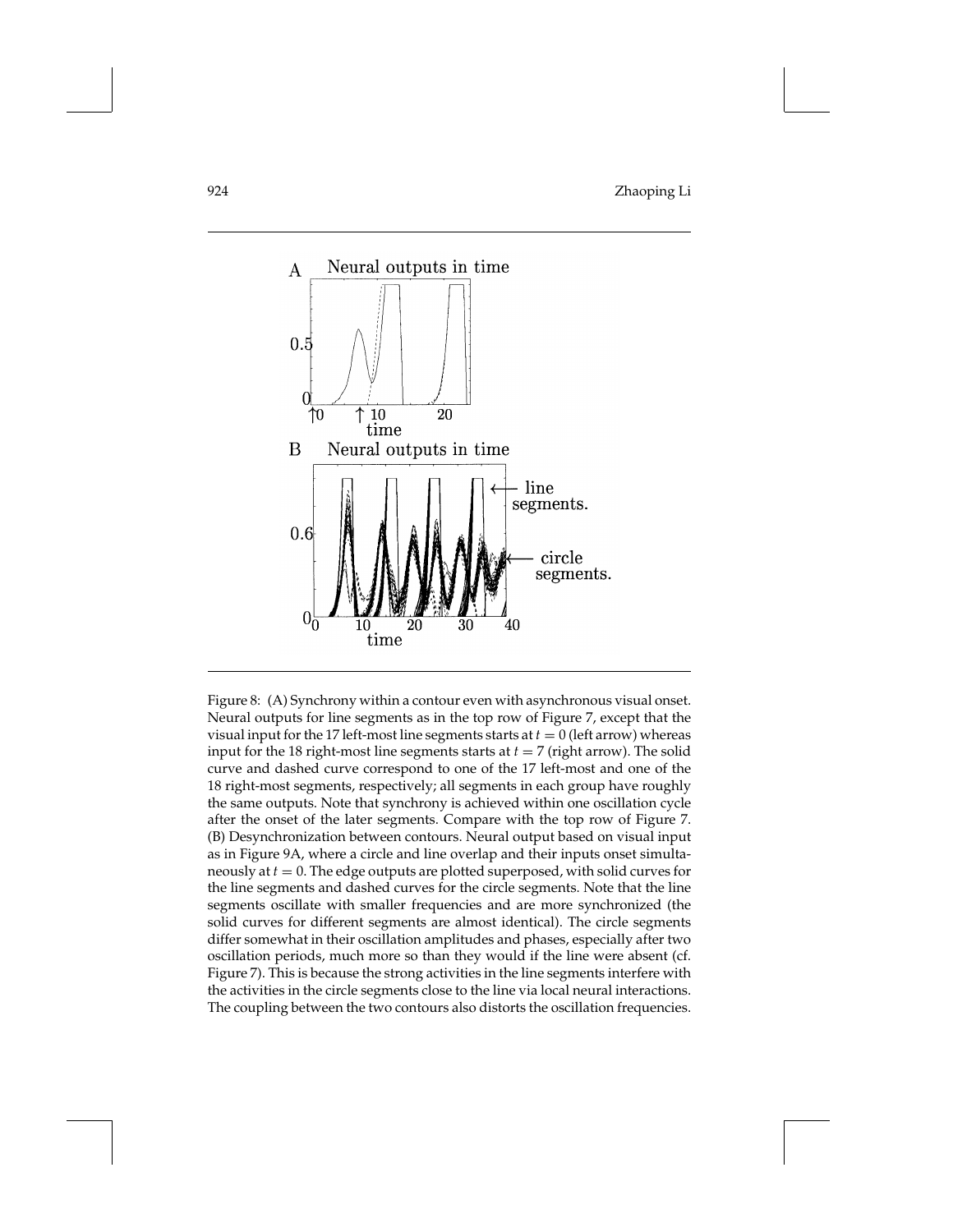cannot completely substitute for visual stimulation. As is evident, *Ic* is effective only when  $g'_y(\bar{y})g'_x(\bar{x}) \neq 0$ . Without visual input or excitation from other segments, an edge segment's membrane potential  $\bar{x}$  is below threshold and  $g'_x(\bar{x}) = 0$ . Decreasing or removing the feedback *I<sub>c</sub>* merely reduces or removes the inhibition onto this segment and is not enough to activate the excitatory cell beyond threshold when the background (nonvisual) input *Io* to the excitatory cell is too weak. However, with some, even subthreshold, visual input *Ii*<sup>θ</sup> or contextual excitation from neighboring edges, an edge segment can increase its activity or become active if *Ic* is reduced or removed. Therefore, this model can enhance and complete or fill in a weak and incomplete input contour under the control of the feedback (see Figure 9C), but cannot enhance or "hallucinate" any contour that does not at least partially exist in the visual input*I* (see Figure 9B). See section 4 for more detailed discussion on the targets of the feedback, the related experimental findings, and computational considerations.

Figure 9 demonstrates central control. Without central control,  $I_{c,\text{control}} =$ 0, a visual input consisting of two contours, a circle and a line, and some noise segments results in a salient line and circle, and less salient noise segments (see Figure 9A). By adding  $I_{c,\text{control}} > 0$  for the line and  $I_{c,\text{control}} < 0$  for the circle, the saliency of the line is suppressed, and the circle becomes most salient. If feedback control  $I_{c,\text{control}} > 0$  for the line is strong enough, then its neural activity can be completely eliminated, effectively segmenting it away from the circle (see Figure 9A). Without central control, the gaps in an input line are partially filled in by the excitation from other line segments (see Figure 9C); with reduced  $I_c$  on the line, the initially fragmented line becomes almost completely filled in (see Figure 9C).

### **4 Summary and Discussion**

**4.1 Summary of the Motivation, Components, and Performance of the Model.** Although experimental data suggest that contour enhancement may be first attempted in V1 (Kapadia et al., 1995), it has been difficult to model it by a realistic model of V1, largely because of the inherent dynamic stability problems in recurrent neural networks. The V1 network has to be sensitive enough to amplify all possible smooth contours it may receive, and at the same time should not have uncontrollable sensitivities that would make the contours and noises be amplified indiscriminately. Such difficulties have until now prevented a realistic V1 model of contour enhancement. Therefore, it is desirable to find out whether contour enhancement can indeed be accomplished by V1 and thus be modeled by a realistic V1 circuit, or whether all the observed contour sensitivity enhancements in experiments (Kapadia et al., 1995) have to be attributed to higher visual areas and their feedbacks to V1. It is one of the goals of this study to demonstrate and understand how contour enhancement can indeed be reasonably carried out in a model using only the known elements of V1. Accordingly, our model uses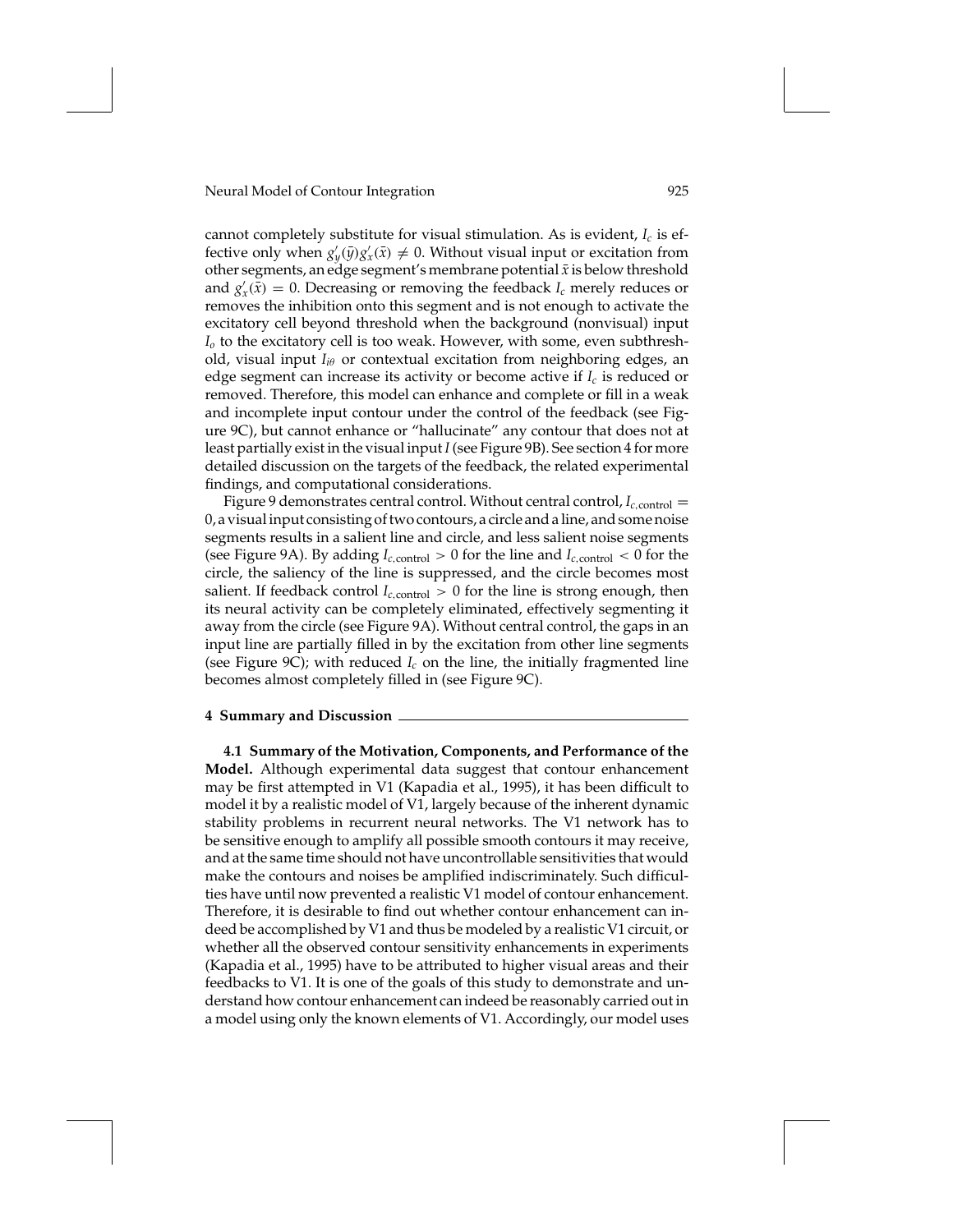

Figure 9: Central feedback control. (A) Without central control, both the line and the circle in the input (top left) are suitably enhanced against the background (top right). The bottom left graph demonstrates the selective enhancement of the circle by  $I_{c,\text{control}} = -I_{c,\text{background}}/5$  and suppression of the line by  $I_{c,\text{control}} = I_{c,\text{background}}/10$  on the respective edge segments. Stronger line suppression by  $I_{c,\text{control}} = I_{c,\text{background}}/3$  can effectively remove all responses to the line (bottom right). (B) Lack of hallucination: the nonexisting line in the input cannot be enhanced by central control  $I_{c,\text{control}} = -I_{c,\text{background}}/5$  to enhance both the nonexisting line and the existing circle. (C) Gaps in the line of the input (left) are partially filled in by the contour enhancement mechanism in V1 (center) and more completely filled in by the central control to enhance the contours with  $I_{c,\text{control}} = -I_{c,\text{background}}/3$  (right).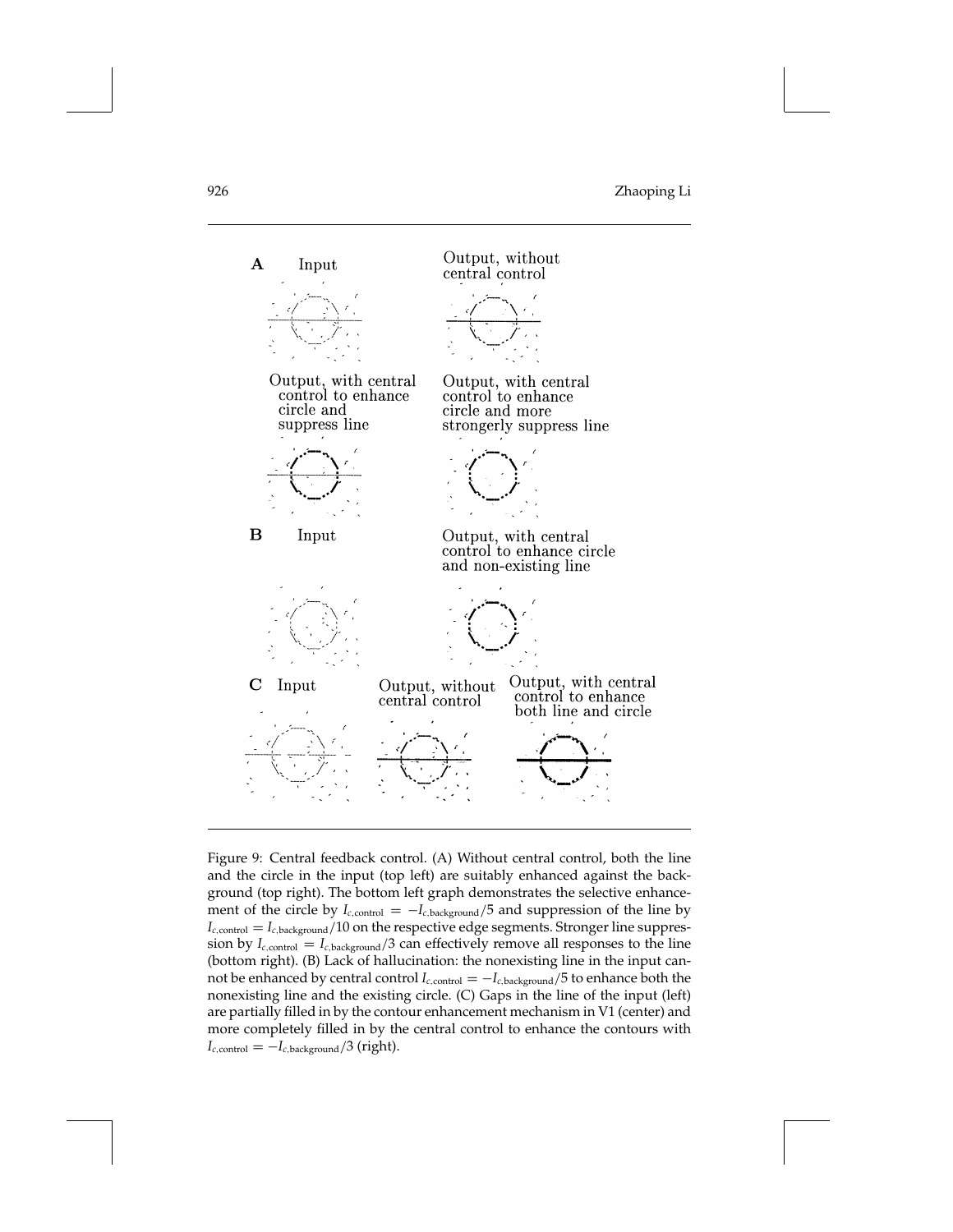orientation selective cells, a local neural circuit with recurrent interactions between excitatory and inhibitory cells, and the particular connection patterns suggested by experimental evidence (Gilbert, 1992; Hirsh & Gilbert, 1991; Weliky et al., 1995; White, 1989; Douglas & Martin, 1990; Kapadia et al., 1995). The neural interactions in the model enhance the cell activities for edge segments belonging to smooth contours against a background of random edge segments and induce synchronized oscillatory neural activities between segments within a contour. We show analytically and empirically that the extent of contour enhancement and neural synchrony is stronger for longer, smoother, and closed contours. These behaviors of the model are consistent with experimental observations (Kapadia et al., 1995; Field et al., 1993; Kovacs & Julesz, 1993; Gray & Singer, 1989; Eckhorn et al., 1988). In addition, this model introduces a mechanism that allows higher visual areas to feed back and selectively enhance or suppress activities for given contours, and even to achieve a crude form of contour segmentation. This model makes the following testable predictions, which have not been systematically investigated experimentally: (1) the horizontal cortical connections from the excitatory cells should more likely contact excitatory or inhibitory postsynaptic cells if the two linked cells have their preferred orientations roughly parallel or orthogonal, respectively, to their relative RF displacement; (2) the strength of neural oscillation, as well as neural synchrony, should increase with contour length, smoothness, and closure.

For analytical tractability and simplicity, the model adopts the following idealizations: a 1:1 ratio between the excitatory and inhibitory cell numbers, the lack of connections between the inhibitory cells, and the lack of direct visual input to the interneurons. Without essential changes to the model performance, these idealizations can be relaxed to give additional complexities in model behavior. For instance, each model cell should be seen as modeling a local group of cells of similar types. Hence, the 1:1 ratio between the excitatory and inhibitory model cell numbers is really a ratio between local cell groups, and the recurrent local connections between them model the recurrent connections in the local cell groups. Also, introducing direct visual inputs to the inhibitory cells can give additional input gain control to allow a larger dynamic range for the system.

The recurrent local interactions between excitatory and inhibitory cells used in this model have long been part of a "basic circuit" for the cerebral cortical organization (Shepherd, 1990). They have been used, for instance, in a model of the olfactory bulb for odor recognition and segmentation (Li & Hopfield 1989; Li, 1990). A closely related version of this circuit is also used in a model of visual cortical RFs and surround influences (Somers, Todorov, Siapas, & Sur, 1995).

Our model requires a neural connection structure with both a colinear excitatory component  $J_{i\theta, j\theta}$  and flanking or orthogonal and disynaptically inhibitory component  $W_{i\theta, j\theta}$ . A similar connection structure, where the inhibitory component is modeled monosynaptically, is proposed by Zucker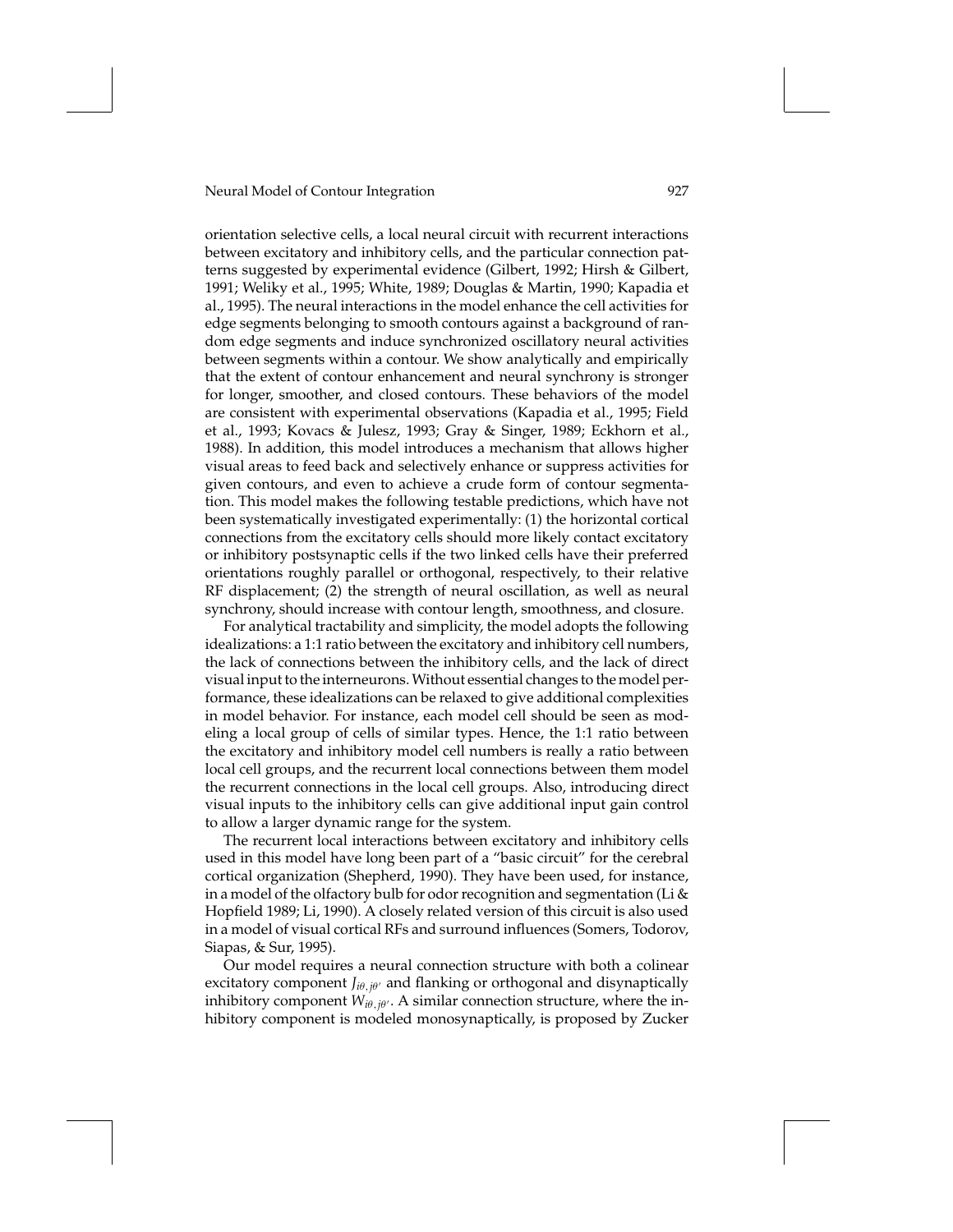### 928 Zhaoping Li

et al. (1989). A connection structure like our colinear excitatory connection component  $J_{i\theta, j\theta}$ <sup>*i*</sup> is termed "association field" by Field et al. (1993) and is generic for many contour enhancement models (e.g., Zucker et al., 1989; Braun et al., 1994; Yen & Finkel, 1997). Experimentally, however, cortical cells have horizontal axonal fields that extend orthogonally as well as parallel (colinearly) to the preferred orientation of the cells (Gilbert & Wiesel, 1983). The "association field" like connections can account for only those axons that extend in a roughly parallel direction. Our model suggests that the orthogonally extending axons (see Figure 4) should be found to contact preferentially inhibitory postsynaptic cells (the connection  $W_{i\theta, j\theta}$ ), for the computational purpose of mediating competition between alternative routes of a contour. The different functions served by the different branch directions of the horizontal axons lead naturally to the anisotropic horizontal axonal fields as observed in V1 (Gilbert & Wiesel, 1983; Fitzpatrick, 1996). The quantitative degree of anisotropy in the axonal field is not crucial in this model. The predicted correlation between axon directions and postsynaptic cell types has yet to be experimentally tested.

**4.2 Higher Center Feedback.** The feedback control mechanism in the model may also relate to the attentional effects observed in V1 cells (Motters, 1993). It has the desirable property that while higher areas can enhance input contours, and even fill in the gaps in an incomplete contour, they cannot create a contour that does not exist in visual input. This property could be exploited by the higher visual centers to test hypotheses about the visual input and cooperate with V1 to reconstruct a coherent percept.<sup>7</sup> A complete model of top-down, bottom-up cooperation should include a mechanism by which higher areas can respond to V1 outputs and construct the requisite top-down control signals. This mechanism is left for future work.

Experimental data have suggested both excitatory (Mignard & Malpeli, 1991; Nault, Michaud, Morin, Casanova, & Molotchnikoff, 1990) and inhibitory (Alonso, Cudeiro, Rerez, Gonzalez, & Acuna, 1993; Fitzpatrick, personal communication, 1996) effects of feedback signals. Most data on feedback fibers show that feedback terminals synapse onto dendritic spines (Rockland, personal communication, 1996; Johnson & Burkhalter, 1992), which are usually associated with excitatory cells, though earlier observations from Johnson and Burkhalter (1991) suggest that feedback fibers terminate near inhibitory interneurons. Although the evidence is not consistent or clear-cut (Salin & Bullier, 1995), some points in the opposite direction from our model construction that higher-center feedbacks are directed to the inhibitory interneurons. Computationally, I believe that it is important not

<sup>7</sup> In this model, the "hallucination" is prevented by setting the background input *Io* sufficiently low such that excitation by *Io* alone without visual input is impossible even with feedback enhancement. Hallucination could occur if *Io* is large enough.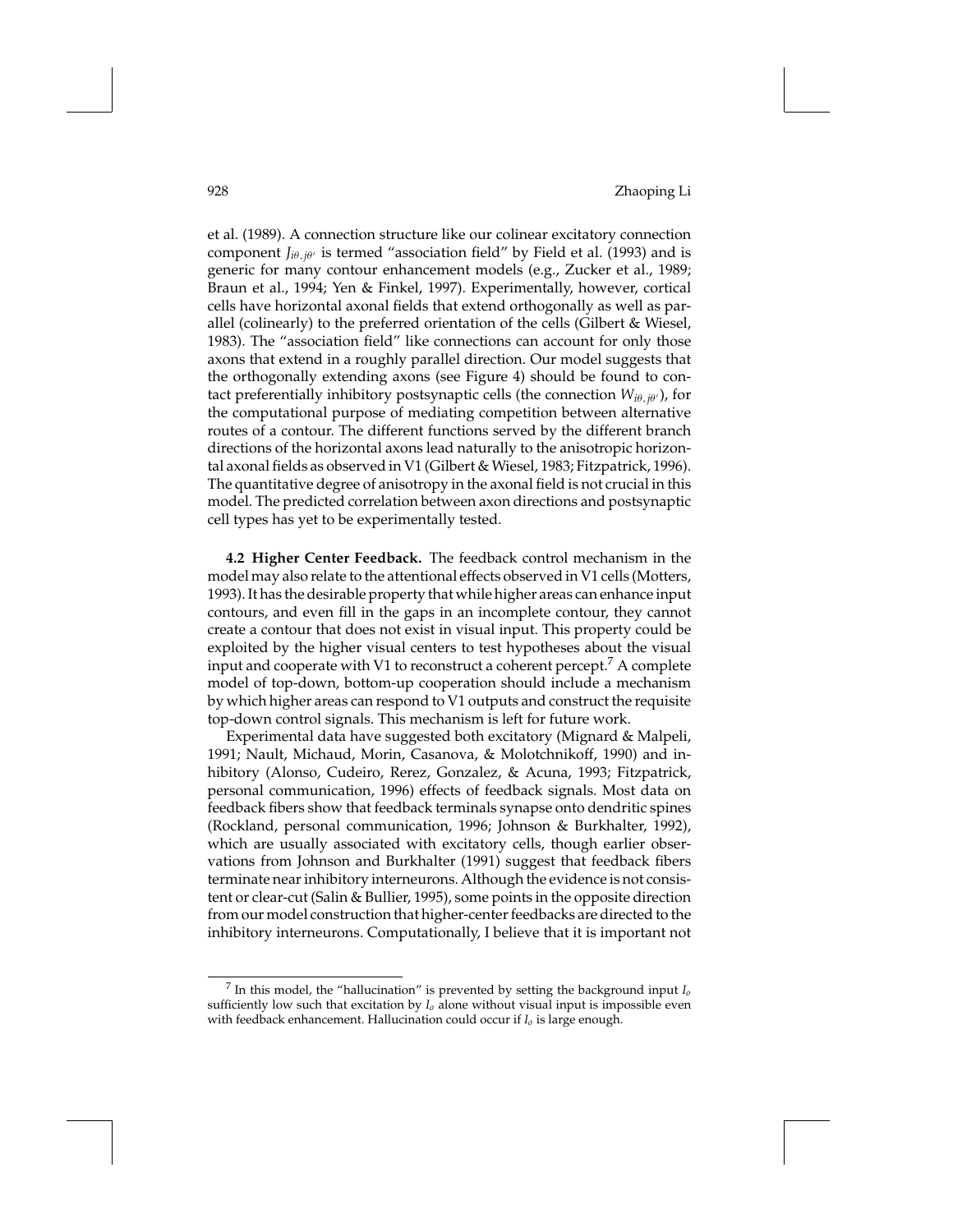to mix bottom-up visual input signals with top-down feedback ones. Hence the feedback fibers should avoid the input neurons, which in this model are the excitatory cells. Indeed, in the brain, feedback fibers generally avoid cortical layer 4, which is the input layer (Salin & Bullier, 1995). Experimental evidence also suggests that top-down feedback to V1 can modulate V1 activities, but cannot substitute for visual input to activate V1 (Salin & Bullier, 1995). If hallucinations should be avoided in the visual system, then, as is shown in section 3, it helps to send the feedback via the inhibitory interneurons, as is done in this model. More realistically, V1 has different layers and groups of excitatory cells. Different excitatory cell groups are likely to serve different functions, and "hallucinations" may be avoided when the feedback fibers target other excitatory cells and avoid the excitatory cells in the input layer. It is also likely that top-down feedback first contacts the noninput excitatory cells, which then transform the signals to the inhibitory interneurons. Such signal transformations may be needed in order to render the visual representations in the higher areas in terms of the representation in V1. It is also likely that the feedback effects are dynamically modulated and can be excitatory or inhibitory, depending on the levels of neural activity and contextual conditions that are beyond the current model. More consistent and informative experimental data are desired to guide our further understanding. It is more clearly established in the lateral geniculate nucleus (Salin & Bullier, 1995) and the olfactory bulb (Shepherd, 1990) that higher-area feedback terminates mostly onto the inhibitory interneurons. It will be interesting to explore the extent of the universality of computational mechanisms across stages and sensory modalities. An analogous model of higher center control and olfactory segmentation has been proposed for the olfactory bulb (Li, 1990).

**4.3 Limitations and Extensions of the Model.** As a first attempt to model contour integration using V1 components, this model has many weaknesses. The degree of closure effect in particular is much weaker than what is implied by psychophysical observations (Kovacs & Julesz, 1993). It is only in the edge segments near the ends of the open contour that saliencies decrease by up to 20% to 30% (see Figure 7). Saliencies of the segments far from the ends are comparable to those in a closed contour. It is not clear whether a stronger closure effect can be achieved by more sophisticated neurons and their interactions, or by introducing mechanisms beyond V1 and the scope of this model. It is conceivable that closure effect can be stronger by introducing the notion of object surfaces and adding surface saliency to a region bounded by a closed curve. Such means are likely to involve higher visual centers. It is desirable to find out experimentally whether the closure effect, so far investigated only psychophysically, is significant in V1 without the involvement of the higher center feedback. Another noticeable fact is that if saliencies are proportional to the temporally averaged neural activities, the quantitative changes in saliency with contour length, curva-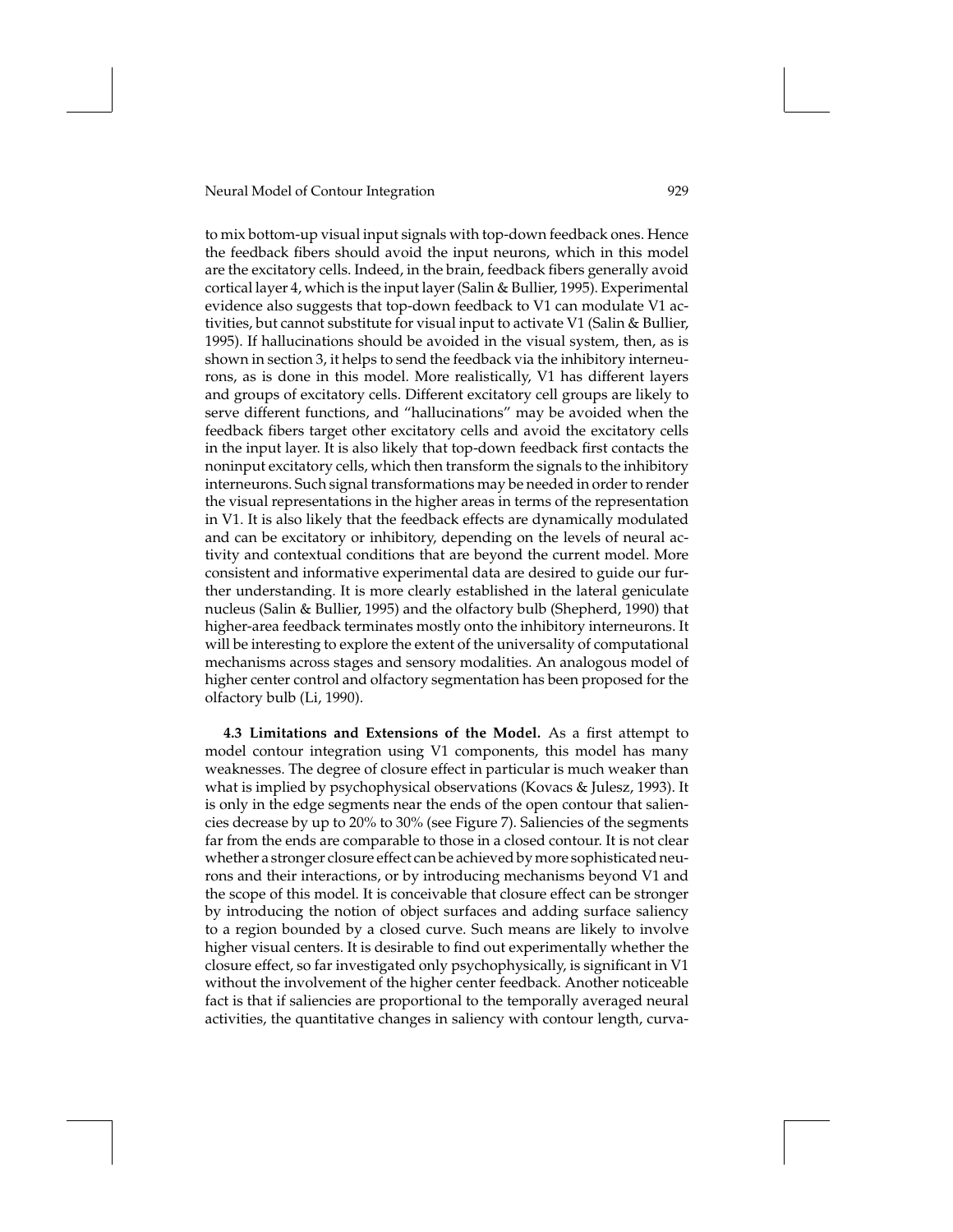# 930 Zhaoping Li

ture, and closure for reasonably smooth contours are not very significant. This could be a weakness or strength of this model, depending on whether one desires sensitivity or robustness of the model performance. However, if one uses the maximum neural activities over a time window as a measure of saliency, then saliencies change more significantly with contour characteristics. This model addresses only the local saliencies of individual edge segments. One may conceivably use synchrony between segments to obtain the global saliency of a whole contour. That should make the contour saliency more sensitive to the contour characteristics. However, this is beyond the scope of this article.

This model uses an idealized image sampling grid in a single scale, making it difficult to handle cases when contours and their locations are defined in multiple scales, as is the case in many natural images. This difficulty is noticeable and explained in Figure 5 for the photo input. Substantial work, at least in the scale of simulations, will be required to make the model multiscale. Figure 5B also makes it clear that the problems of image sampling and signal interpolation and interpretation, though beyond the contour enhancement model and probably outside V1, should be solved to give better inputs to the model and to interpret the outputs better.

In addition to orientation and spatial location, RFs in V1 are tuned for motion direction, motion speed, disparity, ocularity, scale, and color (Hubel & Wiesel, 1962; Livingstone & Hubel, 1984). Object contours can thus exist in all these dimensions. The current model can be extended to stereo, time, and color dimensions. The extended model will link edge segments with compatible selectivities in these dimensions, as well as aligned orientations. Indeed, experiments reveal that horizontal connections tend to link cells with similar RF properties in dimensions other than orientation preference (e.g., Gilbert, 1992), and that activities of cells with similar ocular dominance, color selectivity, and other complex RF properties tend to be correlated (Ts'o et al., 1986; Ts'o & Gilbert, 1988; Singer & Gray, 1995). Such an extension has not been carried out yet.

The interactions designed to instantiate contour integration can be explored to see whether they also account for other visual contextual phenomena such as figure-ground and texture segmentation, the tilt illusion, and noncontour perceptual filling ins (e.g., Gilbert, 1992; Field et al., 1993). Given its significant simplification, I expect that the model will not explain many visual phenomena beyond contour integration. For example, it does not capture the highly flexible gain control and receptive field adaptation observed in the primary visual cortex (Gilbert, 1992). However, some model limitations can be interpreted in other ways. For example, experiments on contextual influence on the orientation selectivity of cat V1 cells (Gilbert & Wiesel, 1990) have found some data consistent but other data inconsistent with the classical perceptual tilt illusion phenomena. This model also displays similar ambiguous results, depending on how the contextual stimuli are placed in the visual fields.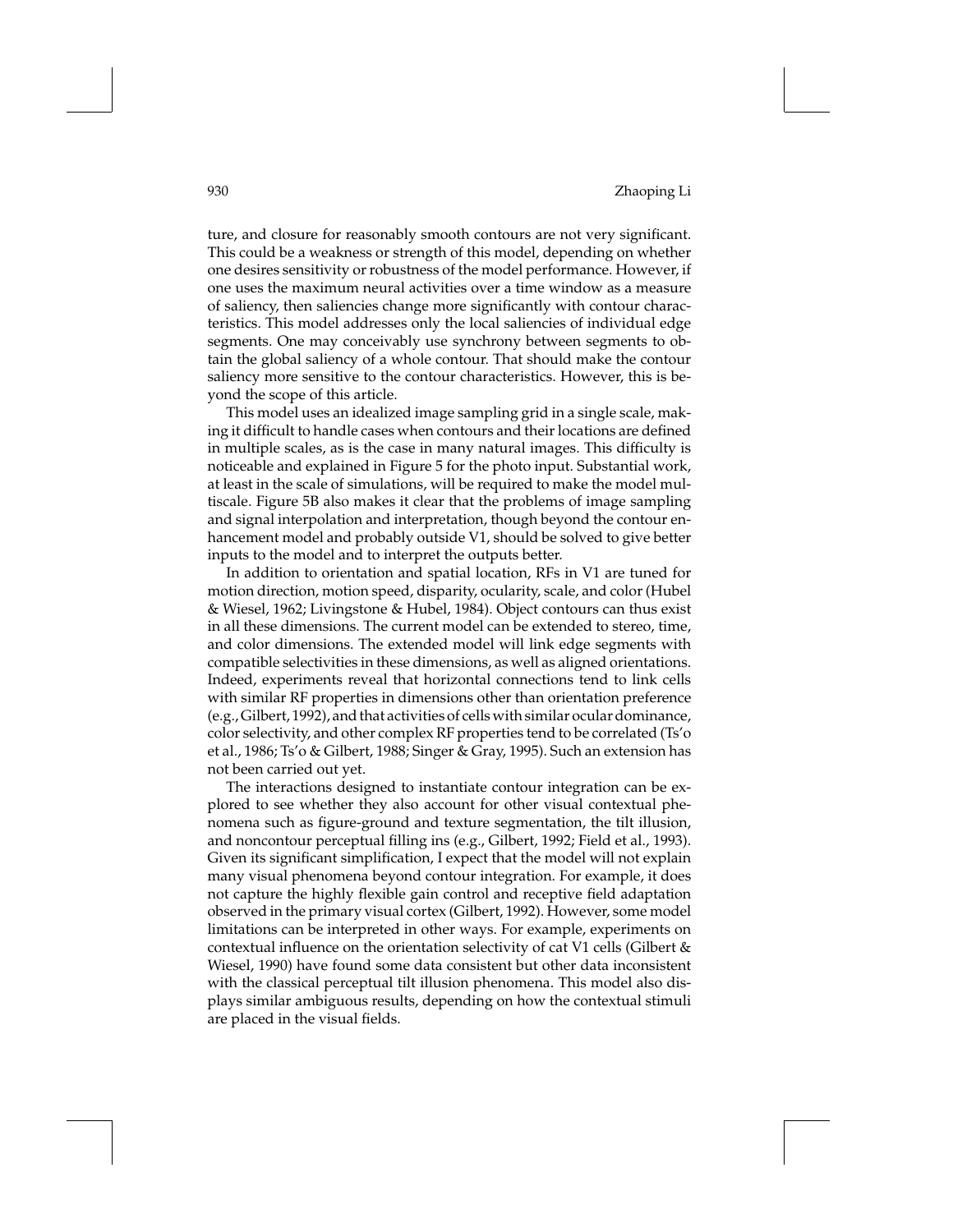Recent experimental evidence suggests that V1 cells contribute to figureground distinctions (Zipser, Lamme, & Schiller, 1996; Lamme, 1995), a fundamental problem that has been addressed by many models (e.g., Kienker, Sejnowski, Hinton, & Schumacher, 1986). Although our model was originally aimed at grouping edges to contours, my more recent studies find that the model can also signal figure-ground differences and contribute to region grouping and the phenomena of pop-out. Since boundaries and regions are complementary to each other, it is reasonable to expect or require a model of boundary enhancement to signal region differences. This potential of the model is yet to be fully explored; some early results can be found in Li (1997).

**4.4 Relating to Previous Models.** Many other models are related to at least parts of our contour integration model. We relate our model to the most representative and relevant ones, and acknowledge that many more models exist and can be found—for instance, in the references cited in this article. One class of models addresses the underlying computation without using biologically plausible model elements, interactions, or algorithms. Shashua and Ullman (1988) modeled the perceptual saliencies of contour elements using a simple iterative network with local interactions between image elements. The model performs well, and Figure 5A of this article is patterned after an example of theirs. Guy and Medioni's model (1993) lets local image features vote on underlying global contours. The contours are then extracted by combining the votes with several methods of combination. Motivated by the existence in V2 of cells responsive to illusory contours (von der Heydt et al., 1984), Heitger and von der Heydt (1993) suggested a model that infers illusory occluding contours from T-junctions, corners, and line ends extracted from the image. This inference requires a highly nonlinear operation to check the consistency of the occluding contour interpretations based on "end-stopped" signals. A recent model by Williams and Jacobs (1996) generates in the image plane a probability distribution over all the contours that can join two separated edge fragments, modeling the linking process as a random walk in position and orientation in the image plane. This model can be implemented in a network with local, albeit nonneural, interactions. However, the network has to know which edges to join before it can complete a contour between them.

Another class of models is closer to neurobiology. For example, the model by Grossberg and Mingolla (1985) aims for boundary or contour completion. The algorithm requires dipole fields in V1 that prevent two perpendicular contours crossing each other and bipolar cells in V2 that provide cooperative feedback. The neural basis for the dipole fields is not clear, and contour enhancement necessarily requires feedback from V2. The model by Zucker et al. (1989) used a relaxation labeling algorithm (Hummel & Zucker, 1983) to infer contour segments from an initial image measurement resembling that in V1. The edge segments are labeled by their local orientations and curva-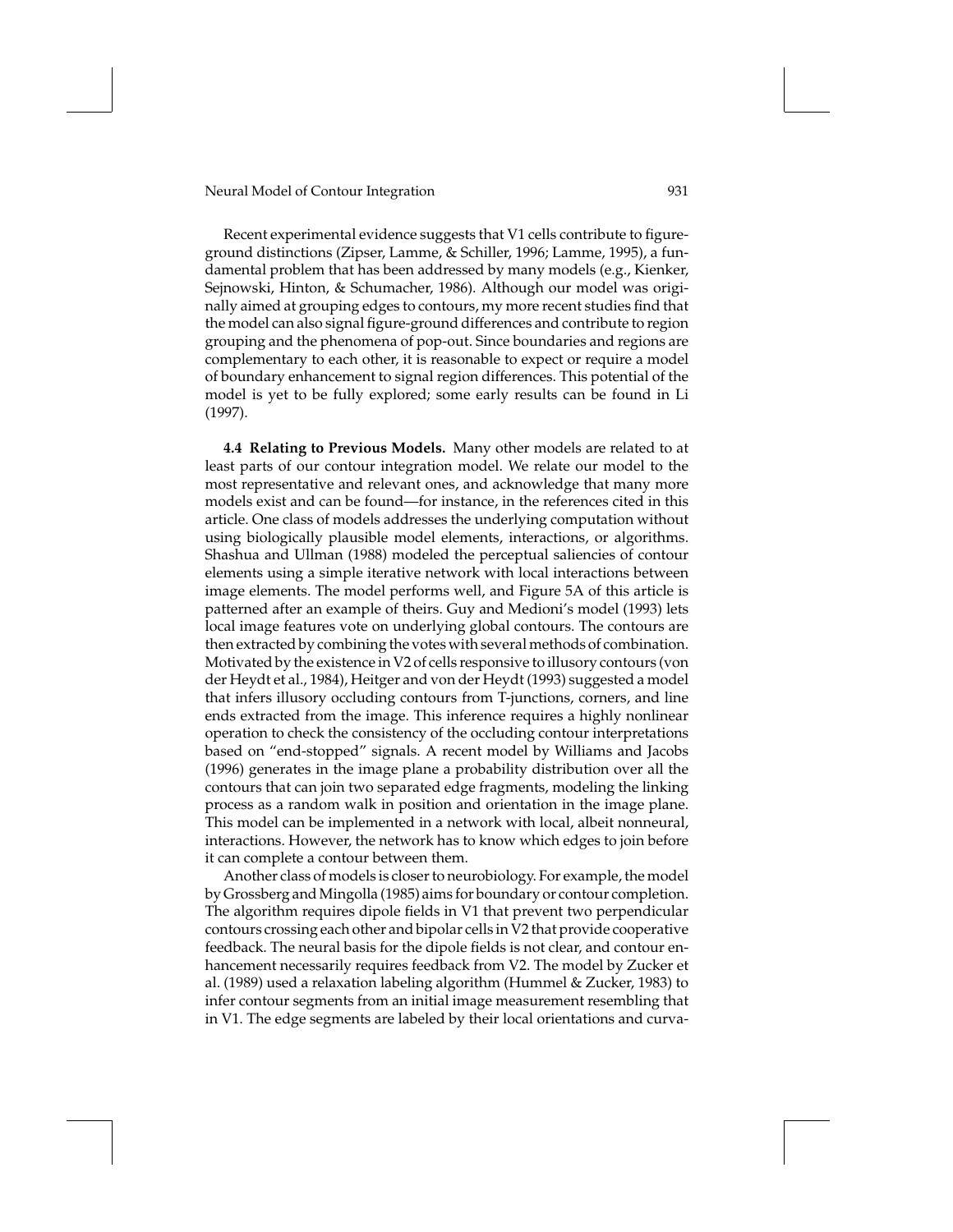# 932 Zhaoping Li

tures. Two segments excite or inhibit each other depending on whether they are compatible with each other, in a way similar to our connection structure *J* and *W*. The orientation and curvature labels are updated iteratively by the compatibility interaction. The algorithm performs well after two iterations and should converge to some final configuration (Hummel & Zucker, 1983). Braun et al. (1994) suggested a model for contour integration that maps well to the human contour perception in the same visual displays. This model requires fast-adapting neural synapses and dendritic gating, which have yet to be confirmed by experiments. The model by Yen and Finkel (1996) uses the association field like horizontal connections in their network, and it works well. However, the model algorithm includes nonneural operations such as a global normalization of unit responses after each network iteration and a rule-based algorithm for interunit synchronization.

Compared with these models, we stress the restriction to the V1 elements and operations. Only by doing so can we ascertain whether contour enhancement can really be first attempted in V1 or has to be attributed to top-down feedback. Such consideration also accounts for our decision not to employ in this model image signals from T-junctions and corners, for there is no evidence for such units in V1. Consequently, this model enhances existing weak contours rather than inferring (invisible) foreground occluding (illusory) contours from visible image signals in the background. Furthermore, we study the model analytically in addition to the empirical simulation study, so as to grasp the relationship of neural interactions, contour characteristics, and the corresponding model behavior and to overcome the formidable dynamic stability problem for reliable contour enhancement in a recurrent neural network model of V1. This model also avoids some of the undesirable features associated with some other models. For instance, this model does not give unreasonably high saliencies to short segments of contours that are attached smoothly to long and smooth contours. This is a problem for Shashua and Ullman's model (1988), for example, partly because an edge is defined in their model as directed; that is, an edge of orientation  $\theta$  is different from another edge of orientation  $\theta + \pi$ at the same location. Such directed edges also appear in other nonbiological models such as Williams and Jacobs (1996) chiefly to suit the particular contour enhancement algorithms. Our model is also unique in addressing the V1 response to top-down feedback, not as a requirement for contour integration but as an additional feature that is simple but computationally powerful.

**4.5 Neural Oscillations.** Oscillations do not seem to be essential to solve the computational problem of contour enhancement and could be just an epiphenomenon. They are intrinsic properties of recurrently interacting excitatory and inhibitory cell populations used in our model. On the other hand, since the strength of the oscillations and degree of synchrony do correlate with characteristics of the contours, the extra information carried in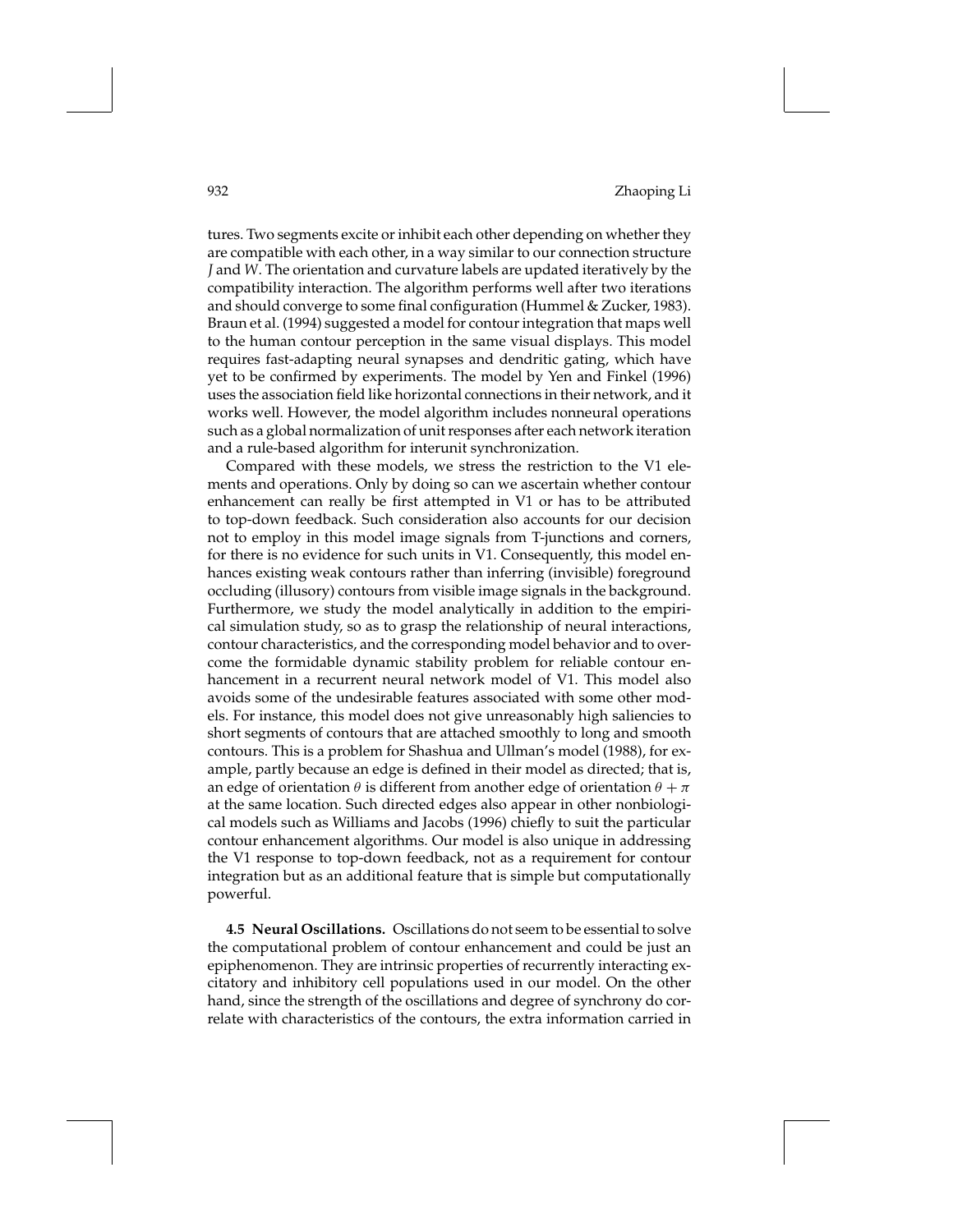the oscillation could be exploited for other computations such as feature linking (von der Malsburg, 1981). This model predicts weaker and more transient oscillations for shorter or weaker contours or for isolated edges. This may explain the failure to observe oscillatory neural behaviors in some experiments (Singer & Gray, 1995). There are many other models of cortical neural oscillations and their possible roles in feature linking and segmentation (e.g., Baldi & Meir, 1990; Sporns, Tononi, & Edelman, 1991; König & Schillen, 1991; von der Malsburg & Buhmann, 1992; Sompolinsky, Golumb, & Kleinfeld, 1991; Murata & Shimizu, 1993; Wang, 1995). Some model neural oscillators by oscillation phase variables only (e.g., Sompolinsky et al., 1991; Baldi & Meir, 1990), making the actual neural activity levels unavailable to study feature enhancement. Our oscillator, with its interconnected excitatory and inhibitory cells, is suggested by models of the olfactory bulb (Freeman, 1987; Li & Hopfield, 1989). Such neural oscillator models are also employed by many visual cortical models where both the phases and amplitudes of the oscillations can be studied (e.g., Sporns et al., 1991; König & Schillen, 1991; von der Malsburg & Buhmann, 1992; Murata & Shimizu, 1993; Wang, 1995). However, these visual cortical models do not address the contour integration problem.

In summary, we have introduced a biological plausible model of contour integration in V1. The model exhibits experimentally observed behaviors and makes testable predictions about V1 anatomy and physiology. Extensions of the model to other visual input dimensions can be explored. This model also provides an analytical framework to study the neural dynamics and other visual computations in V1 (e.g., Li, 1997). Some of the properties and mechanisms of the model can be exploited to study other computational problems such as hypothesis testing through top-down control, feature linking, and figure-ground segmentation.

# **Appendix**

This appendix gives the detailed model parameters and a derivation of the model connection structure.

**A.1 Model parameters.** The number of orientations or edge elements at each spatial grid point is  $K = 12$ . Equations 3.1 and 3.2 determine the model dynamics.

The gain functions for the neurons are:

$$
g_x(x) = \begin{cases} 0 & \text{if } x < T_x \\ (x - T_x) & \text{if } T_x \le x \le T_x + 1 \\ 1 & \text{if } x > T_x + 1 \end{cases}
$$
(A.1)

$$
g_y(y) = \begin{cases} 0 & \text{if } y < 0\\ g_1y & \text{if } 0 \le y \le L_y\\ g_1L_y + g_2(y - L_y) & \text{if } 0 < L_y \le y, \end{cases}
$$
 (A.2)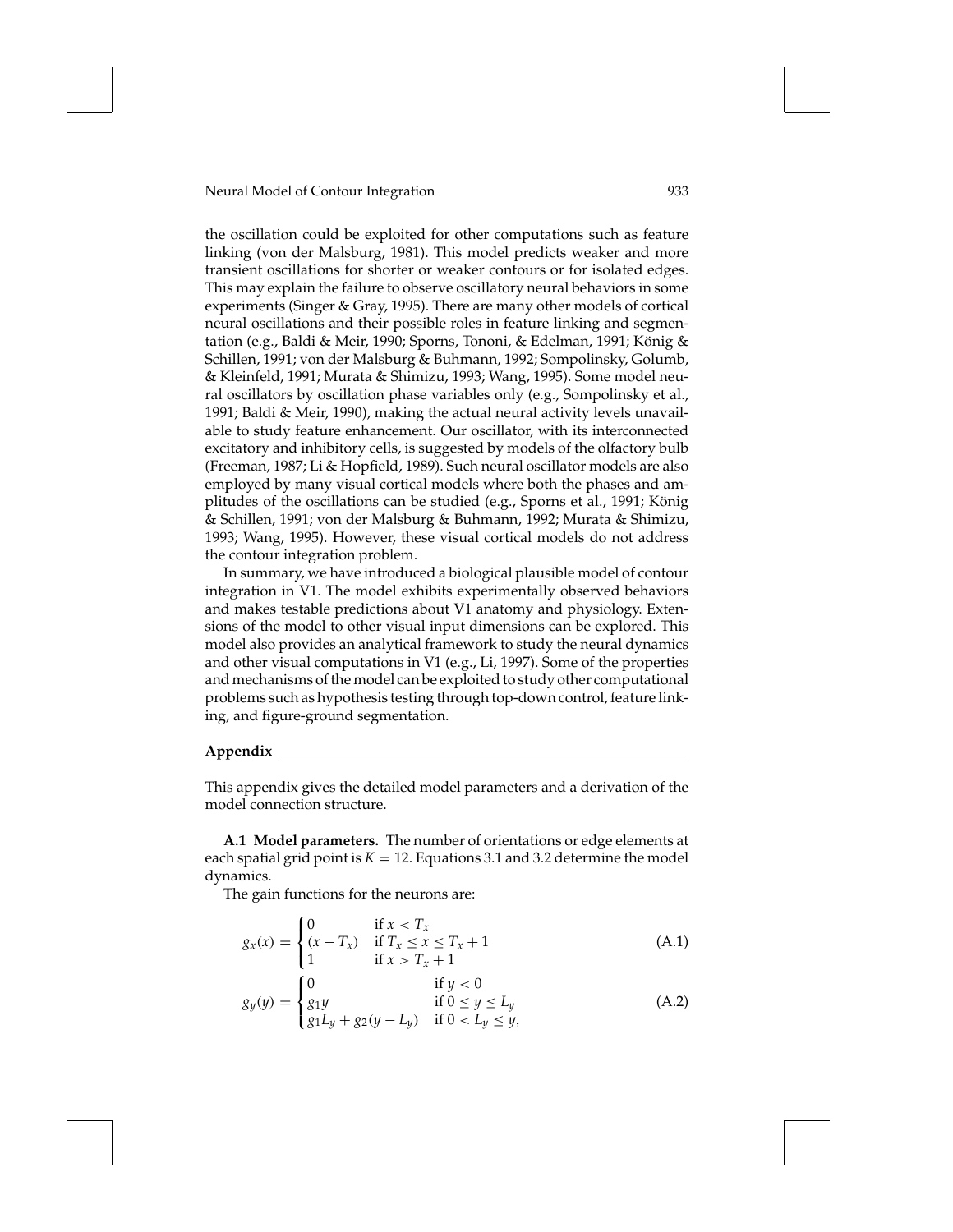where  $T_x = 1$ ,  $L_y = 1.2$ ,  $g_1 = 0.21$ , and  $g_2 = 2.5$ .

Except for the case of Figure 5B, where variable input strengths are used for different edges, the edge input strength for all visible edge segments in all other cases is the same:  $\hat{I}_{i\theta} = 1.02$ , and  $\hat{I}_{i\theta} = 0$  otherwise.

The weighting function  $\psi(\theta)$  for the inhibitory cell to the local excitatory cells at the same grid points is:

$$
\psi(\theta) = \begin{cases}\n1 & \text{when } \theta = 0 \\
0.8 & \text{when } |\theta| = \pi/K = 15^{\circ} \\
0.7 & \text{when } |\theta| = 2\pi/K = 30^{\circ} \\
0 & \text{otherwise.} \n\end{cases}
$$
\n(A.3)

The background inputs to the inhibitory cells is  $I_{c, \text{background}} = 1.0$ .

The central feedback control *Ic*,control is applied to the inhibitory cells of the edge segments in an analogous way as the visual inputs are applied to the excitatory cells. If the higher centers intend a control to grid point *i* with orientation  $β$ , then *I<sub>c,control</sub>* on the edge segment (*i*θ) is

$$
I_{c,\text{control}}(i\theta) = \hat{I}_{c,\text{control}}(i\beta)\psi(\theta - \beta),\tag{A.4}
$$

where  $\hat{I}_{c,\text{control}}(i\beta)$  serves a function analogous to  $\hat{I}_{i\beta}$  in the visual input.

The background inputs *Io* to the excitatory cells includes the following:

$$
I_0 = I_{e,\text{background}} + I_{\text{normalization}},\tag{A.5}
$$

where  $I_{e, \text{background}} = 0.85$ , and  $I_{\text{normalization}}$  is a normalization current that depends on the local edge activities, so its value for the edge element  $(i\theta)$  is

$$
I_{\text{normalization}}(i\theta) = -2.0 \left[ \frac{\sum_{j \in S} \sum_{\theta'} g_x(x_{j\theta'})}{\sum_{j \in S_i} 1} \right]^2, \tag{A.6}
$$

where *Si* is a neighborhood of all grid point *j* that are no more than two grid distance away from *i*. This normalization *I*normalization is after the model by Heeger (1992) for cortical cells to account for nonorientation-specific local cortical activity normalization and nonlinearity. It can be implemented by other inhibitory interneurons of relatively short time constants that receive inputs from local excitatory cell pools and feed back to them. In addition, each neuron receives an input*I*noise, which is a random noise with an average temporal width of 0.1 and an average height of 0.1. Noise inputs to different neurons are independent.

The self-excitatory connection is  $J_0 = 0.8$ . The long-range synaptic connections  $J_{i\theta, j\theta'}$  and  $W_{i\theta, j\theta'}$  are determined as follows. Let the two edge elements ( $i\theta$ ) and  $j\theta'$  be separated by a grid distance *d*, and denote the angles between the edge elements and the line connecting two edge elements by  $\theta_1$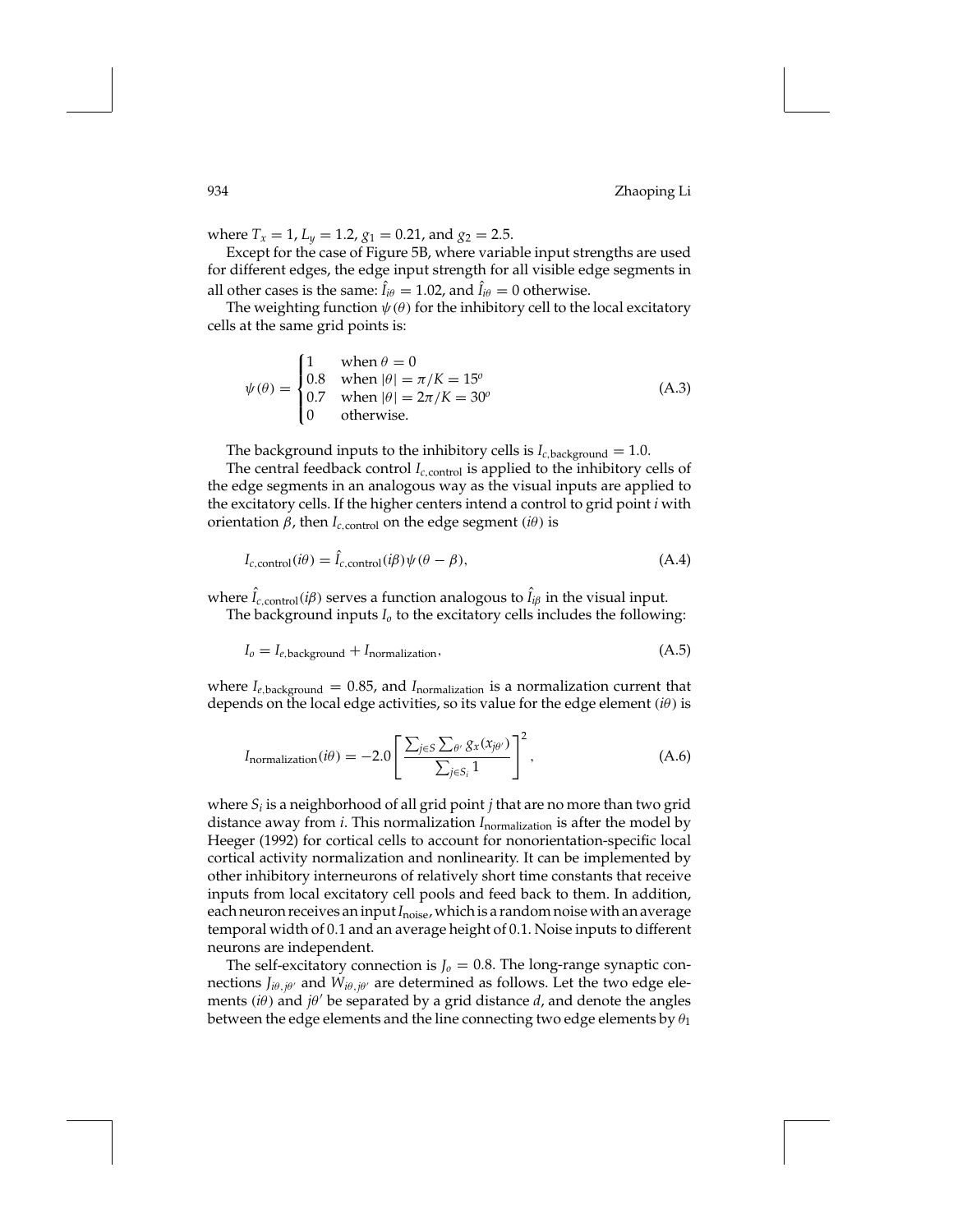and  $\theta_2$ , where  $|\theta_1| \leq |\theta_2| \leq \pi/2$ , and  $\theta_{1,2}$  are positive or negative depending on whether the edges rotate clockwise or counterclockwise toward the connecting line in no more than a  $\pi/2$  angle. Denote  $\beta = 2|\theta_1| + 2\sin(|\theta_1 + \theta_2|)$ ,  $\Delta \theta = \bar{\theta} - \theta'$  with  $|\theta - \theta'| \le \pi/2$ , then

$$
J_{i\theta,j\theta'} = \begin{cases} 0.126e^{-(\beta/d)^2 - 2(\beta/d)^7 - d^2/90} & \text{if } 0 < d <= 10.0 \text{ and } \beta < \pi/2.69 \\ & \text{or } 0 < d <= 10.0 \text{ and } \beta < \pi/1.1 \\ 0 & \text{and } |\theta_1| < \pi/5.9 \text{ and } |\theta_2| < \pi/5.9 \\ 0 & \text{otherwise.} \end{cases}
$$

$$
W_{i\theta,j\theta'} = \begin{cases} 0 & \text{if } d = 0 \text{ or } d \ge 10 \text{ or } \beta < \frac{\pi}{1.1} \\ 0.14(1 - e^{-0.4(\beta/d)^{1.5}})e^{-(\Delta\theta/(\pi/4))^{1.5}} & \text{otherwise.} \end{cases}
$$

**A.2 Derivation of the Connection Structure.** We derive the qualitative structure of the neural connections, using the following computational requirements: (1) two nearby edge segments should enhance each other's activities if one could draw a smooth contour passing both of them; (2) a small enough gap in a smooth contour of sufficient input length and strength should be filled by the network; (3) a smooth contour of finite length and width in input should not grow in length or width by the network enhancement.

According to equations 3.7 and 3.8, an edge segment  $(j\theta')$  can enhance or suppress edge segment (*i*θ) by sending monosynaptic excitatory input via connection  $J_{i\theta, j\theta}$  or disynaptic inhibitory input via connection  $W_{i\theta, j\theta}$ .

Hence, condition 1 above requires  $J_{i\theta, j\theta'} \neq 0$  if  $(i\theta)$  and  $(j\theta')$  are nearby and roughly coaligned, as illustrated in Figure 4.

The bounds on the overall scale of the *J* connection can be obtained by considering a contour of a straight line on the x-axis, as in equation 3.9. Omit the  $\theta$  variables, let the *i*th segment be at  $x = 0$ , origin of the x-axis, and the *j*th the other contour segments. If only segment *i* is missing in input, condition 2 requires  $\sum_j J_{ij}g_x(x_j) > T_x$ , or  $\sum_j J_{ij} > T_x$  (for  $g_x(x_j) \le 1$ ). If segment *i* and all segments *j* on the positive x-axis are missing in input, condition 3 requires  $\sum_{j < 0} J_{ij} < T_x$  if the strong contour should be prevented to grow into the positive x-axis. These requirements, together with the contour reflection symmetry  $J_{ij} = J_{ji}$ , constrain the overall scale of *J* within a factor of 2.

However, a segment near and roughly parallel to the x-axis is excited by the coaligned contour segments on the x-axis and is likely to be filled by condition 2 since it provides an alternative route for the contour. To prevent such a straight contour from thickening, condition 3 requires disynaptic inhibition connections  $W_{i\theta, j\theta}$  connecting this segment from the nonaligned horizontal contour segments on the x-axis. A *W* connection structure as in Figure 4 results; a lower bound on the overall scale of the *W* connections can then be obtained.

Condition 1 discourages *W* connections between coaligned segments,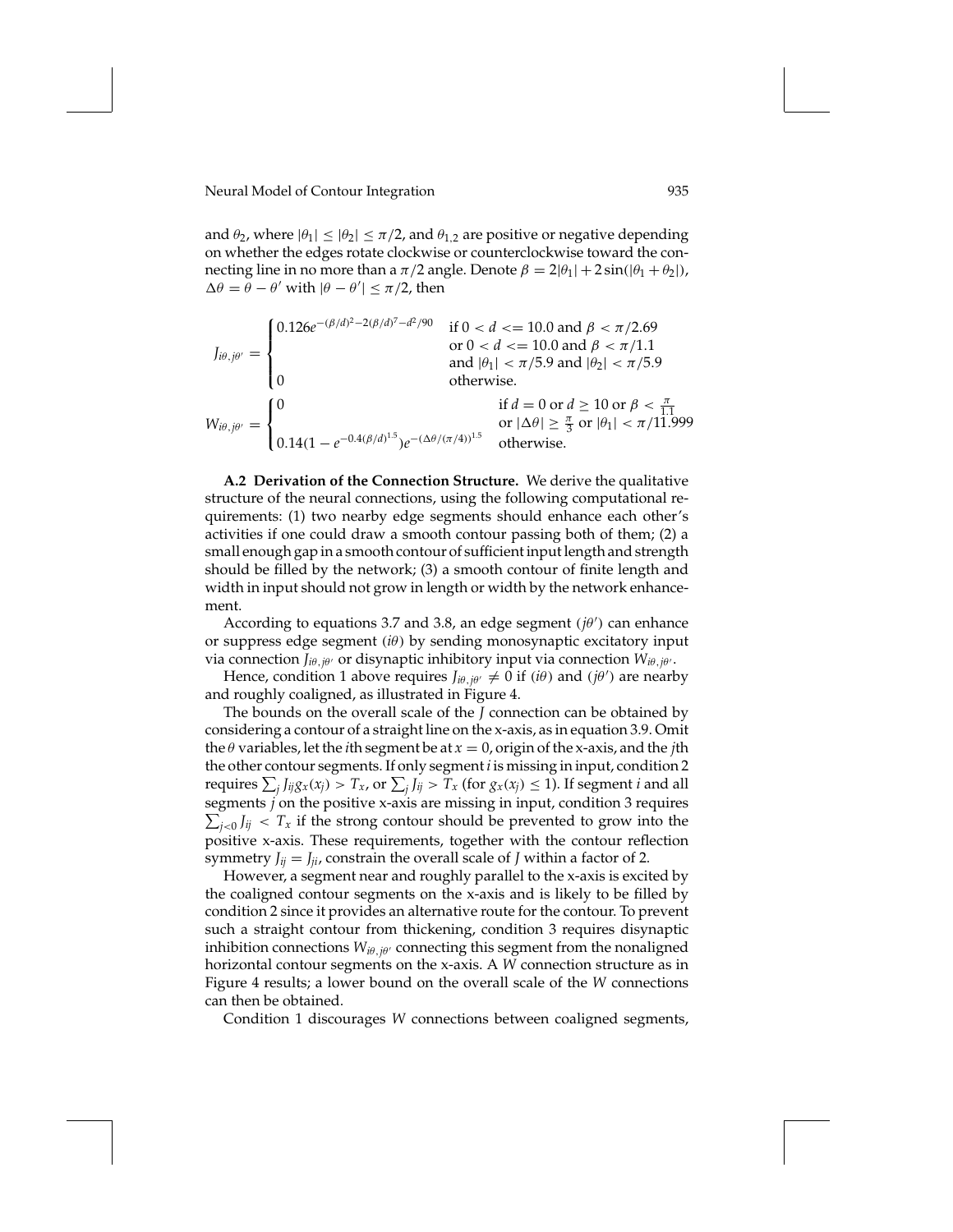and condition 3 discourages *J* connections between roughly parallel segments displaced roughly orthogonally to their orientations. Our model connection is then derived from all these requirements, in addition to the space invariance (symmetry) requirements for the computation and the local and smoothness requirements expected as reasonable for cortical connections (see section 2).

# **Acknowledgments**

I thank Jochen Braun for introducing me to the topic and helping me to appreciate the difficulties of dynamic stability in models of cortical circuits. I also thank Peter Dayan for many helpful conversations, discussions, and comments on the manuscript; and Yair Weiss, Shimon Ullman, Mriganka Sur, Geoffrey Hinton, and William Freeman for discussions and help on references. This work was supported by the Hong Kong Research Grant Council and the Center for Biological and Computational Learning at MIT.

#### **References**

- Allman, J., Miezin, F., & McGuinness, E. (1985). Stimulus specific responses from beyond the classical receptive field: Neurophysiological mechanisms for local-global comparisons in visual neurons. *Ann. Rev. Neurosci.*, *8*, 407– 430.
- Alonso, J. M., Cudeiro, J., Perez, R., Gonzalez, F., & Acuna, C. (1993). Influence of layer 5 of layer 6 of area 19 of the cat visual cortex on responses of cells in layer 5 of area 17 to stimuli of high velocity. *Exp. Brain Res.*, *93*, 363–366.
- Baldi, P., & Meir, R. (1990). Computing with arrays of coupled oscillators: An application to preattentive texture discrimination. *Neural Comp.*, *2*, 458–471.
- Braun, J., Niebur, E., Schuster, H. G., & Koch, C. (1994). Perceptual contour completion: A model based on local, anisotropic, fast-adapting interactions between oriented filters. *Society for Neuroscience Abstracts*, *20*, 1665.
- Douglas, R. J., & Martin, K. A. (1990). Neocortex. In G. M. Shepherd (Ed.), *Synaptic organization of the brain* (3rd Ed.). New York: Oxford University Press.
- Eckhorn, R. (1994). Oscillatory and non-oscillatory synchronizations in the visual cortex and their possible roles in associations of visual features. *Progress in Brain Research*, *102*, 405–426.
- Eckhorn, R., Bauer, R., Jordan, W., Brosch, M., Kruse, W., Munk, M., & Reitboeck, H. J. (1988). Coherent oscillations: A mechanism of feature linking in the visual cortex? Multiple electrode and correlation analysis in the cat. *Biol. Cybern.*, *60*, 121–130.
- Field, D. J., Hayes, A., & Hess, R. F. (1993). Contour integration by the human visual system: Evidence for a local "association field." *Vision Res.*, *33*(2), 173– 193.
- Fitzpatrick, D. (1996). The functional organization of local circuits in visual cortex: Insights from the study of tree shrew striate cortex. *Cerebral Cortex*, *6*, 329–341.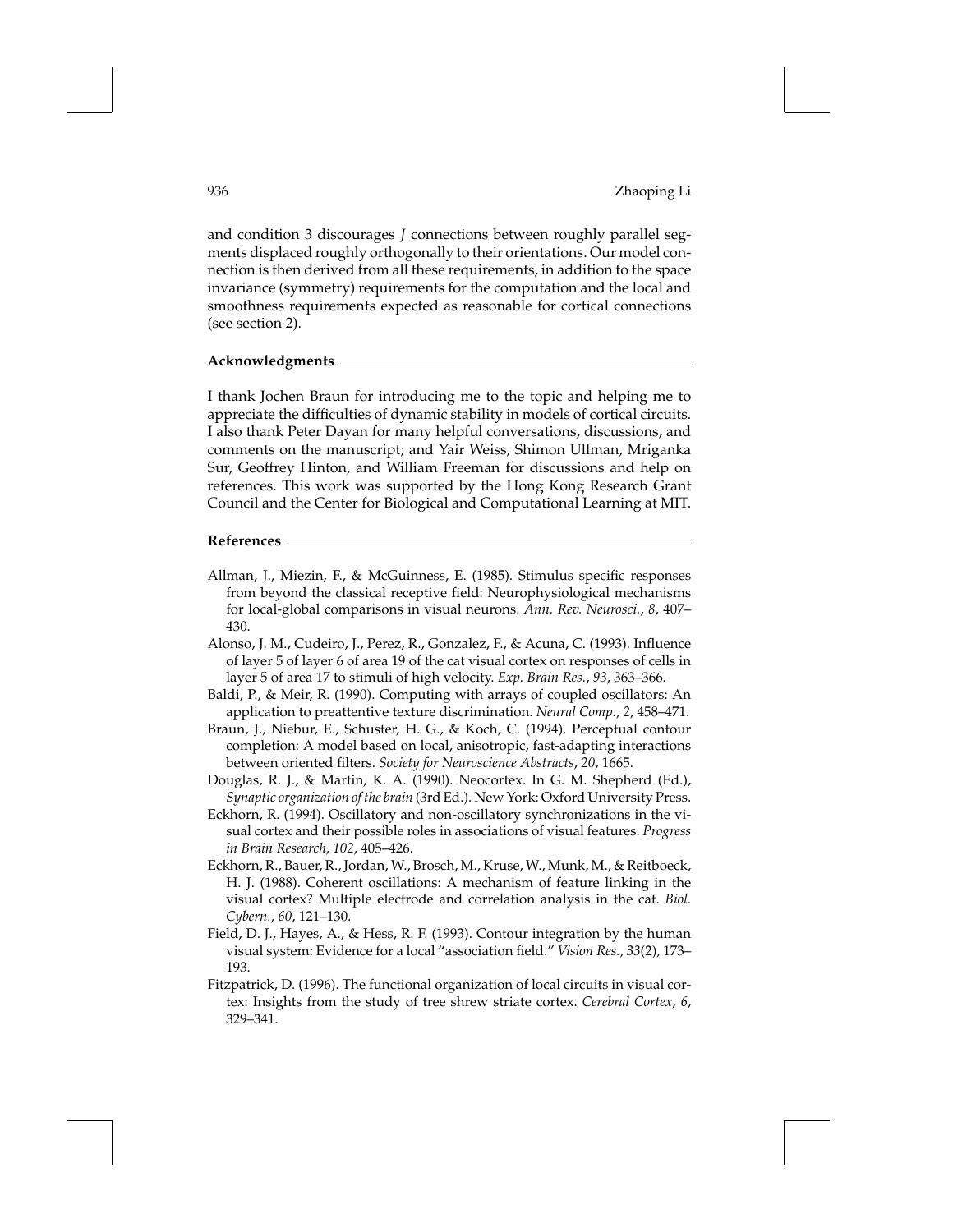- Freeman, W. J. (1987). Simulation of chaotic EEG patterns with a dynamic model of the olfactory system. *Biol. Cybern.*, *56*(2–3), 139–150.
- Gilbert, C. D. (1992). Horizontal integration and cortical dynamics. *Neuron*, *9*(1), 1–13.
- Gilbert, C. D., & Wiesel, T. N. (1983). Clustered intrinsic connections in cat visual cortex. *J. Neurosci.*, *3*(5), 1116–1133.
- Gilbert, C. D., & Wiesel, T. N. (1989). Columnar specificity of intrinsic horizontal and corticocortical connections in cat visual cortex. *J. Neurosci.*, *9*(7), 2432– 2442.
- Gilbert, C. D., & Wiesel, T. N. (1990). The influence of contextual stimuli on the orientation selectivity of cells in primary visual cortex of the cat. *Vision Res.*, *30*(11), 1689–1701.
- Gray, C. M., & Singer, W. (1989). Stimulus-specific neuronal oscillations in orientation columns of cat visual cortex. *Proc. Natl. Acad. Sci. USA*, *86*, 1698–1702.
- Grosof, D. H., Shapley, R. M., & Hawken, M. J. (1993). Macaque V1 neurons can signal "illusory" contours. *Nature, 365*(6446), 550–552.
- Grossberg, S., & Mingolla, E. (1985). Neural dynamics of perceptual grouping: Textures, boundaries, and emergent segmentations. *Percept. Psychophys.*, *38*(2), 141–171.
- Guy, G., & Medioni, G. (1993). Inferring global perceptual contours from local features. In *Proc. IEEE CVPR* (pp. 786–787).
- Heeger, D. J. (1992). Normalization of cell responses in cat striate cortex. *Visual Neurosci.*, *9*, 181–197.
- Heitger, F., & von der Heydt, R. (1993). A computational model of neural contour processing: Figure-ground segregation and illusory contours. In *Proc. of 4th Intl. Conf. on Computer Vision* (pp. 32–40).
- Hirsch, J. A., & Gilbert, C. D. (1991). Synaptic physiology of horizontal connections in the cat's visual cortex. *J. Neurosci.*, *11*(6), 1800–1809.
- Hubel, D. H., & Wiesel, T. N. (1962). Receptive fields, binocular interaction and functional architecture in the cat's visual cortex. *J. Physiol.*, *160*, 106–154.
- Hummel, R., & Zucker, S. W. (1983). On the foundation of relaxation labeling processes. *IEEE Transactions on Pattern Analysis and Machine Intelligence*, *5*, 267–287.
- Johnson, R. R., & Burkhalter, A. (1991). Feedback connections in visual cortex contact inhibitory neurons. *Soc. Neurosci. Abst.*, *332*, 8.
- Johnson, R. R., & Burkhalter, A. (1992). Corticocortical feedback connections in visual cortex synapse selectively with dendritic spines. *Soc. Neurosci. Abst.*, *134*, 15.
- Kapadia, M. K., Ito, M., Gilbert, C. D., & Westheimer, G. (1995). Improvement in visual sensitivity by changes in local context: Parallel studies in human observers and in V1 of alert monkeys. *Neuron*, *15*(4), 843–856.
- Kass, M., Witkin, A., & Terzopoulos, D. (1988). SNAKE: Active contour models. *Int. J. Computer Vision*, *1*, 321–332.
- Kienker, P. K., Sejnowski, T. J., Hinton, G. E., & Schumacher, L. E. (1986). Separating figure from ground with a parallel network. *Perception*, *15*, 197–216.
- Knierim, J. J., & van Essen, D. C. (1992). Neuronal responses to static texture patterns in area V1 of the alert Macaque monkeys.*J. Neurophysiol.*, *67*, 961–980.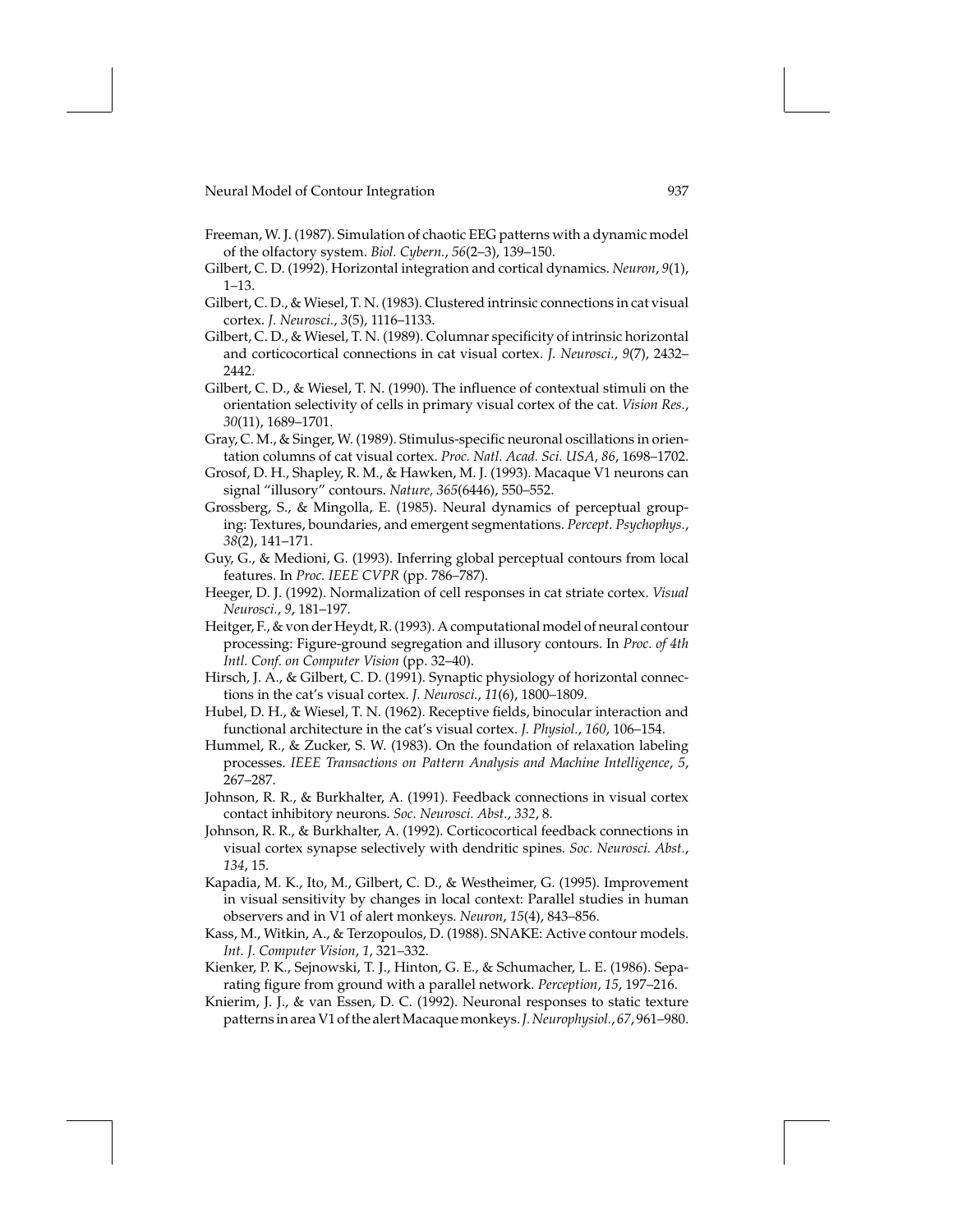# 938 Zhaoping Li

- König, P., & Schillen, T. B. (1991). Stimulus-dependent assembly formation of oscillatory responses: I. Synchronization. *Neural Comput.*, *3*, 155–166.
- Kovacs, I., & Julesz, B. (1993). A closed curve is much more than an incomplete one: Effect of closure in figure-ground segmentation. *Proc. Natl. Acad. Sci. USA*, *15, 90*(16), 7495–7497.
- Lamme, V. A. (1995). The neurophysiology of figure-ground segregation in primary visual cortex. *Journal of Neuroscience*, *15*(2), 1605–1615.
- Li, Zhaoping. (1990). A model of olfactory adaptation and sensitivity enhancement in the olfactory bulb. *Biological Cybernetics*, *62*, 349–361.
- Li, Zhaoping. (1997). *Primary cortical dynamics for visual computation*. In K-Y. M. Wong, I. King, & D-Y. Yeung (Eds.) Theoretical Aspects of Neural Computation workshop, Hong Kong: Springer-Verlag.
- Li, Zhaoping, & Hopfield, J. J. (1989). Modeling the olfactory bulb and its neural oscillatory processings. *Biol. Cybern.*, *61*(5), 379–392.
- Livingstone, M. S., & Hubel, D. H. (1984). Anatomy and physiology of a color system in the primate visual cortex. *J. Neurosci.*, *4*, 309–356.
- Maffei, L., & Fiorentini, A. (1976). The unresponsive regions of visual cortical receptive fields. *Vision Res.*, *16*(10), 1131–1139.
- Malach, R., Amir, Y., Harel, M., & Grinvald, A. (1993). Relationship between intrinsic connections and functional architecture revealed by optical imaging and *in vivo* targeted biocyting injections in primate striate cortex. *Proc. Natl. Acad. Sci. USA*, *90*, 10469–10473.
- Marr, D. (1982). *Vision: A computational investigation into the human representation and processing of visual information*. San Francisco: Freeman.
- McGuire, B. A., Gilbert, C. D., Rivlin, P. K., & Wiesel, T. N. (1991). Targets of horizontal connections in macaque primary visual cortex. *J. Comp. Neurol.*, *305*, 370–392.
- Mignard, M., & Malpeli, J. G. (1991). Paths of information flow through visual cortex. *Science*, *251*, 1249–1251.
- Moran, J., & Desimone, R. (1985). Selective attention gates visual processing in the extrastriate cortex. *Science*, *229*, 782–784.
- Motter, B. C. (1993). Focal attention produces spatially selective processing in visual cortical areas V1, V2, and V4 in the presence of competing stimuli. *J. Neurophysiol.*, *70*(3), 909–919.
- Murata, T., & Shimizu, H. (1993). Oscillatory binocular system and temporal segmentation of stereoscopic depth surfaces. *Biological Cybernetics*, *68*, 381– 391.
- Nault, B., Michaud, Y., Morin, C., Casanova, C., & Molotchnikoff, S. (1990). Responsiveness of cells in area 17 after local interception of the descending path from area 18. *Soc. Neurosci. Abst.*, *502*, 7.
- Polat, U., & Sagi, D. (1994). The architecture of perceptual spatial interactions. *Vision Res.*, *34*(1), 73–78.
- Rockland, K. S., & Lund, J. S. (1983). Intrinsic laminar lattice connections in primate visual cortex. *J. Comp. Neurol.*, *216*(3), 303–318.
- Salin, P., & Bullier, J. (1995). Corticocortical connections in the visual system: Structure and function. *Physiological Reviews*, *75*, 107–154.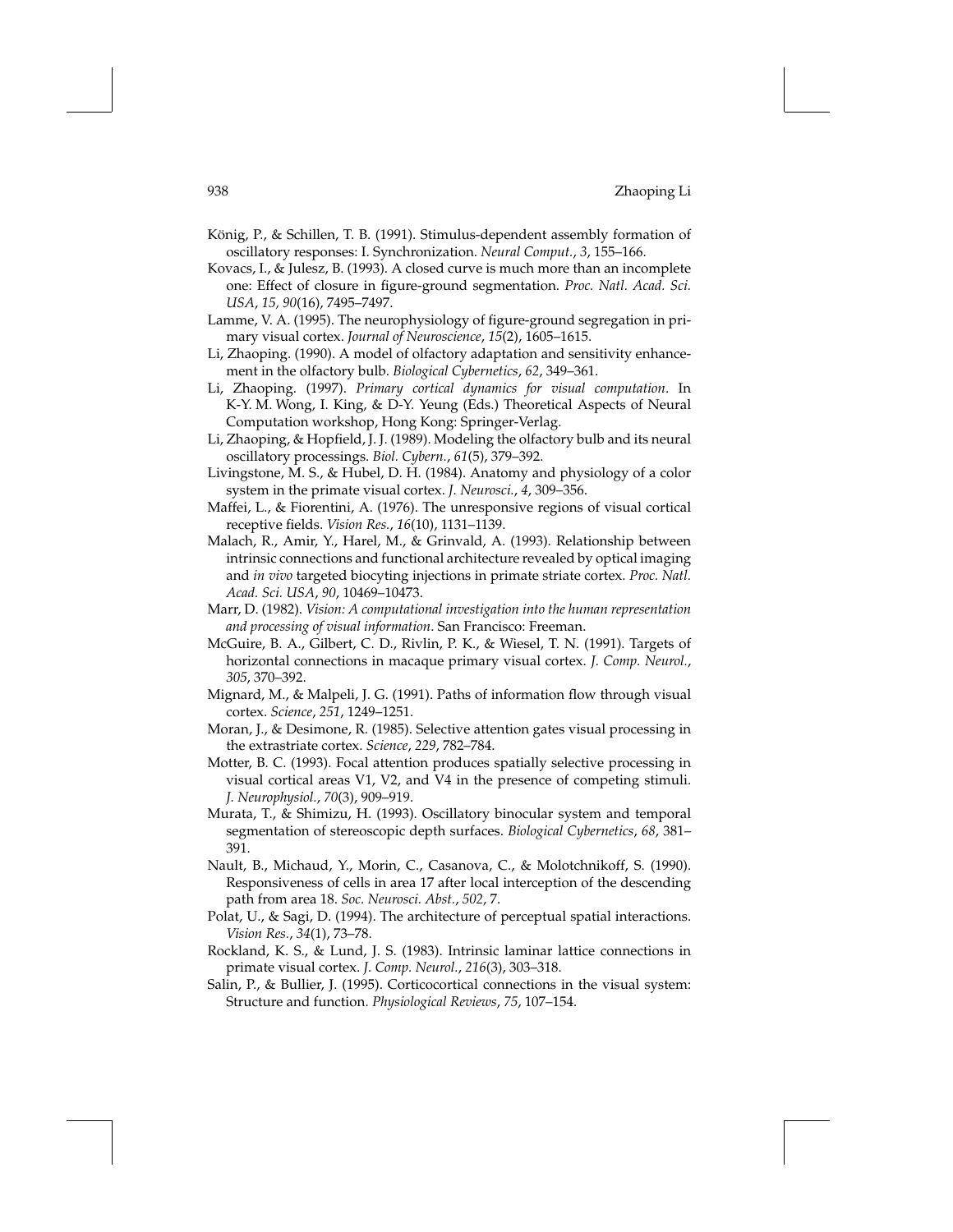- Sengpiel, R., Baddeley, R., Freeman, T., Harrad, R., & Blakemore, C. (1995). Two different mechanisms underlie suppressive phenomena in cat primary visual cortex. *Soc. Neurosci. Abstr., 21*, 1629.
- Shashua, A., & Ullman, S. (1988). Structural saliency. *Proceedings of the International Conference on Computer Vision* (pp. 482–488). Tampa, FL.
- Shepherd, G. M. (1990). *Synaptic organization of the brain* (3rd ed.) New York: Oxford University Press.
- Sillito, A. M., Grieve, K. L., Jones, H. E., Cudeiro, J., & Davis, J. (1995). Visual cortical mechanisms detecting focal orientation discontinuities. *Nature*, *378*, 492–496.
- Singer, W., & Gray, C. M. (1995). Visual feature integration and the temporal correlation hypothesis. *Ann. Rev. Neurosci.*, *18*, 555–586.
- Somers, D. C., Nelson, S. B., & Sur, M. (1995). An emergent model of orientation selectivity in cat visual cortical simple cells. *Journal of Neuroscience*, *15*(8), 5448–5465.
- Somers, D. C., Todorov, E. V., Siapas, A. G., & Sur, M. (1995). *Vector-based integration of local and long-range information in visual cortex* (AI Memo. No. 1556). Cambridge, MA: MIT.
- Sompolinsky, H., Golumb, D., & Kleinfeld, D. (1991). Cooperative dynamics in visual processing. *Phys. Rev. A.*, *43*, 6990–7011.
- Sporns, O., Tononi, G., & Edelman, G. M. (1991). Modeling perceptual grouping and figure-ground segregation by means of reentrant connections. *Proc. Natl. Acad. Sci. USA*, *88*, 129–133.
- Ts'o, D., & Gilbert, C. (1988). The organization of chromatic and spatial interactions in the primate striate cortex. *J. Neurosci.*, *8*, 1712–1727.
- Ts'o, D. Y., Gilbert, C. D., & Wiesel, T. N. (1986). Relationships between horizontal interactions and functional architecture in cat striate cortex as revealed by cross-correlation analysis. *J. Neurosci.*, *6*(4), 1160–1170.
- Valverde, F. (1985). The organization principles of the primary visual cortex in the monkey. In A. Peters & E. G. Jones (Eds.), *Cerebral cortex* (pp. 207–258). New York: Plenum Press.
- van Essen, D. (1985). Functional organization of primate visual cortex. In A. Peters & E. G. Jones (Eds.), *Cerebral cortex* (pp. 259–329). New York: Plenum Press.
- von der Heydt, R., Peterhans, E., & Baumgartner, G. (1984). Illusory contours and cortical neuron responses. *Science*, *224*, 1260–1262.
- von der Malsburg, C. (1981). *The correlation theory of brain function* (Report). Göttingen, West Germany: Max-Planck-Institute for Biophysical Chemistry.
- von der Malsburg, C., & Buhmann, J. (1992). Sensory segmentation with coupled neural oscillators. *Biological Cybernetics*, *67*, 233–242.
- Wang, D. (1995). Synchronous oscillations based on lateral connections. In J. Sirosh, R. Miikkulainen, & Y. Choe (Eds.), *Lateral interactions in the cortex: Structure and function* [Electronic book]. Available http://www.cs.utexas.edu/users/nn/web-pubs/htmlbook96/.
- Weliky, M., Kandler, K., Fitzpatrick, D., & Katz, L. C. (1995). Patterns of excitation and inhibition evoked by horizontal connections in visual cortex share a common relationship to orientation columns. *Neurons*, *15*, 541–552.